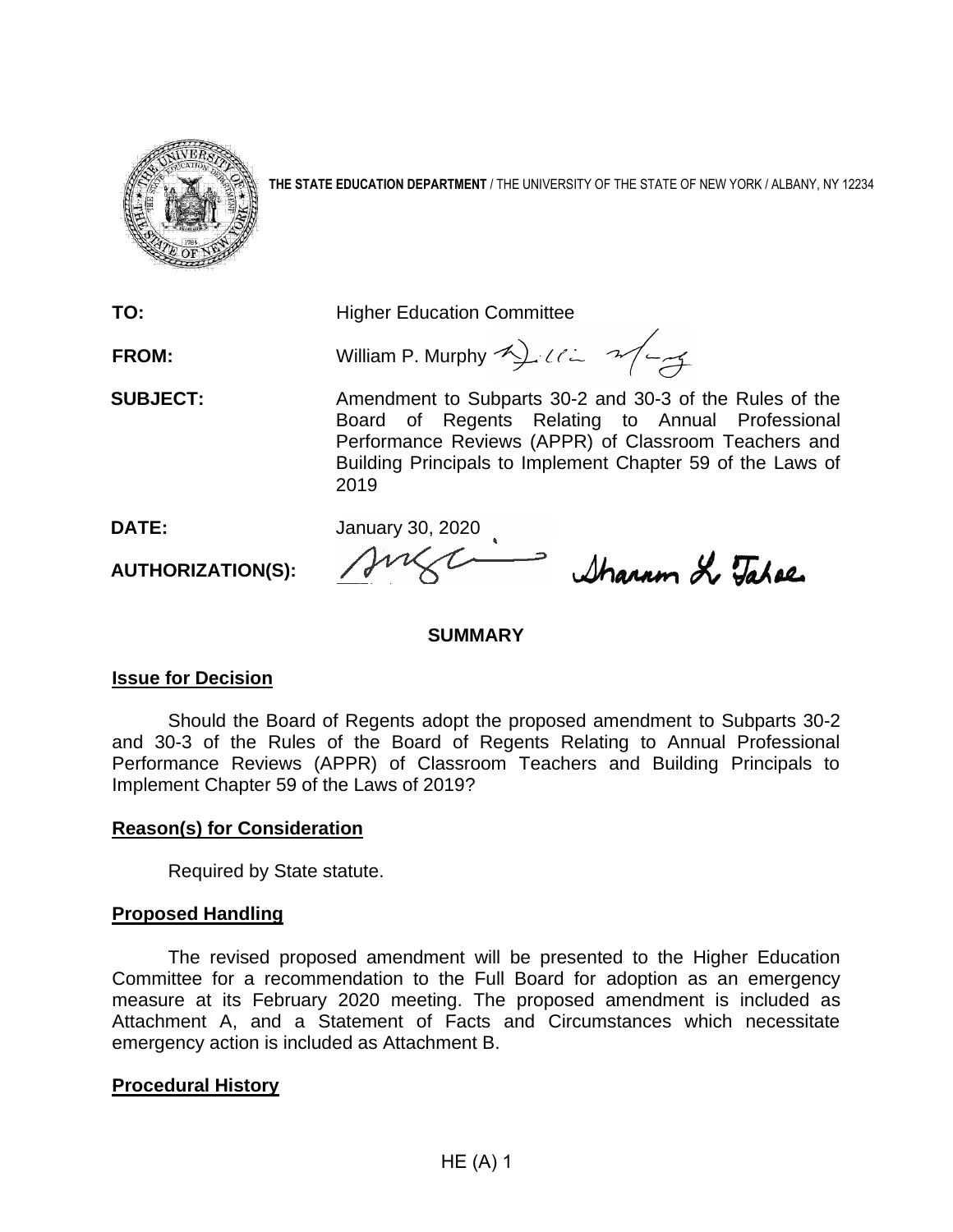The proposed amendment was initially presented to the Full Board for adoption as an emergency measure at the October 2019 meeting of the Board of Regents, effective October 8, 2019. A Notice of Emergency Adoption and Proposed Rule Making was published in the State Register on October 23, 2019. A second emergency measure was adopted at the December 2019 meeting of the Board of Regents, effective December 10, 2019. A Notice of Emergency Adoption was published in the State Register on December 24, 2019. A third emergency measure was adopted at the January 2020 meeting of the Board of Regents, effective January 14, 2020. A Notice of Emergency Adoption was published in the State Register on January 29, 2020. Following the 60-day public comment period required under the State Administrative Procedure Act, the Department received comments on the proposed amendment (Assessment of Public Comment is included as Attachment C). The Department has revised the proposed amendment in response to public comment. A Notice of Emergency Adoption and Proposed Rule Making will be published in the State Register on February 26, 2020. Supporting materials are available upon request to the Secretary of the Board of Regents.

## **Background Information**

The 2019-20 Enacted Budget makes several changes to Education Law §3012-d, which governs annual teacher and principal evaluations. The key changes include:

- Required Student Performance Measures
	- o Eliminates the requirement to use the State Growth Model for teachers of grades 4-8, building principals covering those grade levels, and high school principals (all of grades 9-12).
		- All educators would instead have a Student Learning Objective (SLO).
	- o Eliminates the requirement that State-created or administered assessments be used as the evidence for SLOs where they exist.
	- o The selection and use of the assessment(s) for an educator's SLO is now subject to collective bargaining, rather than district determined.
- Optional Student Performance Measures
	- o Eliminates the requirement that optional student performance measures be based either on a second State-provided growth score or a growth score based on a supplemental assessment that uses a State-provided or approved statistical growth model.
		- **EXTER** Instead, the Department will define optional measures of student performance based on State-created, administered, or approved assessments that districts may then collectively bargain to use.
	- o Where a school district collectively bargains to use optional student performance measures, the statutory amendments also eliminate the existing requirement that an educator receive a rating of Ineffective on his/her overall evaluation if his/her Student Performance Category rating is Ineffective.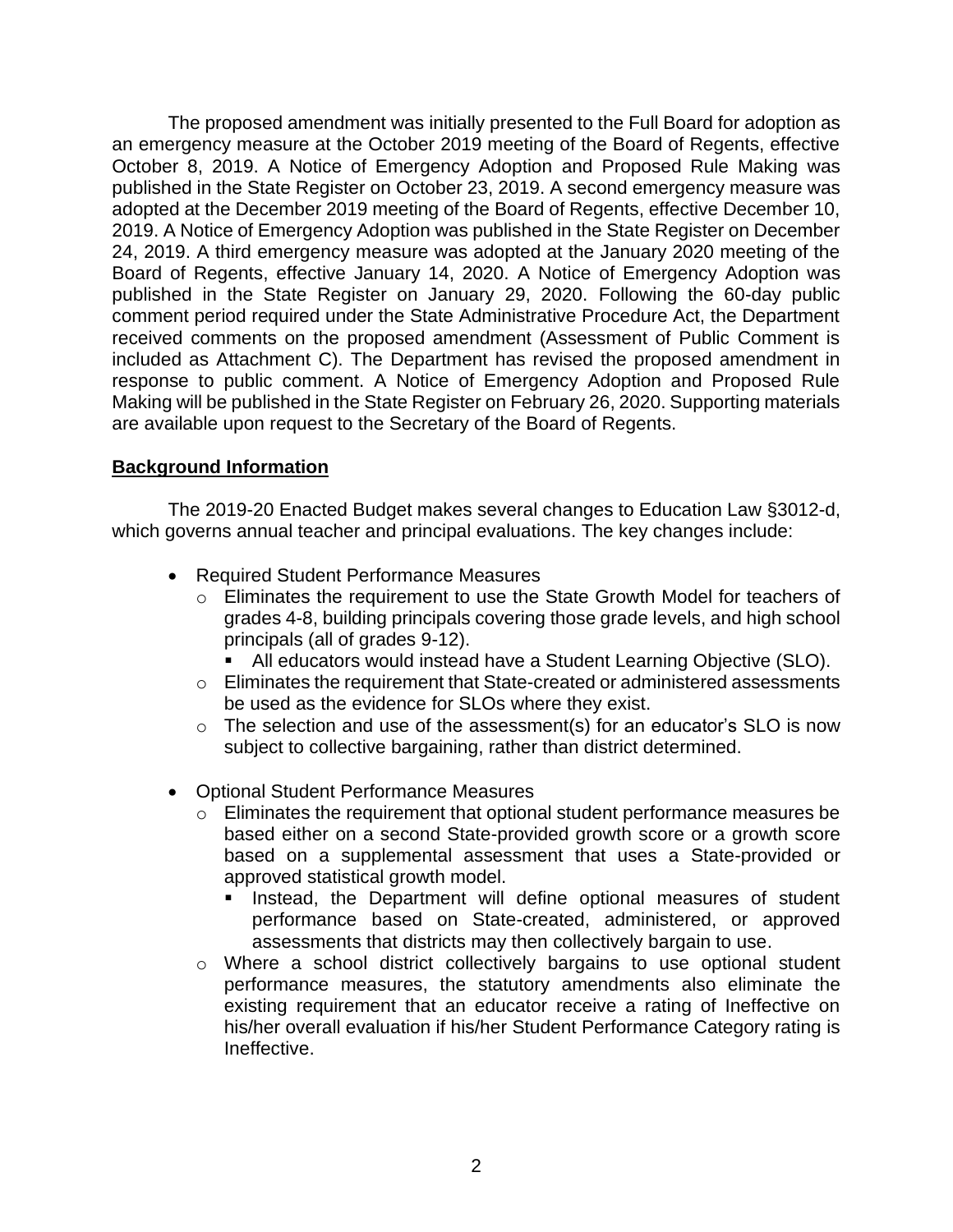Although the Enacted Budget makes significant changes to the Student Performance Category of the evaluation system, it does not substantively change any other aspects of the current system, including:

- Requirements for teacher observations and principal school visits, including the requirement that at least one be conducted by an independent evaluator.
- Requirements for calculating overall ratings using the statutory matrix.
- Requirements for teacher and principal improvement plans for educators who receive an overall rating of Developing or Ineffective in the prior school year.
- Requirements for summative evaluation ratings to be a "significant factor" in all employment-related decisions.

#### Proposed Amendments

The proposed rule conforms the regulations to the provisions of the 2019 legislation by making the following substantive changes to Subparts 30-2 and 30-3 of the Rules of the Board of Regents.

The existing Subpart 30-2, relating to evaluations conducted pursuant to Education Law §3012-c, is repealed.

The existing Subpart 30-3 is renumbered to Subpart 30-2. The title of this new Subpart 30-2 and Sections 30-2.1, 30-2.3, and 30-2.17 are amended to clarify that Subpart 30-2 only applies to APPRs conducted prior to the 2019-20 school year or those conducted pursuant to a collective bargaining agreement (CBA) entered into on or before April 12, 2019 which remains in effect on or after April 12, 2019 until a subsequent agreement is reached; provided further, however, that any assessments used in determining transition scores and ratings shall be used in determining scores and ratings pursuant to Subpart 30-2 instead of the grades 3-8 English language arts and mathematics State assessments and/or any State growth model until the entry into a successor collective bargaining agreement.

A new Subpart 30-3 is added to implement the amended evaluation law.

Where practicable, existing requirements for teacher and principal evaluations are carried over in their entirety. Below is a description of the areas where substantive changes from existing requirements have been made to implement the provisions of Chapter 59 of the Laws of 2019.

Section 30-3.1 clarifies that the new evaluation system only applies to CBAs entered into after April 12, 2019. It further clarifies that nothing in the new Subpart shall be construed to abrogate any conflicting provisions of any CBA in effect on and after April 12, 2019 during the term of such agreement and until entry into a successor CBA; provided further, however, that any assessments used in determining transition scores and ratings shall be used in determining scores and ratings pursuant to Subpart 30-2 instead of the grades 3-8 English language arts and mathematics State assessments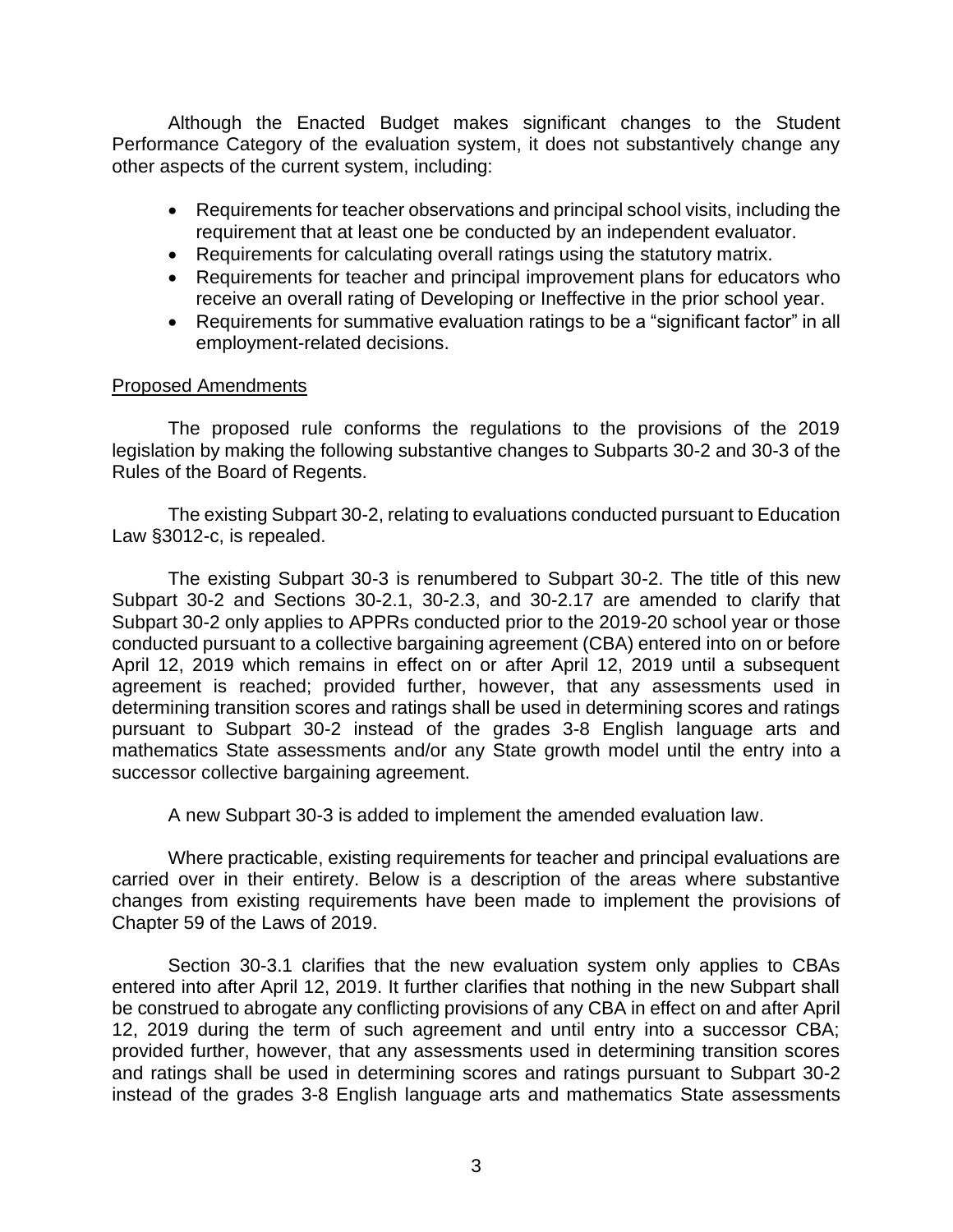and/or any State growth model until the entry into a successor collective bargaining agreement. As required by the Education Law, it further clarifies that APPRs shall be a significant factor for employment decisions and teacher and principal development, consistent with the requirements of the law. It also clarifies the unfettered right to terminate a probationary teacher or principal for any statutorily and constitutionally permissible reason.

#### New Teacher Evaluation Requirements

Section 30-3.4 describes the standards and criteria for conducting APPRs of classroom teachers under the amended law. The law requires teachers to be evaluated based on two categories: the student performance category and the teacher observation category.

#### Student Performance Category

The first category has two subcomponents, one required and one optional. For the first required subcomponent, teachers shall be evaluated as follows:

• All teachers shall have an SLO consistent with a goal setting process determined or developed by the Commissioner that results in a student growth score based on a State-created or administered assessment or other Stateapproved student assessment. Such SLO may be either teacher-specific or based on school- or district-wide group, team, or linked results.

The second optional subcomponent shall be comprised of one or more of the following options, as determined locally:

- A second SLO, provided that this SLO is different than that used in the required subcomponent;
- A growth score based on a statistical growth model, where available, for either a State-created or -administered assessment or a State-designed supplemental assessment;
- A measure of student growth, other than an SLO, based on State-created or -administered assessments or State-designed supplemental assessments;
- A performance index based on State-created or -administered assessments or approved student assessments;
- An achievement benchmark on State-created or -administered assessments or approved assessments; or
- Any other collectively bargained measure of student growth or achievement included in the district's evaluation plan.

The selection and use of an assessment in the required or optional subcomponents of the Student Performance Category of a teacher or principal's evaluation pursuant to this Subpart shall be subject to collective bargaining pursuant to Article 14 of the Civil Service Law.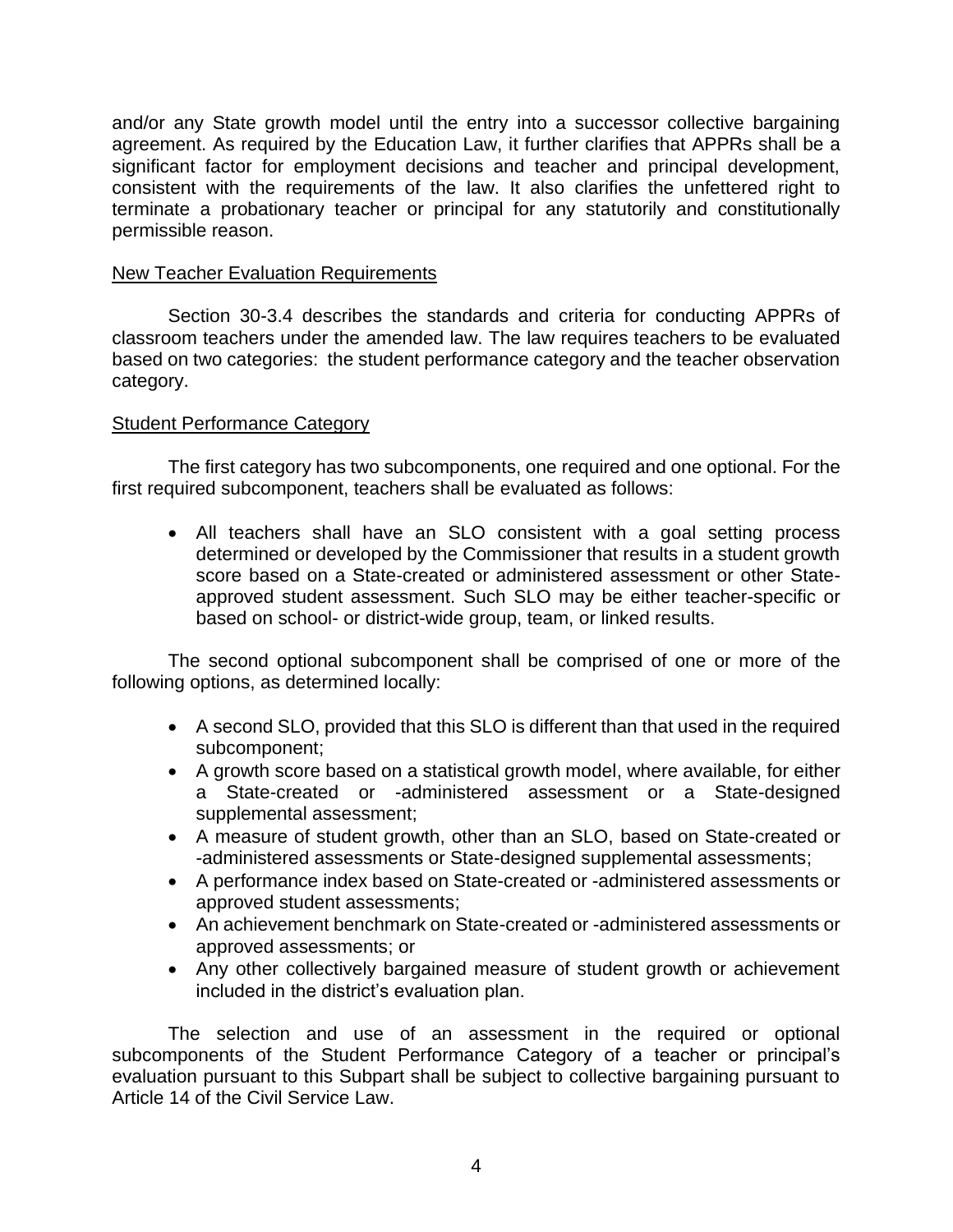The law requires the Commissioner to establish weightings and scoring ranges for the subcomponents of the student performance category. The proposed amendment applies the following weights to each of the subcomponents:

- If a district does not locally select to use the optional second student growth subcomponent, then the mandatory subcomponent shall be weighted at 100 percent.
- If the optional subcomponent is selected, the weightings shall be established locally, subject to approval by the Commissioner, in the submitted evaluation plan.

Each measure used in the student performance category must result in a score between 0 and 20. Districts shall calculate scores for SLOs in accordance with the table provided in the proposed amendment; provided, however, that for teachers with courses with small "n" sizes as defined by the Commissioner in guidance, districts shall calculate scores for SLOs using a methodology prescribed by the Commissioner in guidance. For all other measures, scores of 0-20 shall be computed using the methodology described in the approved evaluation plan. For the City School District of the City of New York, scores for SLOs that are based on the percentage of students meeting a target shall be calculated in accordance with alternate tables provided in the proposed amendment. Other districts in the rest of the State may also apply for a variance to use these alternate tables for SLOs that are based on the percentage of students meeting a target. Because the City School District of the City of New York uses multiple measures of student performance for the required subcomponent of the student performance category, the Department has been advised by the City that the alternate tables will help ensure that the overall rating assigned to an educator reflects the teacher's performance.

## Teacher Observation Category

The teacher observation category includes three subcomponents: two mandatory and one optional. The two mandatory subcomponents shall be based on:

- at least one observation that shall be conducted by a principal or other trained administrator; and
- at least one observation that shall be conducted by one or more impartial independent trained evaluator(s) selected and trained by the district. An independent trained evaluator may be employed within the district but may not be assigned to the same school building as the teacher being evaluated.
- At least one of the observations must be unannounced.

The third optional subcomponent may include:

• classroom observations conducted by a trained peer teacher rated Effective or Highly Effective on his or her overall rating in the prior school year from the same school or from another school in the district.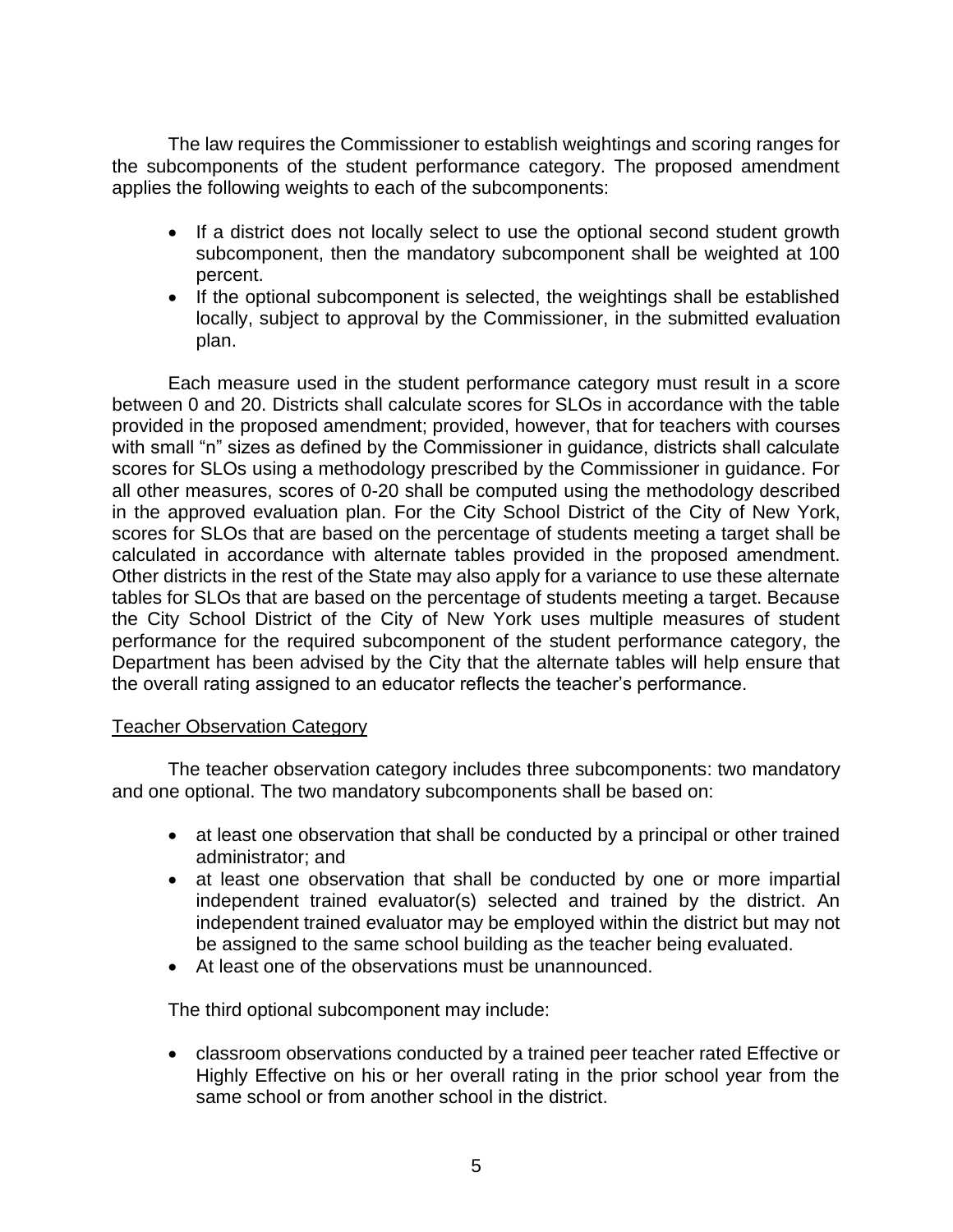The law also requires the Commissioner to establish the frequency and duration of observations in regulations. The proposed amendment allows the frequency and duration of observations to be established locally.

This section also requires all observations to be conducted using a teacher practice rubric approved by the Commissioner pursuant to a Request for Qualification ("RFQ") process, unless the district has an approved variance from the Commissioner and prescribes parameters for the observation category.

The law further requires the Commissioner to establish weightings and scoring ranges for the subcomponents of the teacher observation category. The proposed amendment provides that the weighting of the subcomponents within the teacher observation category shall be established locally within the following constraints:

- Observations conducted by a principal or other trained administrator shall be weighted at a minimum of 80 percent.
- Observations conducted by independent impartial observers shall be weighted at a minimum of 10 percent.
- If a district selects to use the optional third observation subcomponent, then the weighting assigned to the optional observations conducted by peers shall be established locally within the constraints outlined above.

The overall observation score shall be converted into an overall rating pursuant to the ranges identified in the proposed amendment.

#### New Principal Evaluation Requirements

Section 30-3.5 describes the standards and criteria for conducting APPRs of building principals under the amended law. The law requires the Commissioner to establish a principal evaluation system that is aligned to the teacher evaluation system set forth in Education Law §3012-d.

To implement the law, the proposed amendment requires building principals to be evaluated based on two categories: the student performance category and the school visit category.

#### Student Performance Category

The student performance category has two subcomponents, one required and the other optional. For the first required subcomponent, principals shall be evaluated on student growth as follows:

• An SLO consistent with a goal setting process determined or developed by the Commissioner that results in a student growth score based on a State-created or -administered assessment or other State-approved student assessment.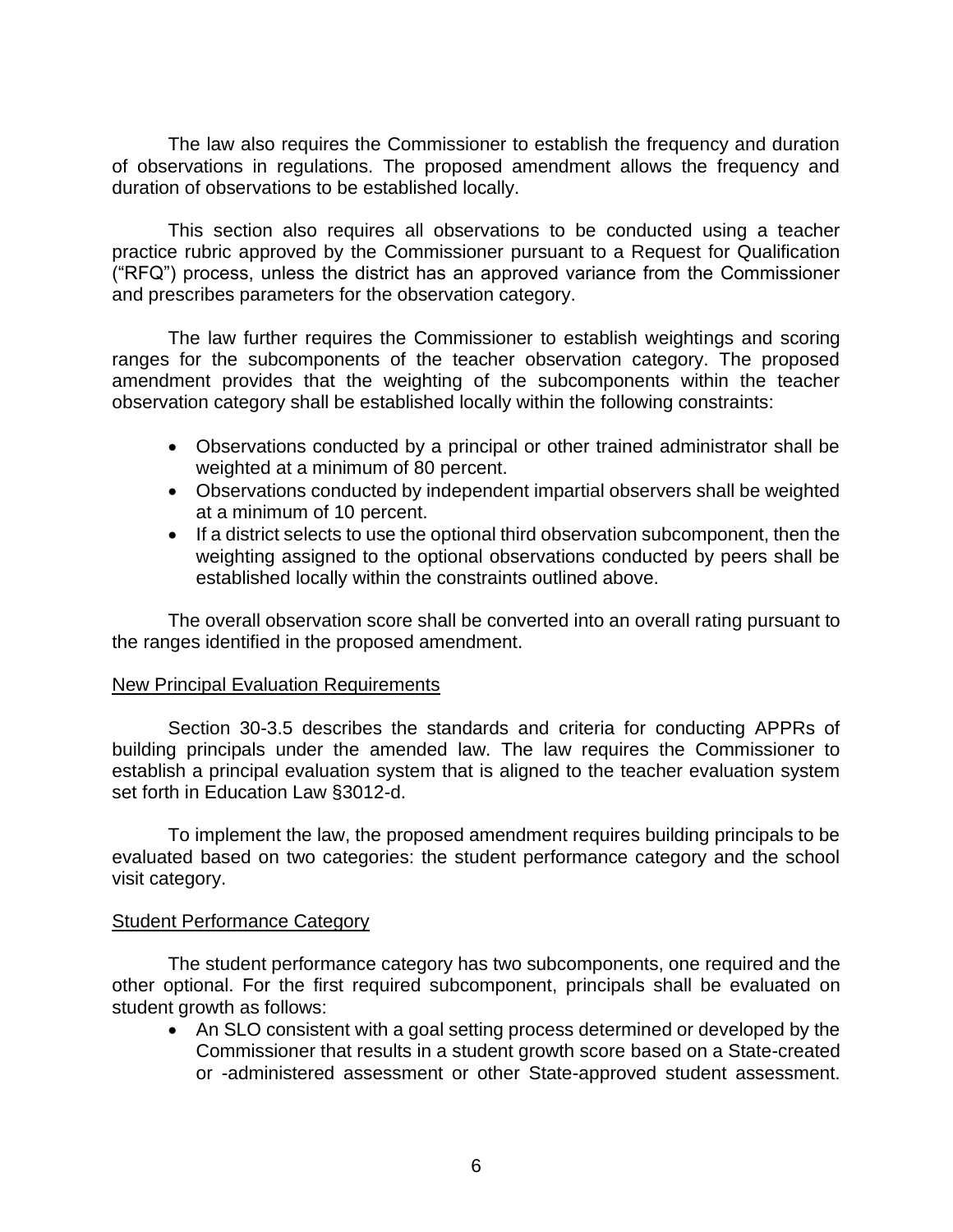Such SLO may be either principal specific or based on district-wide group, team, or linked results; and/or

The second optional subcomponent shall be comprised of one or more of the following options, as determined locally:

- A second SLO, provided that this SLO is different than that used in the required subcomponent;
- A growth score based on a statistical growth model, where available, for either a State-created or -administered assessment or a State-designed supplemental assessment;
- A measure of student growth, other than an SLO, based on State-created or -administered assessments or State-designed supplemental assessments;
- A performance index based on State-created or -administered assessments or approved student assessments;
- An achievement benchmark on State-created or -administered assessments or approved assessments;
- Four-, five-, or six-year high school graduation rates;
- Any other collectively bargained measure of student growth or achievement included in the district's evaluation plan; or

The selection and use of an assessment in the required or optional subcomponents of the Student Performance Category of a teacher or principal's evaluation pursuant to this Subpart shall be subject to collective bargaining pursuant to Article 14 of the Civil Service Law.

The law requires the Commissioner to establish weightings and scoring ranges for the subcomponents of the student performance category. The proposed amendment applies the following weights to each of the subcomponents:

- If a district does not locally select to use the optional second student growth subcomponent, then the mandatory subcomponent shall be weighted at 100 percent.
- If the optional subcomponent is selected, the weightings shall be established locally, subject to approval by the Commissioner in the submitted evaluation plan.

Each measure used in the student performance category must result in a score between 0 and 20. Districts shall calculate scores for SLOs in accordance with the table provided in the proposed amendment; provided, however, that for principals of a building or program with small "n" sizes as defined by the Commissioner in guidance, districts shall calculate scores for SLOs using a methodology prescribed by the Commissioner in guidance. For all other measures, scores of 0-20 shall be computed using the methodology described in the approved evaluation plan.

# Principal School Visit Category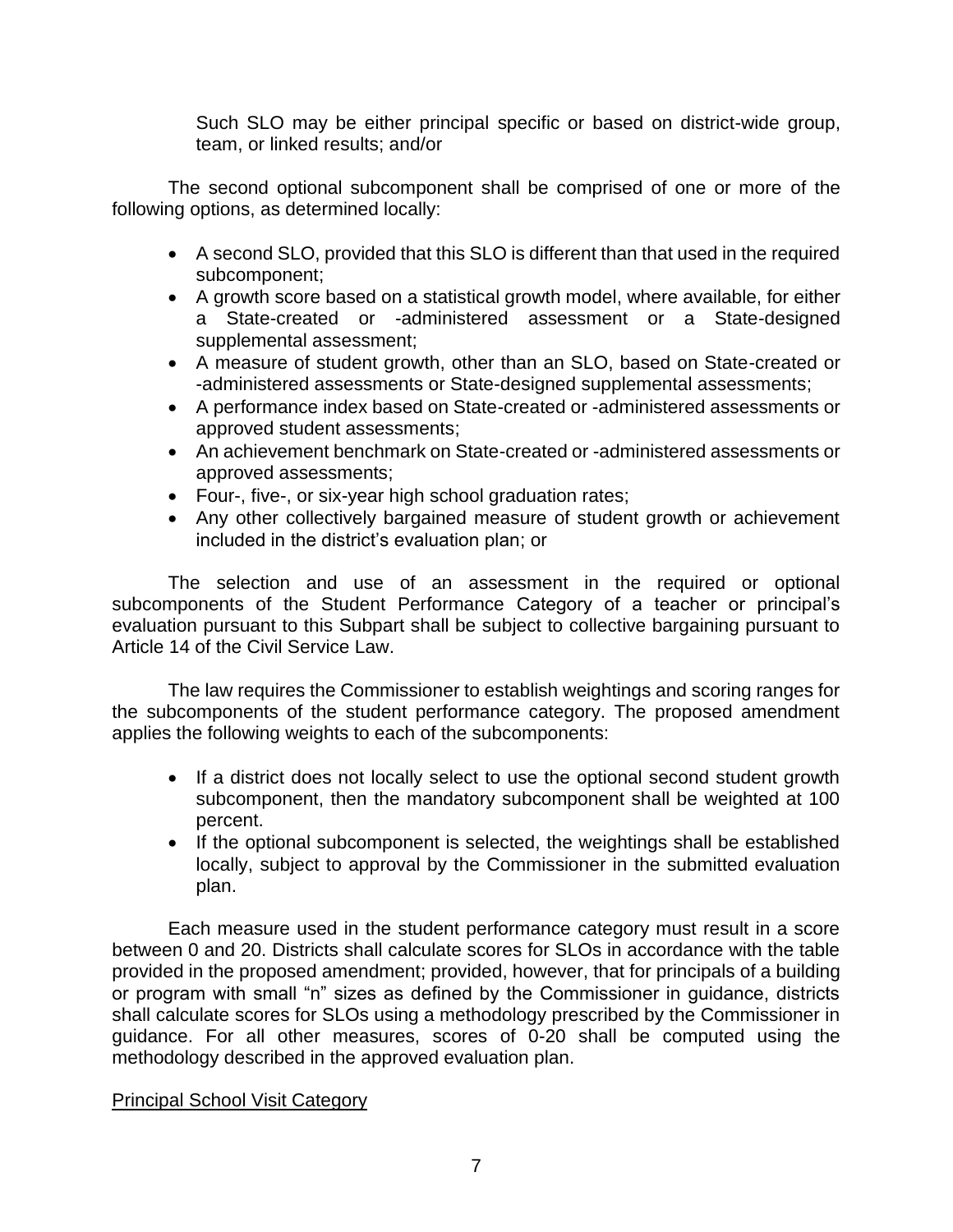The school visit category includes three subcomponents: two required and one optional. The two required subcomponents shall be based on:

- at least one school visit that shall be conducted by the building principal's supervisor or other trained administrator; and
- at least one school visit that shall be conducted by one or more impartial independent trained evaluator(s) selected and trained by the district. An independent trained evaluator may be employed within the district but may not be assigned to the same school building as the principal being evaluated.
- At least one of the required school visits must be unannounced.

The third optional subcomponent may include:

• school visits conducted by a trained peer principal rated Effective or Highly Effective on his or her overall rating in the prior school year from the same school or from another school in the district.

The law also requires the Commissioner to establish the frequency and duration of school visits in regulations. The proposed amendment allows the frequency and duration of school visits to be established locally.

This section also requires all school visits to be conducted using a principal practice rubric approved by the Commissioner pursuant to an RFQ process, unless the district has an approved variance from the Commissioner and prescribes parameters for the school visit category.

The law further requires the Commissioner to establish weightings and scoring ranges for the subcomponents of the school visit category. The proposed amendment provides that the weighting of the subcomponents within the school visit category shall be established locally within the following constraints:

- School visits conducted by a principal's supervisor or other trained administrator shall be weighted at a minimum of 80 percent.
- School visits conducted by independent impartial evaluators shall be weighted at a minimum of 10 percent.
- If a district selects to use the optional third school visit subcomponent, then the weighting assigned to the optional school visits conducted by peers shall be established locally within the constraints outlined above.

The overall school visit score shall be converted into an overall rating pursuant to the ranges identified in the proposed amendment.

Section 30-3.6 describes how the overall rating is computed, based on the evaluation matrix established by the amended law, which combines the teacher's or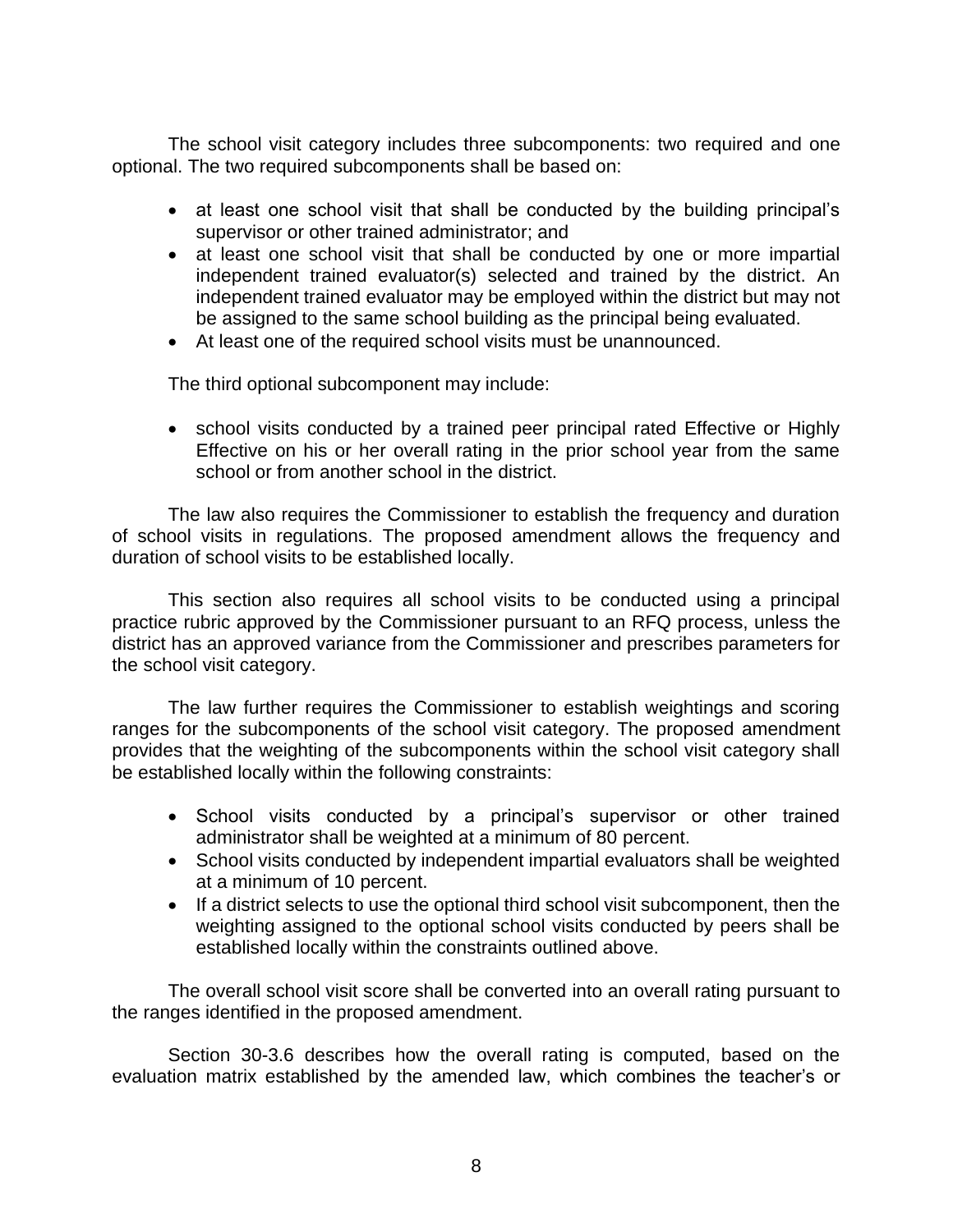principal's ratings on the student performance category and the observation/school visit category:

|                        |                         | <b>Observation / School Visit</b> |              |                |                 |
|------------------------|-------------------------|-----------------------------------|--------------|----------------|-----------------|
|                        |                         | Highly<br><b>Effective</b><br>(H) | Effective(E) | Developing (D) | Ineffective (I) |
|                        | <b>Highly Effective</b> | <u>н</u>                          | <u>H</u>     | <u>E</u>       |                 |
|                        | Effective (E)           | Η                                 | <u>E</u>     |                |                 |
| Performance<br>Student | Developing              | E                                 | Ε            |                |                 |
|                        | Ineffective (I)         |                                   |              |                |                 |

Although the matrix table is carried over from the existing statute, the provision of the Education Law requiring that a teacher or principal be rated Ineffective on their overall evaluation if the teacher or principal earns a rating of Ineffective on the student performance category and the optional subcomponent of the student performance category is used has been eliminated.

This section also provides that it must be possible to obtain each point in the scoring ranges, including 0, for each subcomponent and category. It further requires that the superintendent, district superintendent or Chancellor and the president of the collective bargaining representative, where one exists, must certify in the APPR plan that the evaluation system will use the weights and scoring ranges provided by the Commissioner and that the process by which weights and scorings are assigned to subcomponents and categories is transparent and available to those being rated before the beginning of each school year.

Section 30-3.16 describes a process which permits a district or BOCES to apply for a variance from one or more of the provisions of this Subpart to meet specific needs and circumstances of the district or BOCES so long as such plan remains consistent with the requirements of Education Law §3012-d.

Section 30-3.17 provides for the severability of each section of this Subpart.

## **Proposed Revisions**

In response to public comment, the proposed amendment has been revised as follows:

• For the required subcomponent of the student performance category for building principals, as an alternative to SLOs, building principals may be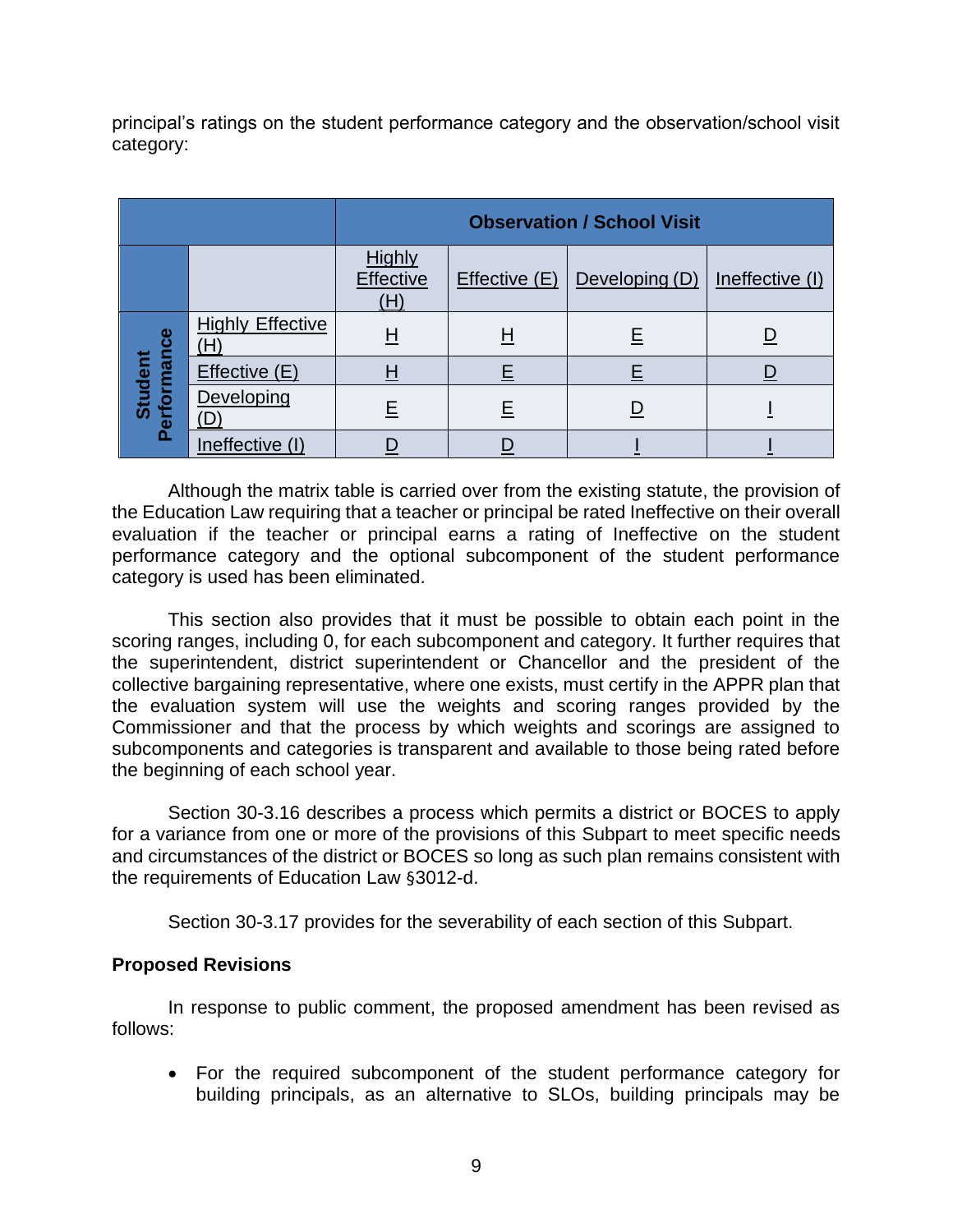evaluated based on an input model process using evidence of principal practice that promotes student growth related to the Leadership Standards. This option is now also available for the optional subcomponent of the student performance category;

- For the principal school visit category, the proposed amendment has been revised to clarify that multiple sources of evidence of professional performance may be collected and incorporated into the school visit protocol to better reflect school leadership practice and support actionable feedback to building principals; and
- Section 30-3.16 of the proposed amendment has been revised to clarify that a district seeking a variance may, subject to collective bargaining to the extent required under article 14 of the Civil Service Law, carry forward the most recently approved version of the district's APPR plan in lieu of submitting a new APPR plan to the Department for purposes of satisfying the requirements of section 30-3.16(c)(7) and 30-3.16(e)(3).

# **Related Regents Items**

# [2015-2016 Enacted Budget Education Reform Initiatives](http://www.regents.nysed.gov/common/regents/files/meetings/Apr%202015/415p12d10.pdf)

[\(http://www.regents.nysed.gov/common/regents/files/meetings/Apr%202015/415p12d10](http://www.regents.nysed.gov/common/regents/files/meetings/Apr%202015/415p12d10.pdf) [.pdf\)](http://www.regents.nysed.gov/common/regents/files/meetings/Apr%202015/415p12d10.pdf)

[APPR Discussion May 2015](http://www.regents.nysed.gov/common/regents/files/meetings/May%202015/APPR.pdf)

(http://www.regents.nysed.gov/common/regents/files/meetings/May%202015/APPR.pdf)

[Amendment of Subpart 30-2 and Addition of a New Subpart 30-3 to the Rules of the Board](http://www.regents.nysed.gov/common/regents/files/meetings/Jun%202015/615p12a5.pdf)  [of Regents, Relating to Annual Professional Performance Reviews of Classroom](http://www.regents.nysed.gov/common/regents/files/meetings/Jun%202015/615p12a5.pdf)  [Teachers and Building Principals to Implement Subparts D and E of Part EE of Chapter](http://www.regents.nysed.gov/common/regents/files/meetings/Jun%202015/615p12a5.pdf)  [56 of the Laws of 2015](http://www.regents.nysed.gov/common/regents/files/meetings/Jun%202015/615p12a5.pdf) 

(http://www.regents.nysed.gov/common/regents/files/meetings/Jun%202015/615p12a5. pdf)

[Addition of Sections 30-2.14 and 30-3.17 to the Rules of the Board of Regents Relating](http://www.regents.nysed.gov/common/regents/files/1215p12a5.pdf)  [to Transition Ratings for Teachers and Building Principals During the Transition to Higher](http://www.regents.nysed.gov/common/regents/files/1215p12a5.pdf)  [Standards through New State Asse4ssments aligned to Revised Learning Standards and](http://www.regents.nysed.gov/common/regents/files/1215p12a5.pdf)  [a Raised State Approved Growth Model](http://www.regents.nysed.gov/common/regents/files/1215p12a5.pdf) - December 2015

http://www.regents.nysed.gov/common/regents/files/1215p12a5.pdf

[Addition of Sections 30-2.14 and 30-3.17 to the Rules of the Board of Regents Relating](http://www.regents.nysed.gov/common/regents/files/216p12a2.pdf)  [to Transition Ratings for Teachers and Building Principals During the Transition to Higher](http://www.regents.nysed.gov/common/regents/files/216p12a2.pdf)  [Standards through New State Assessments aligned to Revised Learning Standards and](http://www.regents.nysed.gov/common/regents/files/216p12a2.pdf)  [a Revised State-Approved Growth Model](http://www.regents.nysed.gov/common/regents/files/216p12a2.pdf) – February 2016 (http://www.regents.nysed.gov/common/regents/files/216p12a2.pdf)

[Amendment to Sections 30-2.3, 30-3.3, 30-3.4, 30-3.5, 30-3.11 and 30-3.13 of the Rules](http://www.regents.nysed.gov/common/regents/files/516p12a1.pdf)  [of the Board of Regents Relating to Annual Professional Performance Reviews for](http://www.regents.nysed.gov/common/regents/files/516p12a1.pdf)  [Classroom](http://www.regents.nysed.gov/common/regents/files/516p12a1.pdf) Teachers and Building Principals – May 2016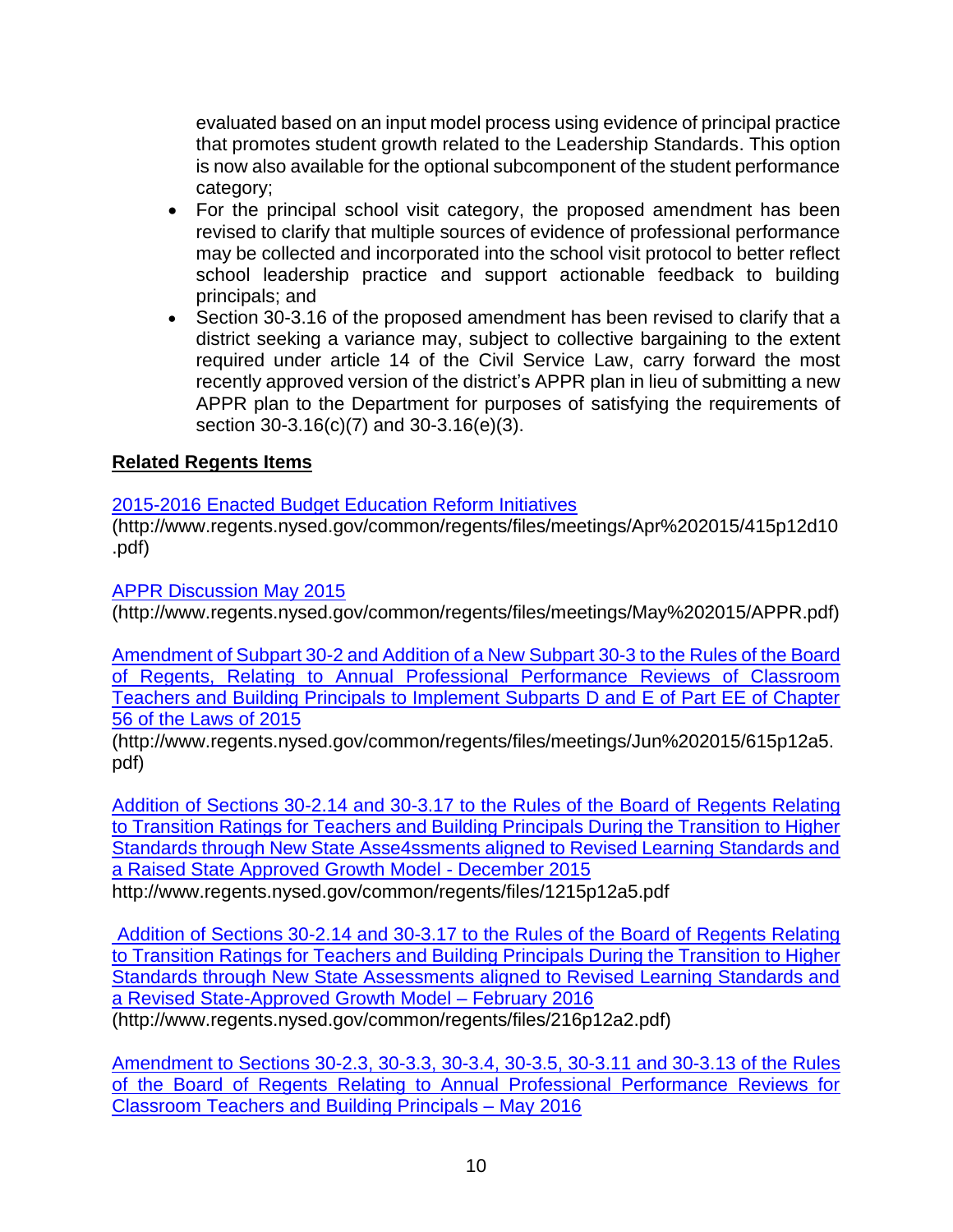(http://www.regents.nysed.gov/common/regents/files/516p12a1.pdf)

[Amendment to Sections 30-3.4 and 30-3.5 of the Rules of the Board of Regents Relating](http://www.regents.nysed.gov/common/regents/files/616p12a7.pdf)  [to a Hardship Waiver for Independent Evaluators for Annual Professional Performance](http://www.regents.nysed.gov/common/regents/files/616p12a7.pdf)  [Reviews for Classroom Teachers and Building Principals Commencing in the 2016-2017](http://www.regents.nysed.gov/common/regents/files/616p12a7.pdf)  **[School Year](http://www.regents.nysed.gov/common/regents/files/616p12a7.pdf)** 

(http://www.regents.nysed.gov/common/regents/files/616p12a7.pdf)

[Amendment to Sections 30-3.4 and 30-3.5 of the Rules of the Board of Regents Relating](http://www.regents.nysed.gov/common/regents/files/1016p12a2.pdf)  [to the Calculation of Scores for Student Learning Objectives in the Student Performance](http://www.regents.nysed.gov/common/regents/files/1016p12a2.pdf)  [Category of Annual Professional Performance Reviews for Teachers and Principals in the](http://www.regents.nysed.gov/common/regents/files/1016p12a2.pdf)  [City School District of the City of New York –](http://www.regents.nysed.gov/common/regents/files/1016p12a2.pdf) October 2016 <http://www.regents.nysed.gov/common/regents/files/1016p12a2.pdf> (https://www.regents.nysed.gov/common/regents/files/218hep12d1.pdf)

[APPR Update -](https://www.regents.nysed.gov/common/regents/files/P-12%20Education%20Committee%20-%20APPR%20Review.pdf) May 2018

(https://www.regents.nysed.gov/common/regents/files/P-12%20Education%20Committee%20-%20APPR%20Review.pdf)

[Update on Teacher and Principal Evaluations -](https://www.regents.nysed.gov/common/regents/files/519p12hed1.pdf) May 2019 (https://www.regents.nysed.gov/common/regents/files/519p12hed1.pdf)

[Update on Teacher and Principal Evaluations –](https://www.regents.nysed.gov/common/regents/files/619p12hed1.pdf) June 2019 (https://www.regents.nysed.gov/common/regents/files/619p12hed1.pdf)

[Amendment of Subparts 30-2 and 30-3 of the Rules of the Board of Regents Relating to](https://www.regents.nysed.gov/common/regents/files/1019p12hea1.pdf)  [Annual Professional Performance Reviews \(APPR\) of Classroom Teachers and Building](https://www.regents.nysed.gov/common/regents/files/1019p12hea1.pdf)  [Principals to Implement Chapter 59 of the Laws of 2019](https://www.regents.nysed.gov/common/regents/files/1019p12hea1.pdf) (https://www.regents.nysed.gov/common/regents/files/1019p12hea1.pdf)

[Amendment of Subparts 30-2 and 30-3 of the Rules of the Board of Regents Relating to](http://www.regents.nysed.gov/common/regents/files/1219brca2.pdf)  [Annual Professional Performance Reviews \(APPR\) of Classroom Teachers and](http://www.regents.nysed.gov/common/regents/files/1219brca2.pdf)  [Building Principals to Implement Chapter 59 of the Laws of 2019](http://www.regents.nysed.gov/common/regents/files/1219brca2.pdf) (http://www.regents.nysed.gov/common/regents/files/1219brca2.pdf)

[Amendment of Subparts 30-2 and 30-3 of the Rules of the Board of Regents Relating to](https://www.regents.nysed.gov/common/regents/files/120brca14.pdf)  [Annual Professional Performance Reviews \(APPR\) of Classroom Teachers and Building](https://www.regents.nysed.gov/common/regents/files/120brca14.pdf)  [Principals to Implement Chapter 59 of the Laws of 2019](https://www.regents.nysed.gov/common/regents/files/120brca14.pdf) (https://www.regents.nysed.gov/common/regents/files/120brca14.pdf)

# **Recommendation**

It is recommended that the Board of Regents take the following action:

VOTED: That the existing Subpart 30-2 is repealed, that the existing Subpart 30- 3 be renumbered to Subpart 30-2, that the title of the new Subpart 30-2 and Section 30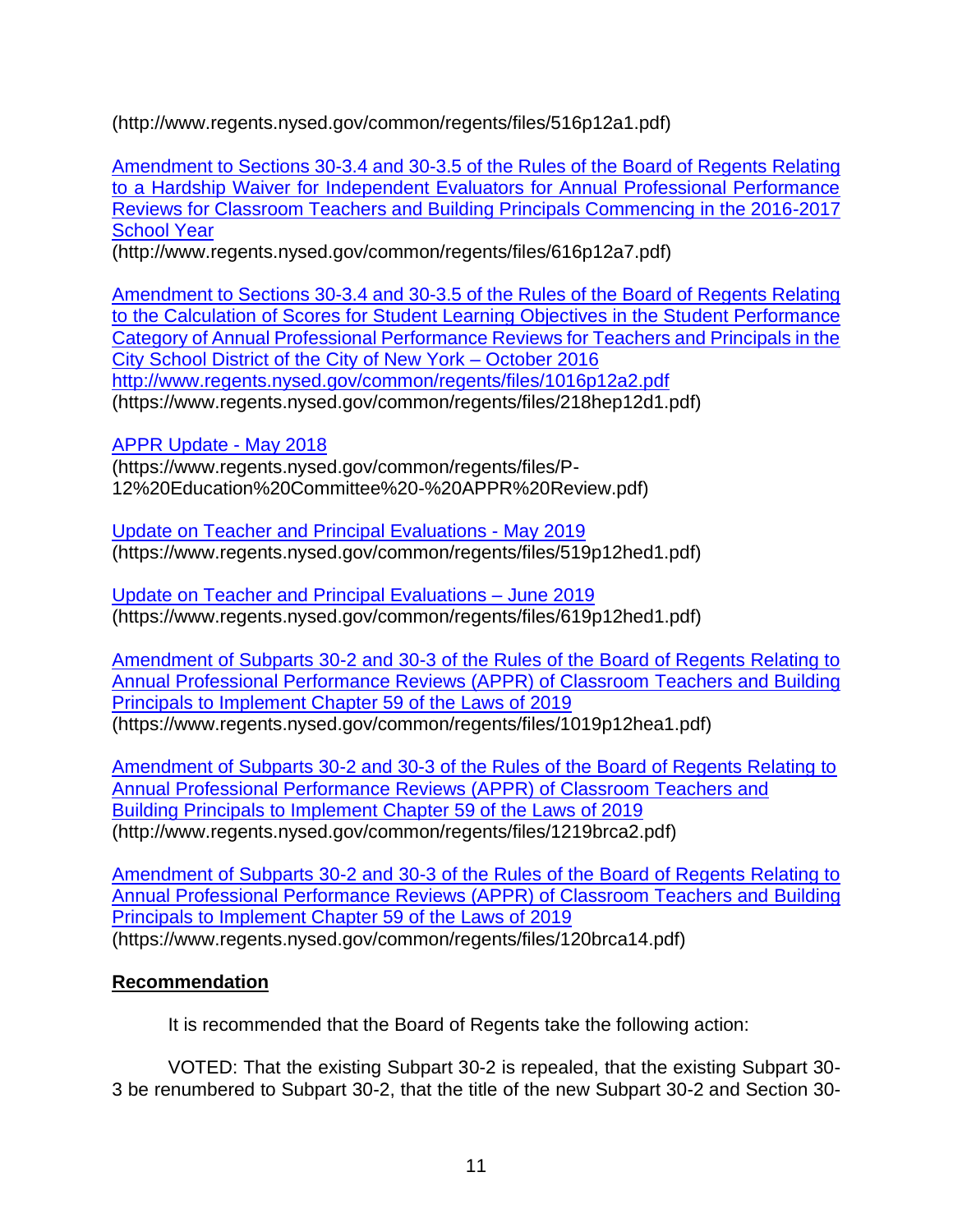2.1 are amended, and addition of a new Subpart 30-3 of the Rules of the Board of Regents be added as an emergency measure, effective February 11, 2020, upon a finding by the Board of Regents that such action is necessary for the preservation of the general welfare in order to timely implement the provisions of Section 52-m of Part YYY of Chapter 59 of the Laws of 2019 relating to a revised annual teacher and principal evaluation system.

#### **Timetable for Implementation**

If adopted as an emergency measure at the February 2020 Regents meeting, the revised proposed amendment will become effective as an emergency rule on February 11, 2020. It is anticipated that the revised proposed amendment will be presented for permanent adoption at the May 2020 Regents meeting, after publication of the revised proposed amendment in the State Register and expiration of the 45-day public comment period required under the State Administrative Procedure Act for revised rulemaking. If adopted at the May 2020 meeting, the revised proposed rule will become effective on May 20, 2020. Because the emergency regulation will expire before the May 2020 Regents meeting, it is anticipated that an additional emergency action will be presented for adoption at the April Regents meeting.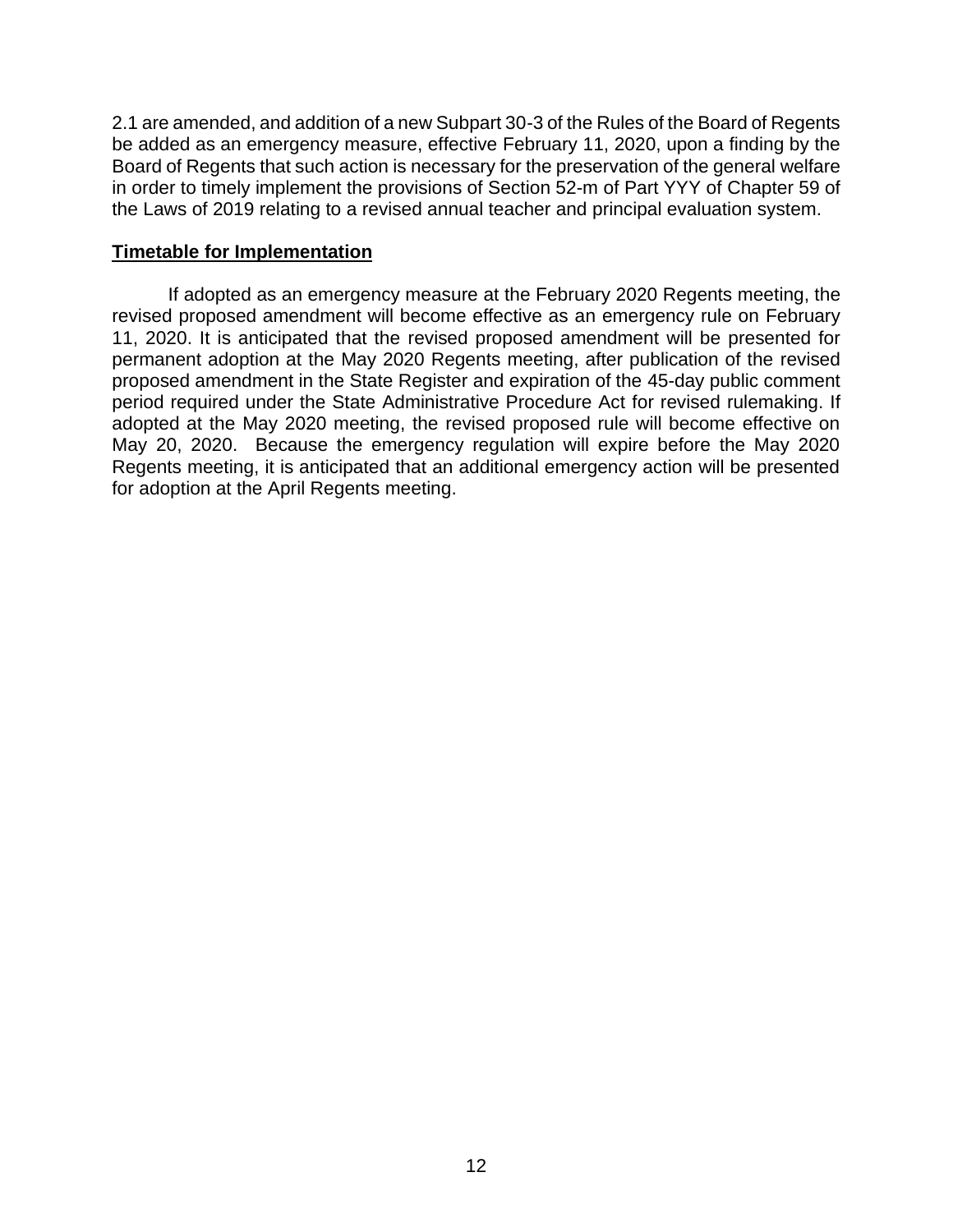#### **Attachment A**

#### AMENDMENT TO THE RULES OF THE BOARD OF REGENTS

Pursuant to sections 101, 207, 215, 305, 3009, and 3012-d of the Education Law and Chapter 59 of the Laws of 2019.

1. Subpart 30-2 of the Rules of the Board of Regents is repealed and sections 30-3.1 – 30-3.17 of the Rules of the Board of Regents are renumbered to be sections 30-2.1 – 30-2.17.

2. The title of newly renumbered Subpart 30-2 is amended as follows:

#### Subpart 30-2

Annual Professional Performance Reviews of Classroom Teachers and Building Principals [for the 2015-2016 School Year and Thereafter] Conducted Prior to the 2019- 20 School Year or for Annual Professional Performance Reviews Conducted Pursuant to a Collective Bargaining Agreement Entered into on or Before April 12, 2019 Which

Remains in Effect After April 12, 2019 Until a Subsequent Agreement is Reached.

3. Subdivision (a) of the newly renumbered section 30-2.1 of the Rules of the Board of Regents is amended to read as follows:

(a) For annual professional performance reviews conducted by districts [for the 2015-16 school year and any school year thereafter,] prior to the 2019-20 school year or for any annual professional performance review conducted pursuant to a collective bargaining agreement entered into on or before April 12, 2019 that remains in effect after April 12, 2019 until a successor agreement is reached, the governing body of each district shall ensure that the reviews of all classroom teachers and building principals are conducted in accordance with the requirements of Education Law section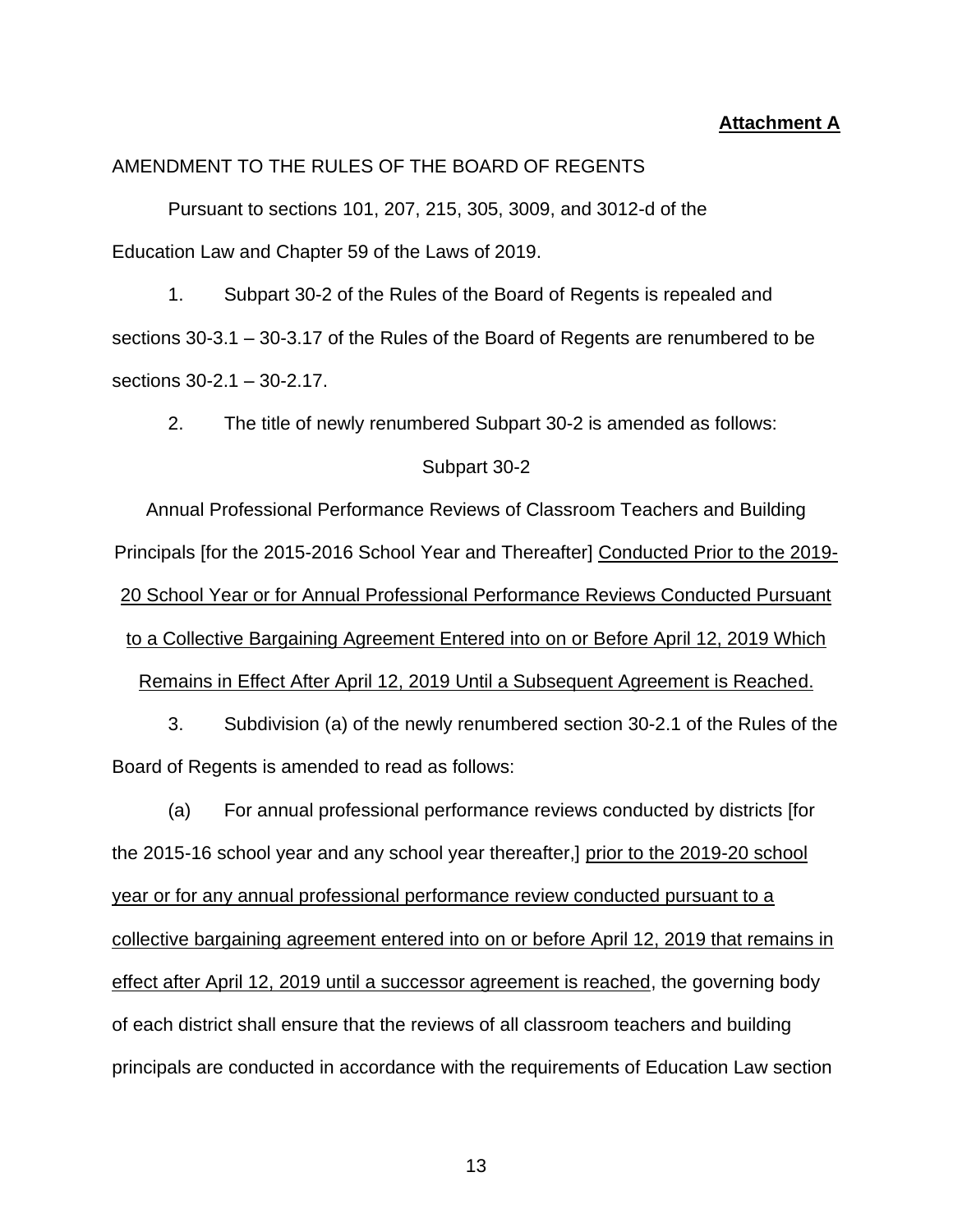3012-d and this Subpart[, except as otherwise provided in subdivision (b) of this section] during the term of such agreement and until entry into a successor collective bargaining agreement, provided that upon expiration of such term and the entry into a successor collective bargaining agreement, the provisions of Education Law section 3012-d, as amended by Chapter 59 of the Laws of 2019, and Subpart 30-3 of the Rules of the Board of Regents shall apply; and, provided further, however, that any assessments used in determining transition scores and ratings pursuant to this Subpart shall be used instead of the grades three through eight English language arts and mathematics state assessments and/or any State growth model until the entry into a successor collective bargaining agreement.

4. Subdivisions (b), (c), and (e) of section 30-2.1 of the Rules of the Board of Regents are repealed and subdivision (d) of section 30-2.1 is renumbered as subdivision (b).

5. Paragraph (2) of subdivision (c) of section 30-2.3 of the Rules of the Board of Regents is amended as follows:

(2) Notwithstanding any provisions in this subdivision to the contrary, during the 2015-16 through [2018-19] 2017-18 school years...

6. A new subparagraph (i) is added to Paragraph (2) of subdivision (c) of section 30-2.3 of the Rules of the Board of Regents as follows:

(i) For annual professional performance reviews conducted by districts for the 2018-19 school year or for any annual professional performance review conducted pursuant to a collective bargaining agreement entered into on or before April 12, 2019 that remains in effect after April 12, 2019 until a successor agreement is reached,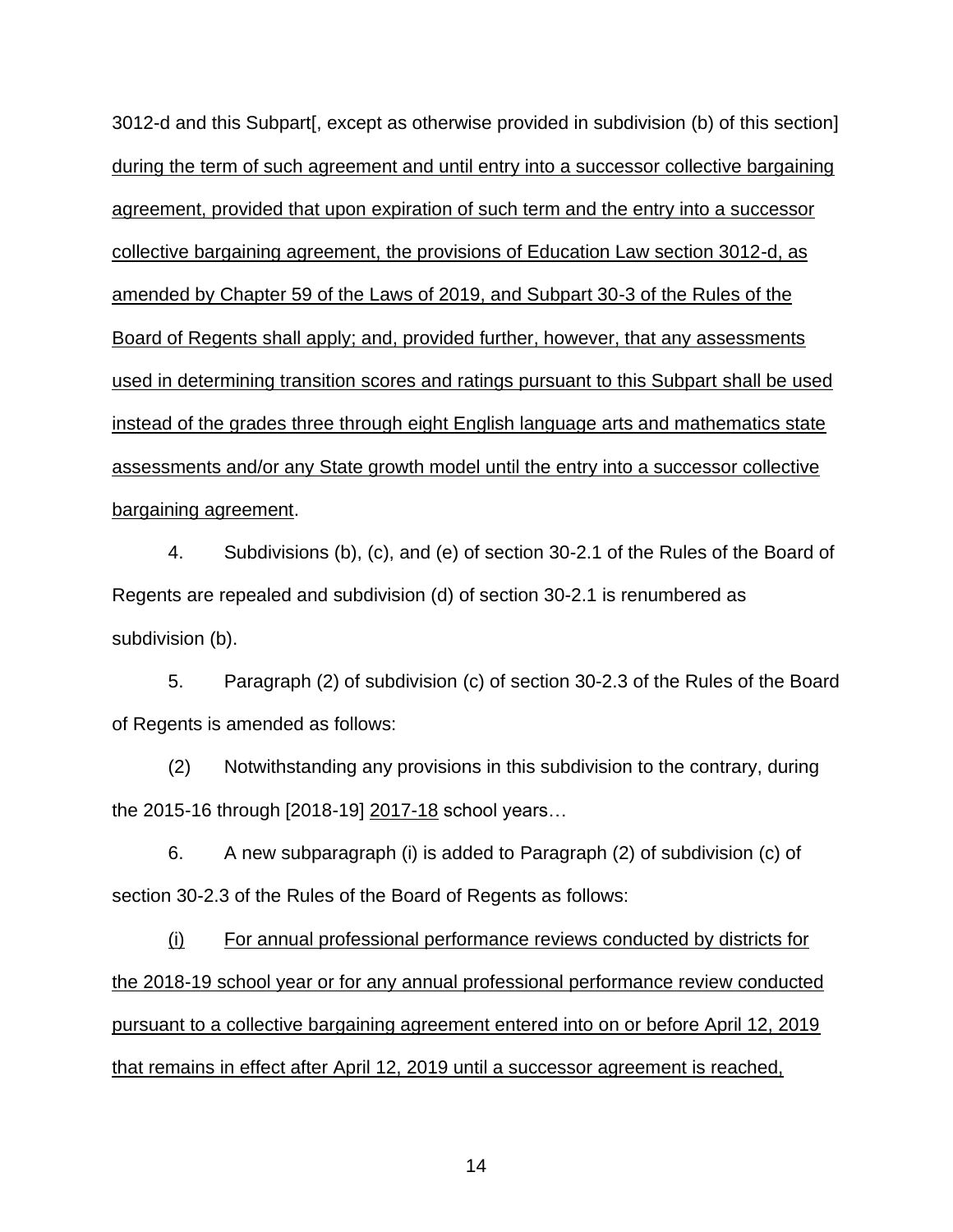teachers or principals whose annual professional performance reviews are based, in whole or in part, on the results of the grades three through eight English language arts or mathematics State assessments and/or State-provided growth scores on Regents examinations shall be provided with their annual professional performance review transition scores and ratings computed pursuant to section 30-3.17 of this Subpart as soon as practicable but in no case later than September 1st of the school year next following the school year for which the teacher or principal's performance is being measured.

7. The title of section 30-2.17 of the Rules of the Board of Regents is amended as follows:

#### Section 30-2.17

Annual professional performance review ratings [for the 2015-2016 through the 2018- 2019 school years] for annual professional performance reviews conducted pursuant to Education Law section 3012-d and this Subpart prior to the 2019-20 school year or for any annual professional performance review conducted pursuant to a collective bargaining agreement entered into on or before April 12, 2019 that remains in effect after April 12, 2019 until a successor agreement is reached, during a transition to higher learning standards.

8. Subdivision (b) of section 30-2.17 of the Rules of the Board of Regents is amended as follows:

(b) Notwithstanding any other provision of this Subpart to the contrary, the commissioner shall establish procedures in guidance for determining transition scores and ratings for teachers and principals whose annual professional performance reviews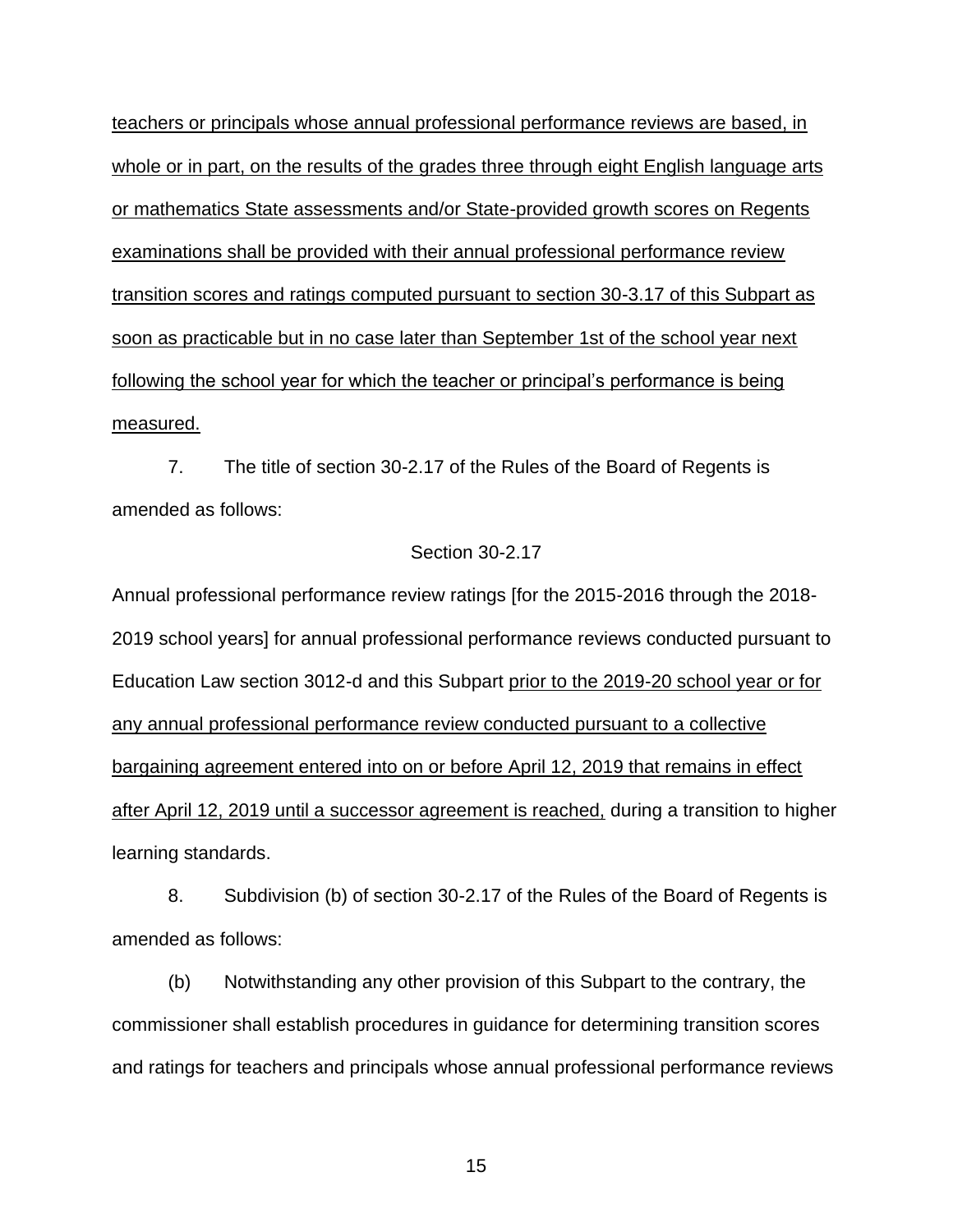conducted pursuant to Education Law section 3012-d and this Subpart [for the 2015- 2016 through the 2018-2019 school years] are based, in whole or in part, on State assessments and/or State-provided growth scores on Regents examinations[, while the State completes the transition to higher learning standards through new State assessments aligned to higher learning standards, and a revised State-provided growth model] pursuant to a collective bargaining agreement entered into on or before April 12, 2019 that remains in effect after April 12, 2019 until a successor agreement is reached.

9. Paragraphs (1) and (2) of subdivision (b) of section 30-2.17 of the Rules of the Board of Regents are repealed and paragraph (3) is renumbered as paragraph (1).

10. Subparagraph (ii) of the newly renumbered paragraph (1) of subdivision (b) of section 30-2.17 of the Rules of the Board of Regents is amended as follows:

 $(i)$  [for the 2016-2017 through 2018-2019 school years,] in instances where no scores/ratings in the subcomponents of the student performance category can be generated, notwithstanding any other provision of this Subpart to the contrary, a SLO shall be developed by the district/BOCES consistent with guidelines prescribed by the commissioner using assessments approved by the department that are not State assessments.

11. Subdivision (d) of section 30-2.17 of the Rules of the Board of Regents is amended as follows:

For purposes of public reporting of aggregate data and disclosure to parents pursuant to paragraph b of subdivision 10 of section 3012-c of the Education Law as made applicable to this Subpart, the original composite rating pursuant to section 3012 d of the Education Law and this Subpart shall be reported with (i) the overall transition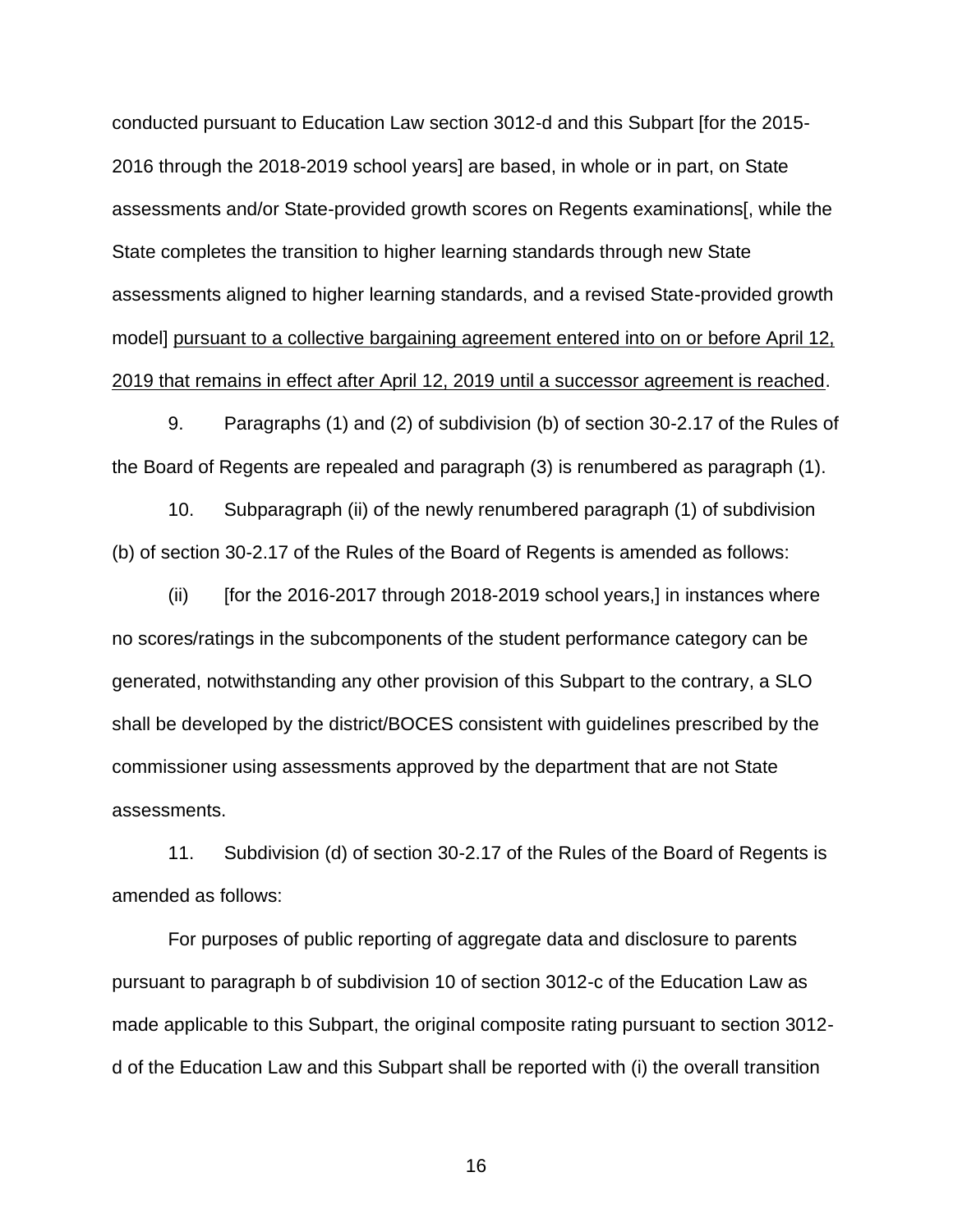rating and (ii) an explanation of such overall transition rating[.] ; provided, however, for annual professional performance reviews conducted for the 2018-19 school year and thereafter pursuant to a collective bargaining agreement entered into on or before April 12, 2019 that remains in effect after April 12, 2019 until a successor agreement is reached, only the transition rating shall be reported.

12. A new subdivision (e) is added to section 30-2.17 of the Rules of the Board of Regents as follows:

(e) Notwithstanding any other provision of this section to the contrary, for annual professional performance reviews conducted for the 2018-19 school year and thereafter pursuant to a collective bargaining agreement entered into on or before April 12, 2019 that remains in effect after April 12, 2019 until a successor agreement is reached, any assessments used in determining transition scores and ratings pursuant to this Subpart shall be used instead of the grades three through eight English language arts and mathematics state assessments and/or any State growth model until the entry into a successor collective bargaining agreement.

13. A new Subpart 30-3 of the Rules of the Board of Regents shall be added to read as follows:

## Subpart 30-3

# ANNUAL TEACHER AND PRINCIPAL EVALUATIONS FOR THE 2019-20 SCHOOL YEAR AND THEREAFTER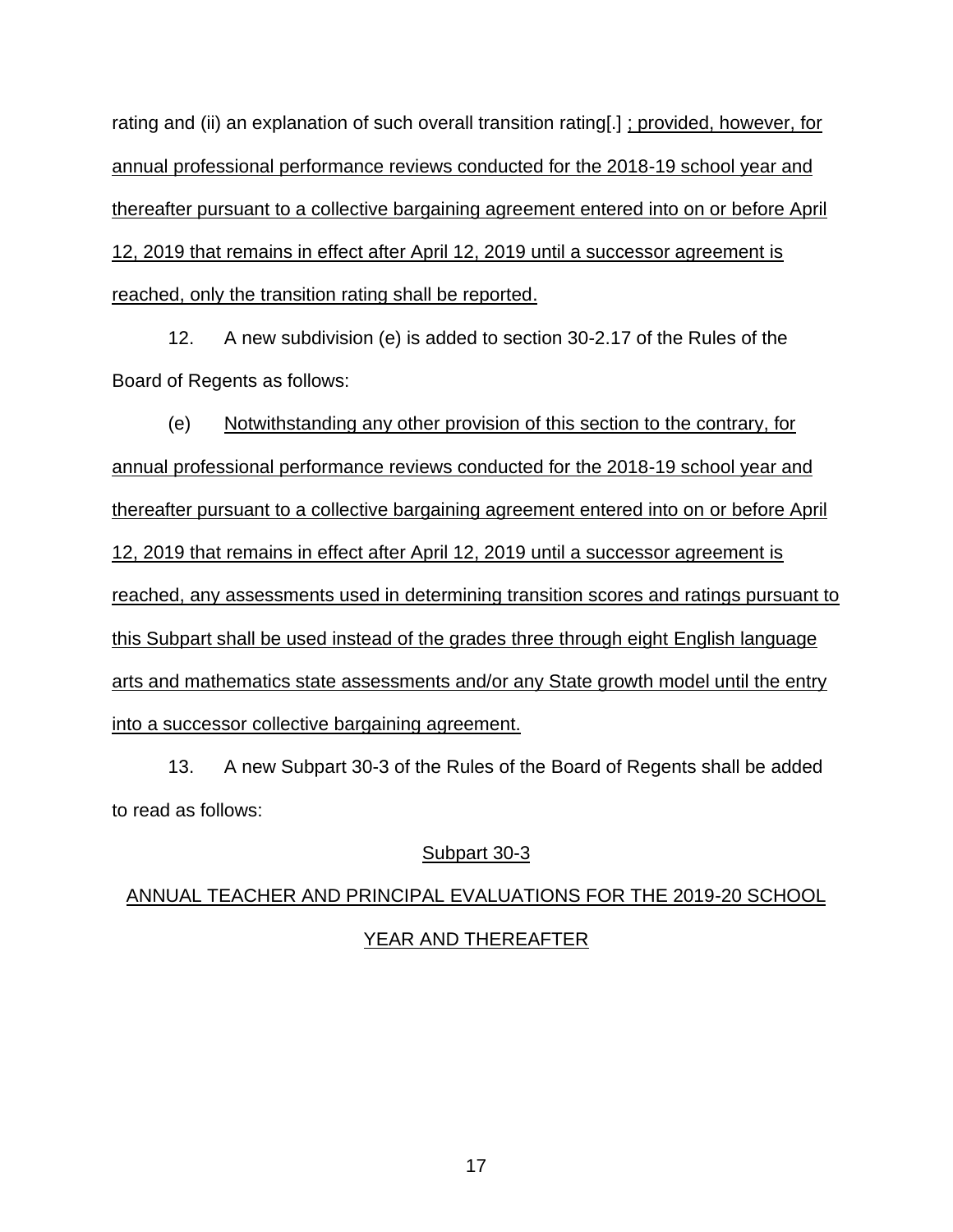§30-3.1 Applicability.

(a) For classroom teacher and building principal evaluations conducted by districts pursuant to a collective bargaining agreement entered into after April 12, 2019 for the 2019-2020 school year and each school year thereafter, the governing body of each district shall ensure that such evaluations are conducted in accordance with the requirements of Education Law section 3012-d, as amended by Chapter 59 of the Laws of 2019 and this Subpart.

(b) The requirements of Education Law section 3012-d as enacted by Chapter 56 of the Laws of 2015 and Subpart 30-2 of this Part shall continue to apply to annual professional performance reviews conducted prior to the 2019-2020 school year or for any annual professional performance review conducted on or after the 2019-2020 school year pursuant to a collective bargaining agreement entered into on or before April 12, 2019 that remains in effect after April 12, 2019 until a successor agreement is reached.

(c) In accordance with Education Law section 3012-d(1), annual professional performance reviews of classroom teachers and building principals shall be a significant factor for employment decisions, including but not limited to, promotion, retention, tenure determination, termination, and supplemental compensation. Such evaluations shall also be a significant factor in teacher and principal development, including but not limited to coaching, induction support, and differentiated professional development. Nothing herein shall be construed to affect the unfettered statutory right of a district to terminate a probationary (non-tenured) teacher or principal for any statutorily and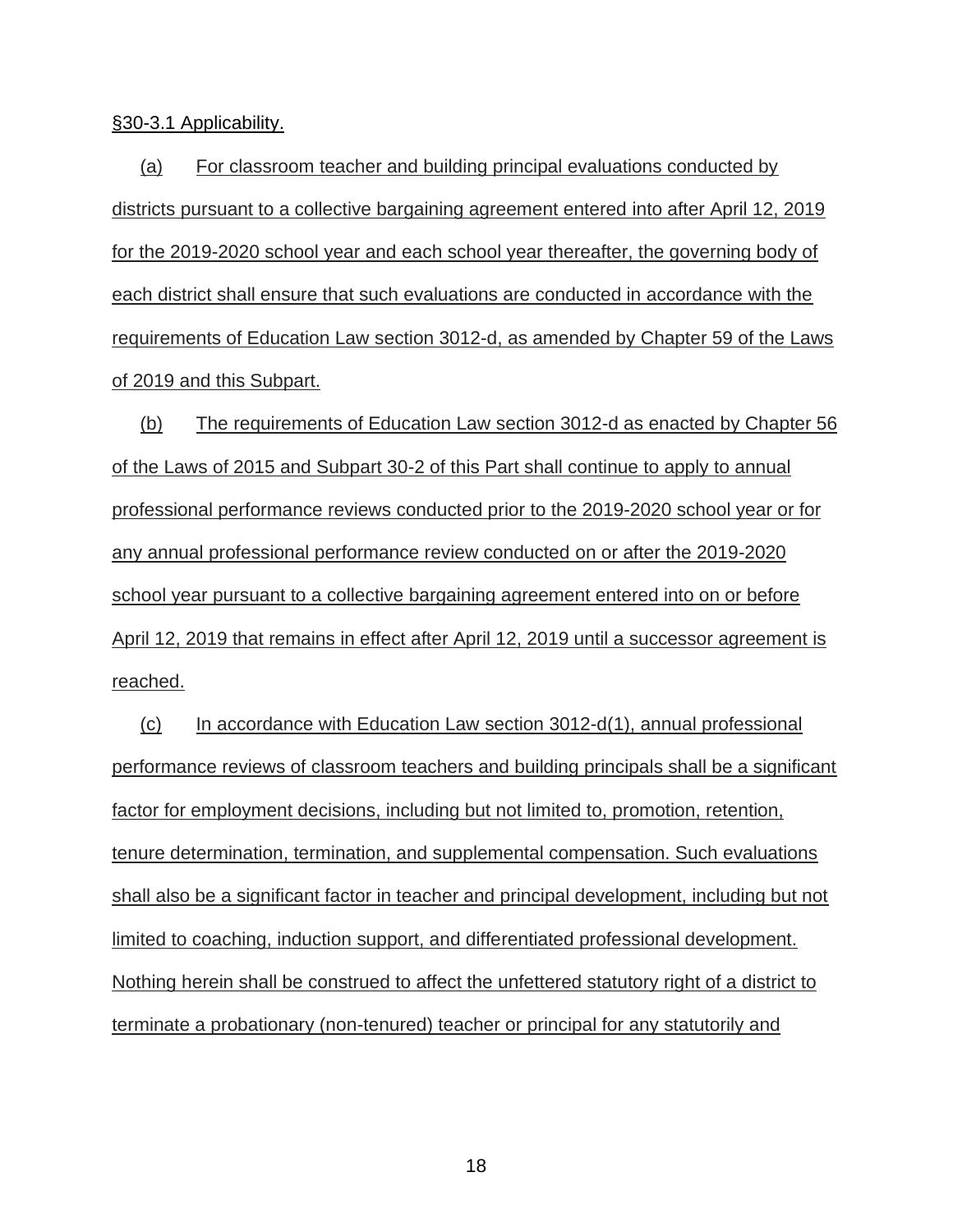constitutionally permissible reasons, including the performance of a classroom teacher or building principal evaluated pursuant to the requirements of this Subpart.

§30-3.2 Definitions.

As used in this Subpart:

(a) *Approved teacher* or *principal practice rubric* shall mean a rubric approved by the commissioner for inclusion on the State Education Department's list of approved rubrics in teacher or principal evaluations.

(b) *Approved student assessment* shall mean a student assessment approved by the commissioner for inclusion in the State Education Department's lists of approved student assessments to measure student growth for use in the mandatory subcomponent and/or for use in the optional subcomponent of the student performance category.

(1) *Approved assessments in grades kindergarten through grade two*. Traditional standardized assessments in grades kindergarten through grade two shall not be on the approved list. However, an assessment that is not a traditional standardized assessment shall be considered an approved student assessment if the superintendent, district superintendent, or chancellor of a district that chooses to use such assessment certifies in its annual professional performance review plan that the assessment is not a traditional standardized assessment, and that the assessment meets the minimum requirements prescribed by the commissioner in guidance.

(c) *Building principal* or *principal* shall mean a building principal or an administrator in charge of an instructional program of a board of cooperative educational services.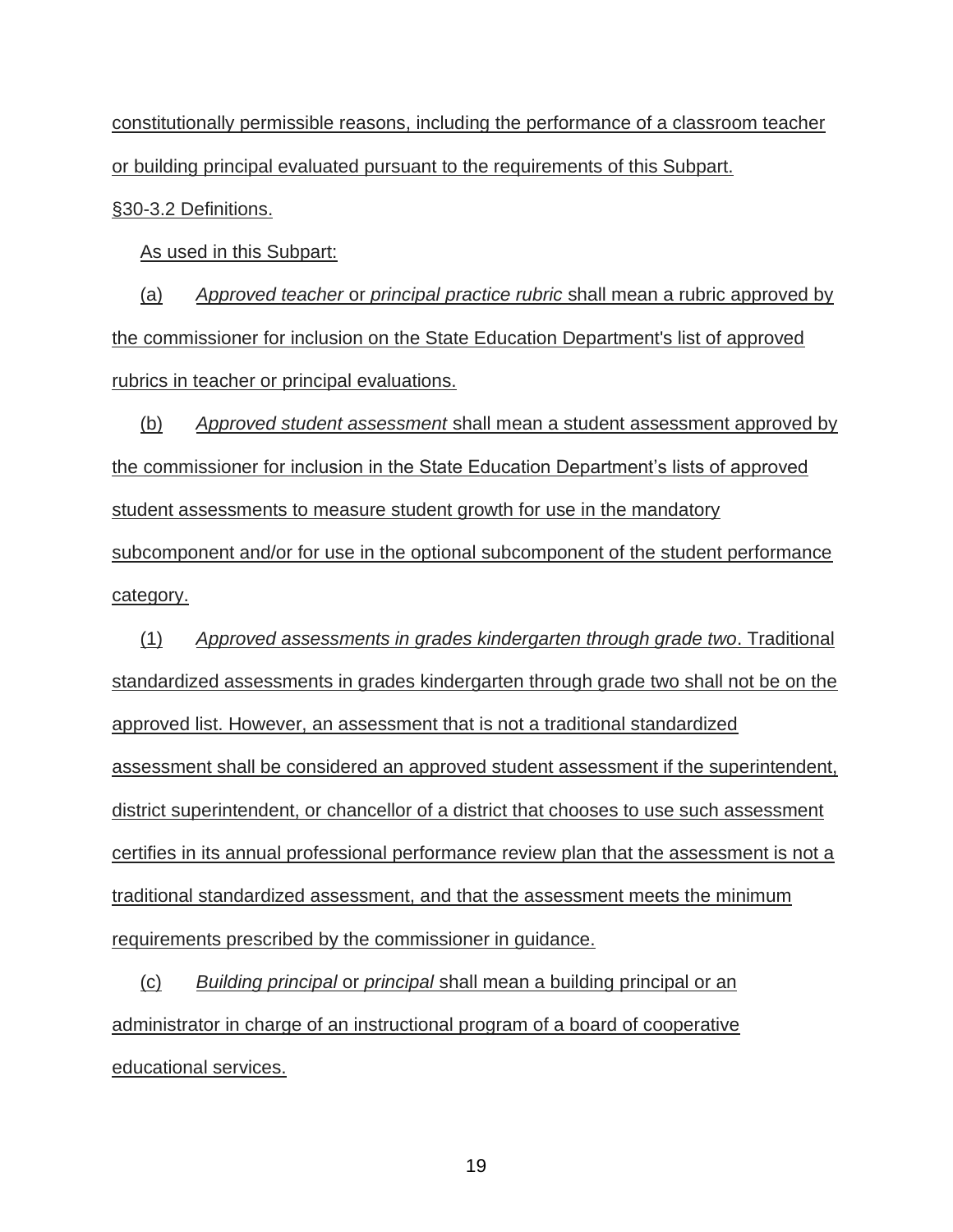(d) *Classroom teacher* or *teacher* shall mean a teacher in the classroom teaching service as that term is defined in section 80-1.1 of this Title who is a teacher of record as defined in this section, except evening school teachers of adults enrolled in nonacademic, vocational subjects, and supplemental school personnel as defined in section 80-5.6 of this Title.

(e) *Developing* means an overall rating of developing received by a teacher or building principal, based on the ratings an educator received in the student performance category and observation/school visit category pursuant to the matrix prescribed in section 30-3.6 of this Subpart.

(f) *District* means school district and/or board of cooperative educational services, unless otherwise provided in this Subpart.

(g) *Effective* means an overall rating of effective received by a teacher or building principal, based on the ratings an educator received in the student performance category and observation/school visit category pursuant to the matrix prescribed in section 30-3.6 of this Subpart.

(h) *Evaluator* shall mean any individual who conducts an evaluation of a classroom teacher or building principal under this Subpart.

(i) *Highly effective* means an overall rating of highly effective received by a teacher or building principal, based on the ratings an educator received in the student performance category and observation/school visit category pursuant to the matrix prescribed in section 30-3.6 of this Subpart.

(j) *Ineffective* means an overall rating of ineffective received by a teacher or building principal, based on the ratings an educator received in the student performance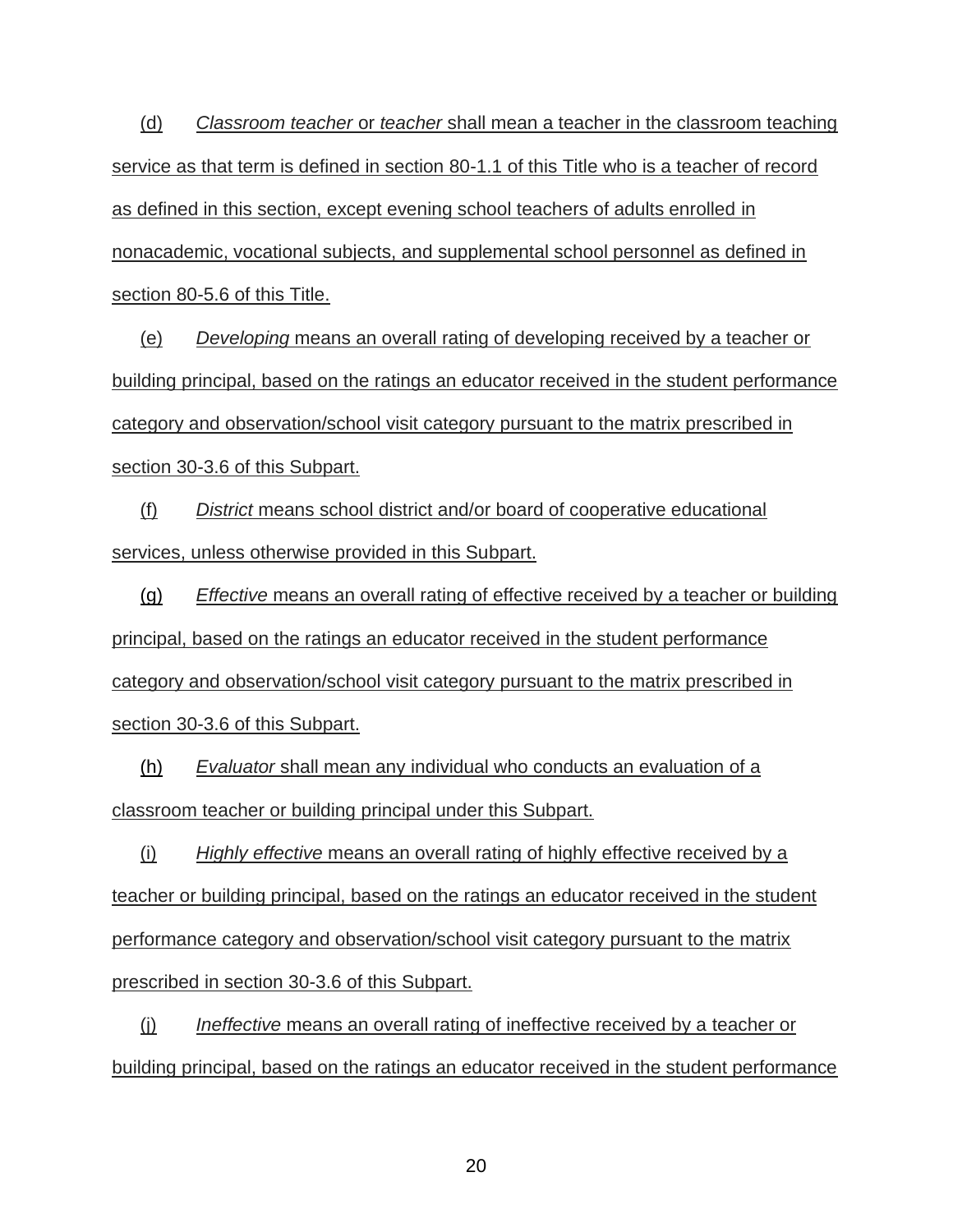category and observation/school visit category pursuant to the matrix prescribed in section 30-3.6 of this Subpart.

(k) *Lead evaluator* shall mean the primary individual responsible for conducting and completing an evaluation of a classroom teacher or building principal under this Subpart. To the extent practicable, the building principal, or their designee, shall be the lead evaluator of a classroom teacher in this Subpart. To the extent practicable, the lead evaluator of a principal should be the superintendent or BOCES district superintendent or his/her designee.

(l) *Leadership standards* shall mean:

(1) for annual professional performance reviews conducted prior to the 2022-23 school year, the Educational Leadership Policy Standards: ISLLC 2008 as adopted by the National Policy Board for Educational Administration (Council of Chief State School Officers, Washington DC, One Massachusetts Avenue, NW, Suite 700, Washington, DC 20001-1431; available at the Office of Counsel, State Education Department, State Education Building, Room 148, 89 Washington Avenue, Albany, NY 12234). The Leadership Standards provide that an education leader promotes the success of every student by:

(i) facilitating the development, articulation, implementation, and stewardship of a vision of learning that is shared and supported by the school community;

(ii) advocating, nurturing and sustaining a school culture and instructional program conducive to student learning and staff professional growth;

(iii) ensuring management of the organization, operations and resources for a safe, efficient, and effective learning environment;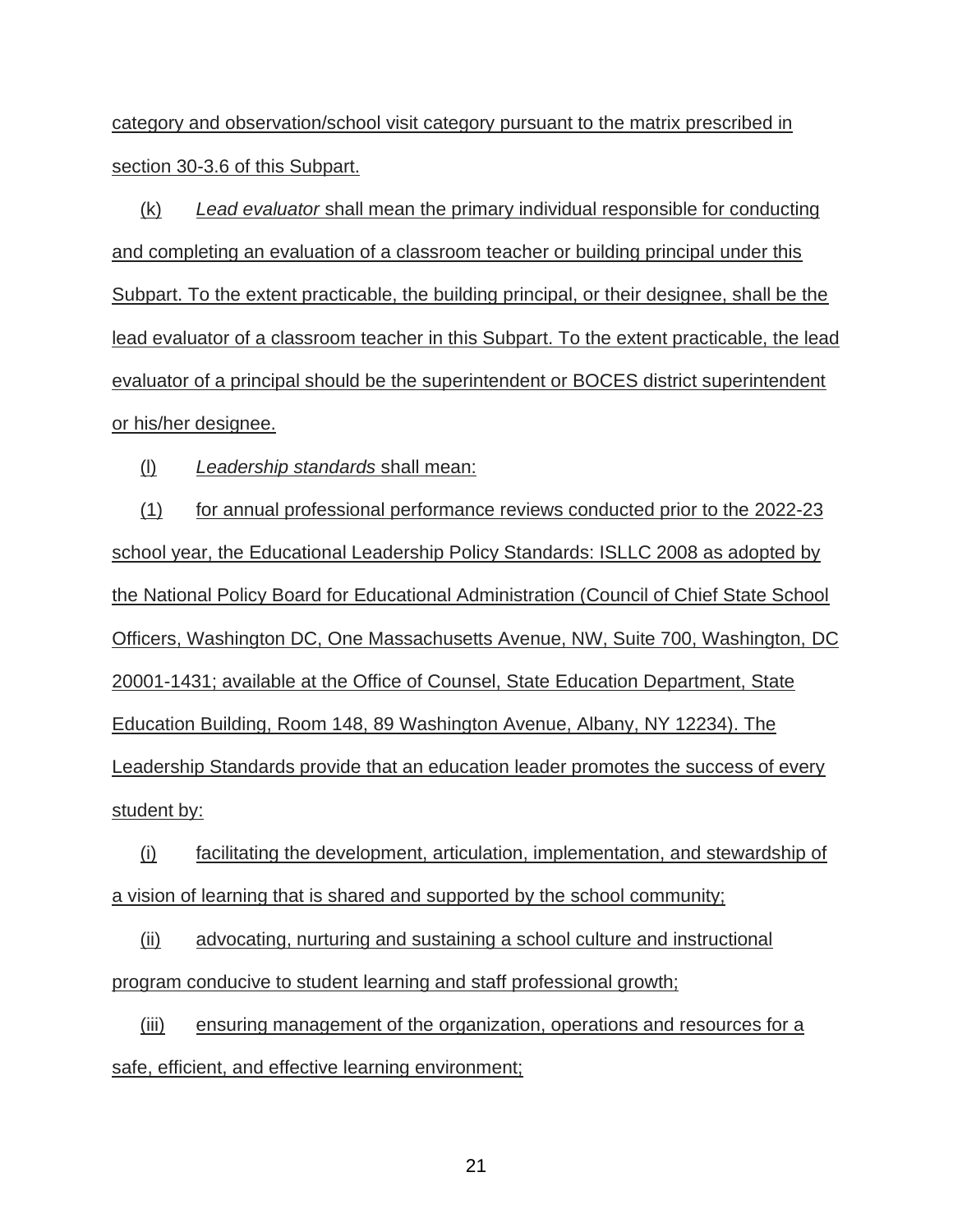(iv) collaborating with families and community members, responding to diverse community interests and needs, and mobilizing community resources;

(v) acting with integrity, fairness, and in an ethical manner; and

(vi) understanding, responding to, and influencing the larger political, social,

economic, legal, and cultural context;

(2) for annual professional performance reviews conducted commencing in the 2022-23 school year, the Professional Standards for Educational Leaders: PSEL 2015 as adopted by the National Policy Board for Educational Administration (1904 Association Drive, Reston, VA 20191 -- available at the Office of Counsel, State Education Department, State Education Building, Room 148, 89 Washington Avenue, Albany, NY 12234), as modified by the Board of Regents. The New York State Leadership Standards provide that an education leader shall:

(i) develop, advocate, and enact a shared mission, vision, and core values of high-quality education and academic success and well-being of each student;

(ii) act ethically and professionally and according to professional norms to promote each student's academic success and well-being;

(iii) strive for equity of educational opportunity and culturally responsive practices to promote each student's academic success and well-being;

(iv) develop and support intellectually rigorous, culturally relevant, and coherent systems of curriculum, instruction, and assessment to promote the academic success and well-being of all students;

(v) cultivate an inclusive, caring, and supportive school community that promotes the academic success and well-being of all students;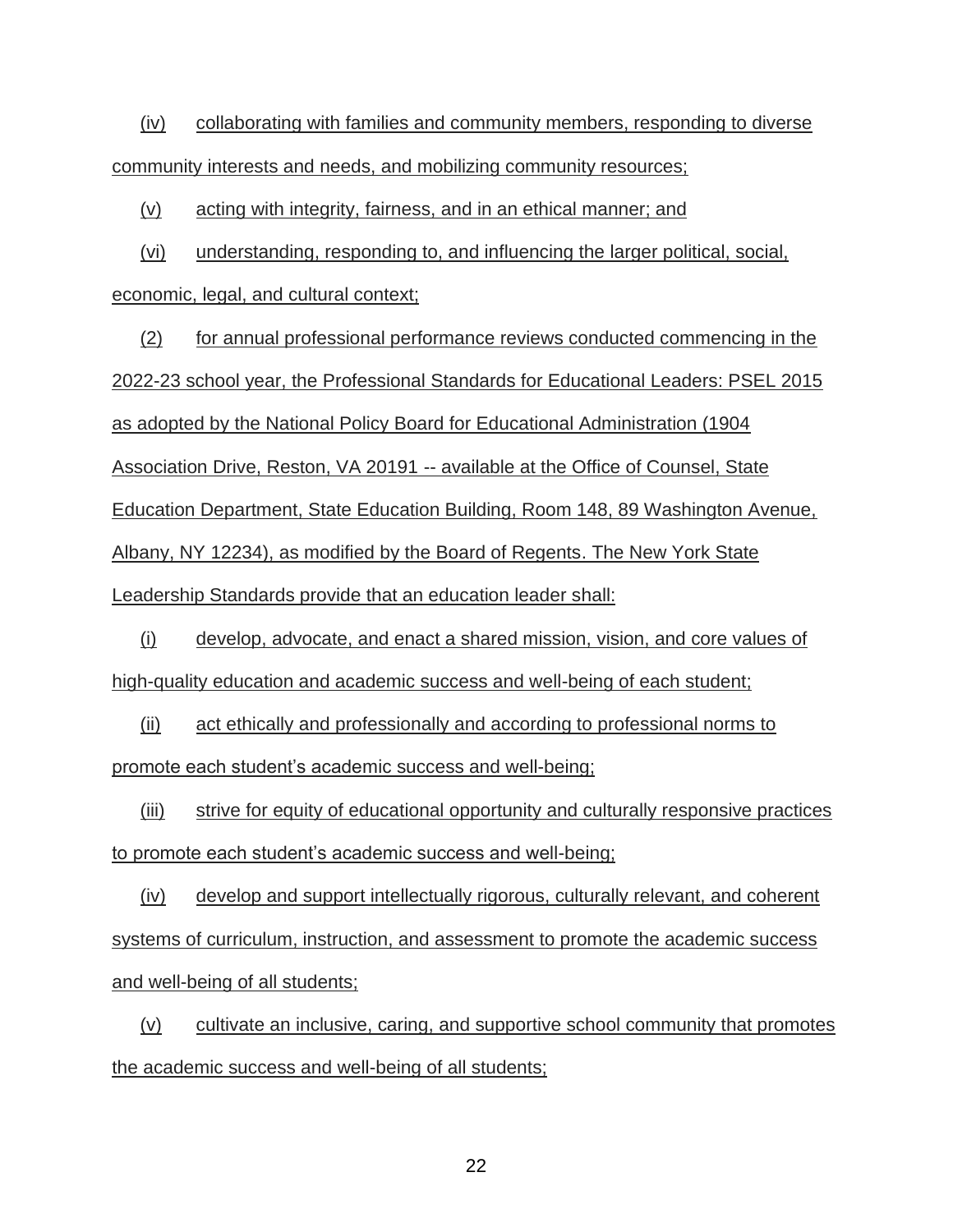(vi) develop the professional capacity, cultural competence, and practice of school personnel to promote the love of learning, academic success, and well-being of all students;

(vii) foster a professional community of teachers and other professional staff to promote each student's academic success and well-being;

(viii) engage families and the community in meaningful, reciprocal, and mutually beneficial ways to promote each student's academic success and well-being;

(ix) manage school operations and resources to promote each student's academic success and well-being; and

(x) act as agents of continuous improvement to promote each student's academic success and well-being.

Provided, however, that nothing shall be construed to abrogate any conflicting provisions of any collective bargaining agreement in effect on and after December 1, 2022 that requires the use of the ISLLC: 2008 standards until entry into a successor collective bargaining agreement.

(m) *School building* shall mean a school or program identified by its Basic Educational Data System (BEDS) code, as determined by the commissioner.

(n) *State-designed supplemental assessment* shall mean a selection of state tests or assessments developed or designed by the department, or that the department purchased or acquired from:

(1) another state;

(2) an institution of higher education; or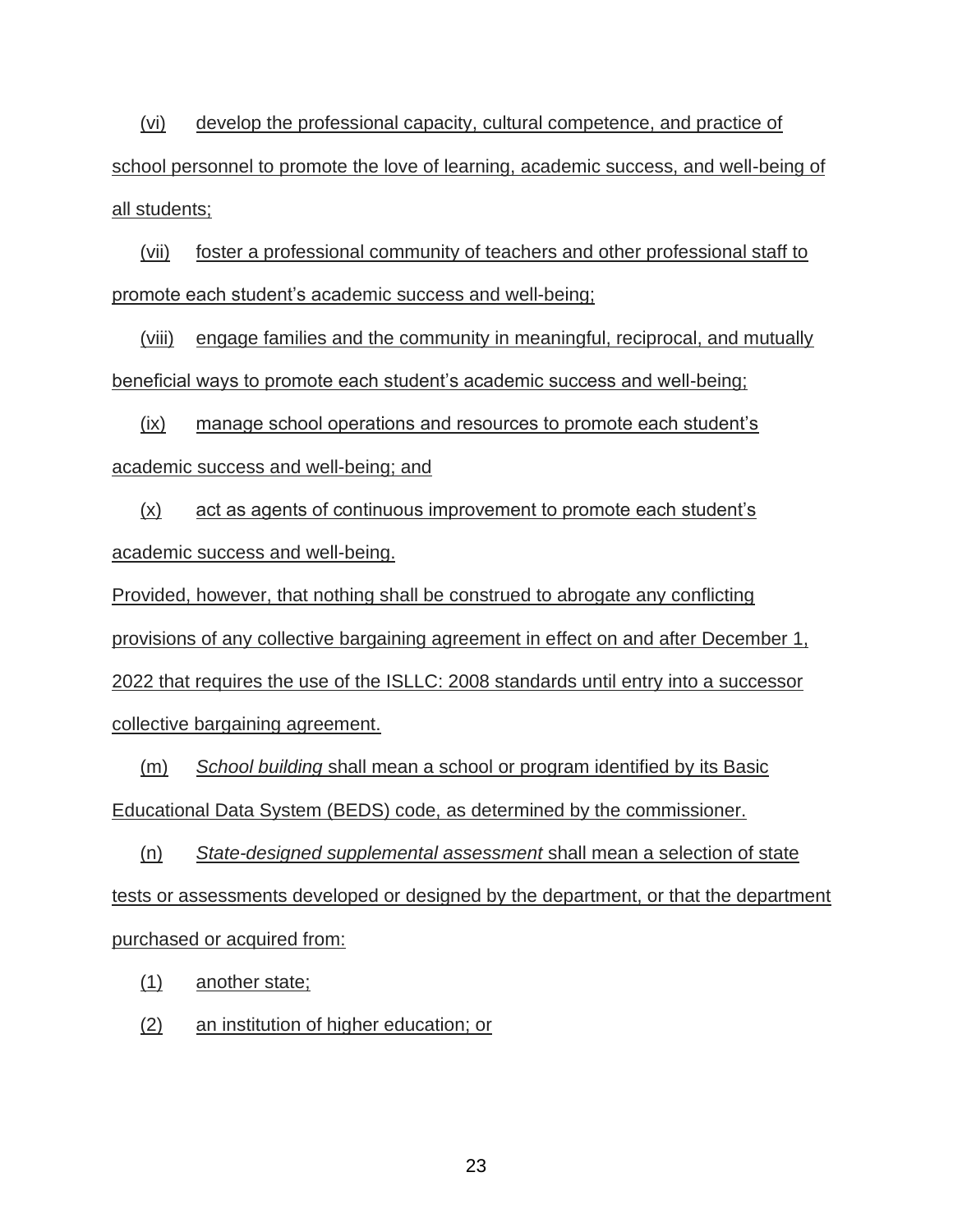(3) a commercial or not-for-profit entity, provided that such entity must be objective and may not have a conflict of interest or appearance of a conflict of interest; and tests or assessments that have been previously designed or acquired by local districts, but only if the department significantly modifies growth targets or scoring bands for such tests or assessments or otherwise adapts the test or assessment to the department's requirements.

(o) *Student growth* means the change in student achievement for an individual student between two or more points in time.

(p) *Student learning objective(s)* (SLOs) are academic goals for an educator's students that are set at the start of a course, except in rare circumstances as defined by the commissioner; provided, however, that the selection and use of the assessment for the SLO shall be subject to collective bargaining. SLOs must be specific and measurable, based on available prior student learning data, and aligned to the New York State learning standards, as well as to any other school and district priorities. An educator's scores are based upon the degree to which their goals were attained.

(q) *Superintendent* shall mean the chief school officer of a district or the district superintendent of a board of cooperative educational services, provided that in the case of the City School District of the City of New York, *superintendent* shall mean the Chancellor of the City School District of the City of New York or his or her designee.

(r) *Teacher(s) of record* shall be defined in a manner prescribed by the commissioner.

(s) *Teaching Standards* are enumerated below: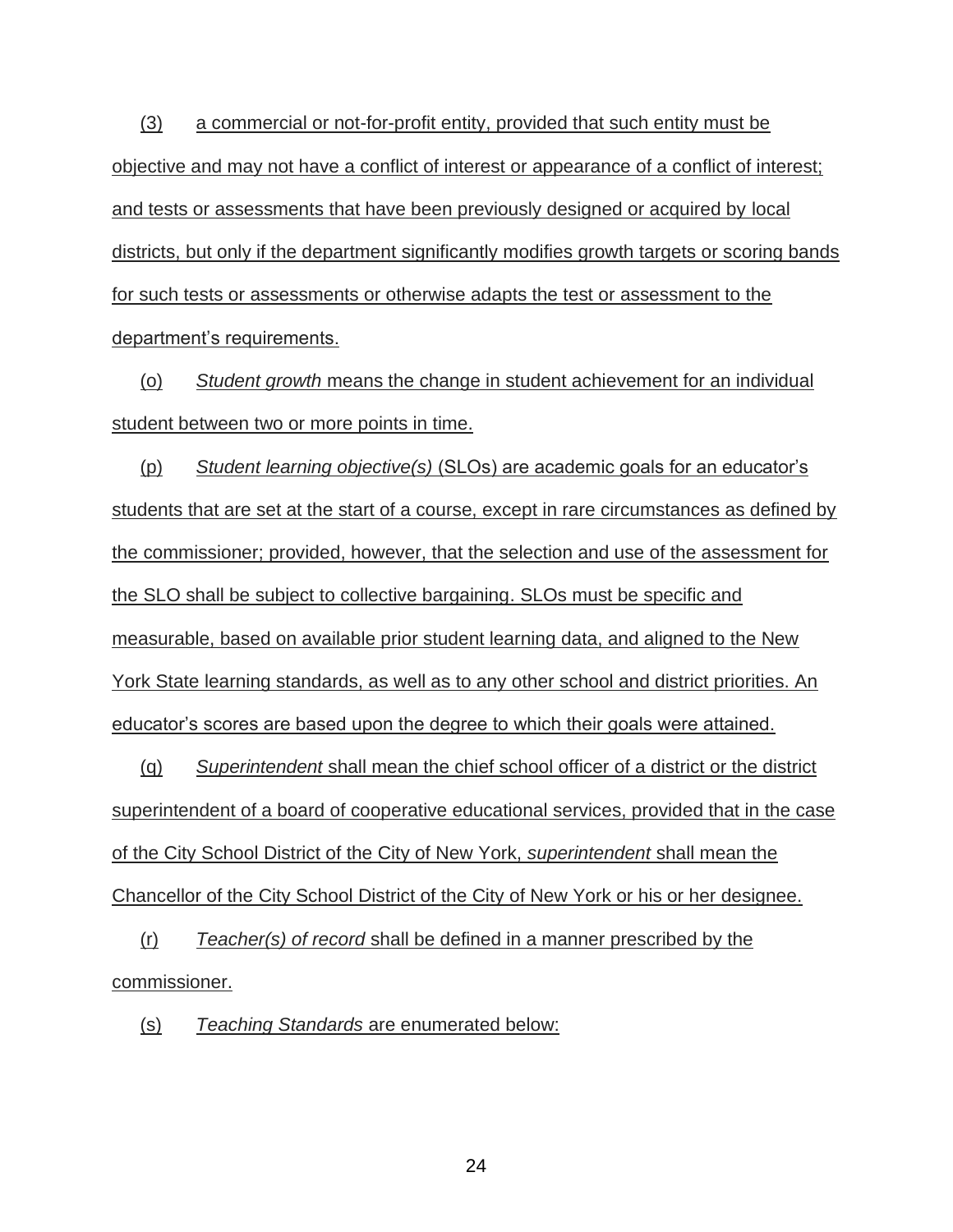(1) the teacher acquires knowledge of each student, and demonstrates knowledge of student development and learning to promote achievement for all students;

(2) the teacher knows the content they are responsible for teaching, and plans instruction that ensures growth and achievement for all students;

(3) the teacher implements instruction that engages and challenges all students to meet or exceed the learning standards;

(4) the teacher works with all students to create a dynamic learning environment that supports achievement and growth;

(5) the teacher uses multiple measures to assess and document student growth, evaluate instructional effectiveness, and modify instruction;

(6) the teacher demonstrates professional responsibility and engages relevant stakeholders to maximize student growth, development, and learning; and

(7) the teacher sets informed goals and strives for continuous professional growth.

(t) *Testing standards* shall mean the Standards for Educational and Psychological Testing (American Psychological Association, National Council on Measurement in Education, and American Educational Research Association; available at the Office of Counsel, State Education Department, State Education Building, Room 148, 89 Washington Avenue, Albany, NY 12234).

(u) The *governing body of each district* shall mean the board of education of each district, provided that, in the case of the City School District of the City of New York, governing body shall mean the Chancellor of the City School District of the City of New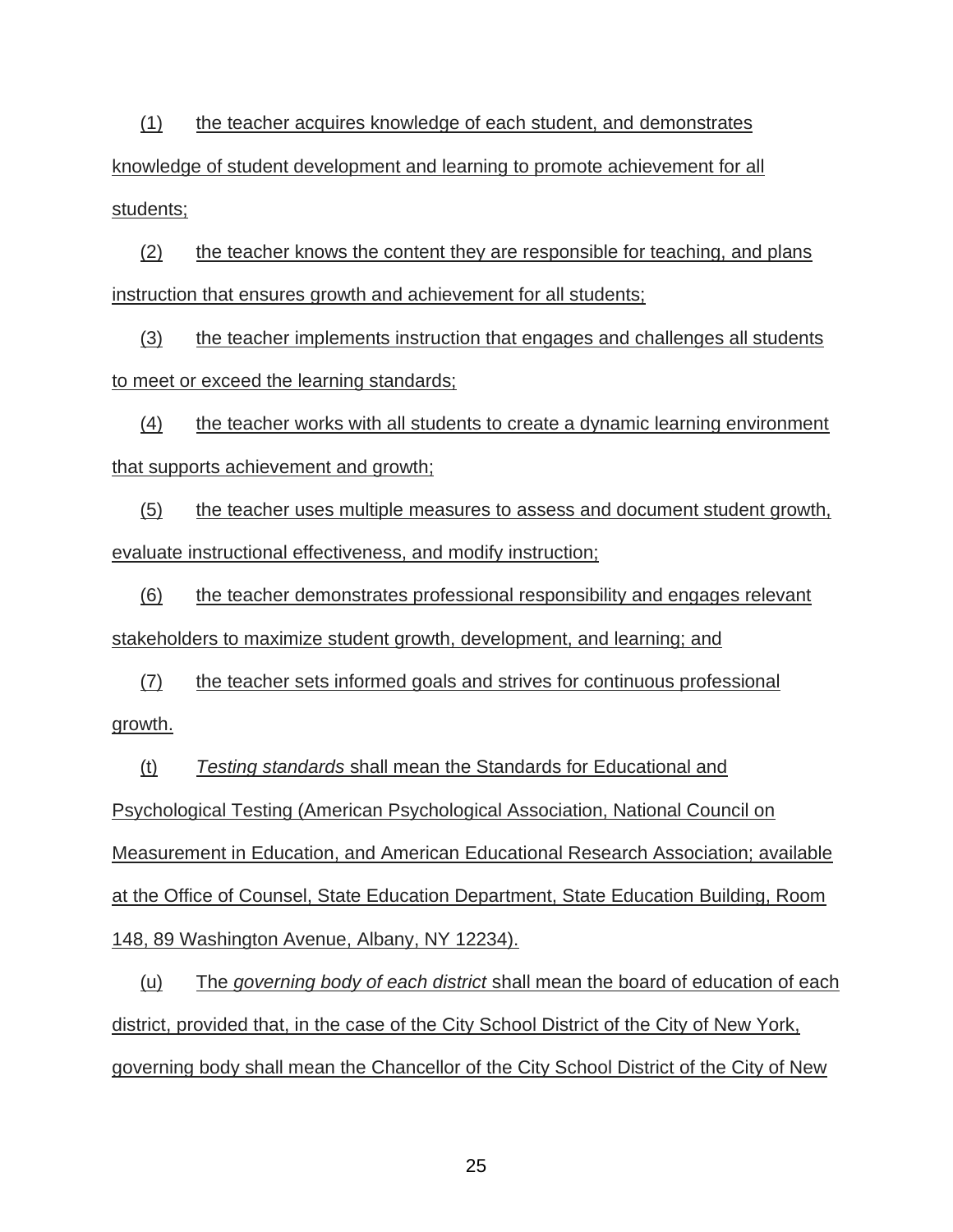York or, to the extent provided by law, the board of education of the City School District of the City of New York and, in the case of BOCES, governing body shall mean the board of cooperative educational services.

(v) *Traditional standardized assessment* shall mean a systematic method of gathering information from objectively scored items that allow the test taker to select one or more of the given options or choices as their response. Examples include multiple-choice, true-false, and matching items. Traditional standardized assessments are those that require the student (and not the examiner/assessor) to directly use a "bubble" answer sheet. Traditional standardized assessments do not include performance assessments or assessments in which students perform real-world tasks that demonstrate application of knowledge and skills; assessments that are otherwise required to be administered by Federal Law; and/or assessments used for diagnostic or formative purposes, including but not limited to assessments used for diagnostic screening required by Education Law section 3208(5).

§30-3.3 Requirements for annual professional performance review plans submitted under this Subpart.

(a) Applicability.

(1) The governing body of each district shall adopt a plan, in a form and timeline prescribed by the commissioner, for the annual professional performance review of all of the district's classroom teachers and building principals in accordance with the requirements of Education Law section 3012-d as amended by Chapter 59 of the Laws of 2019 and this Subpart and shall submit such plan to the commissioner for approval. The commissioner shall approve or reject the plan. The commissioner may reject a plan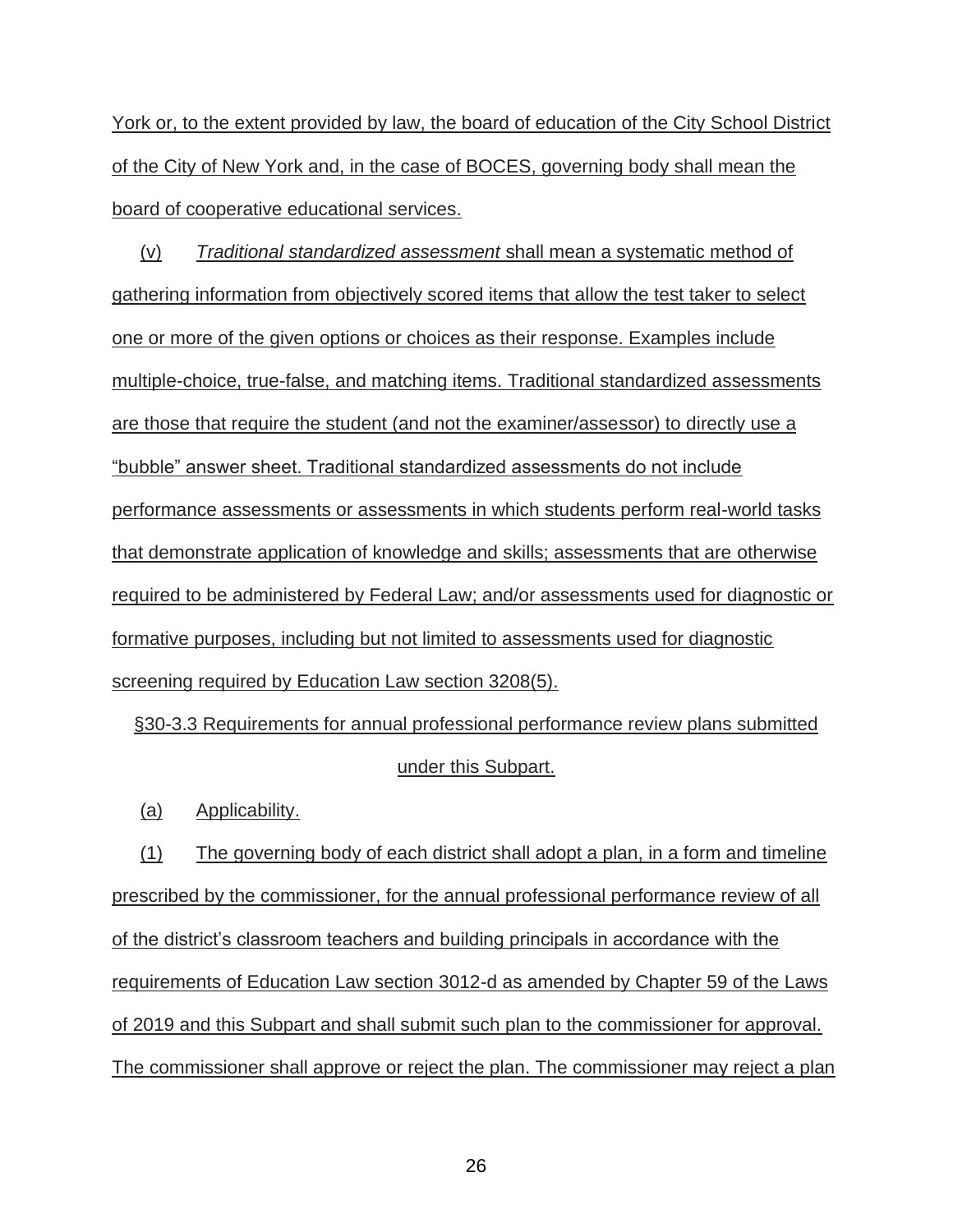that does not rigorously adhere to the provisions of Education Law section 3012-d as amended by Chapter 59 of the Laws of 2019 and the requirements of this Subpart. Absent a finding by the commissioner of extraordinary circumstances, if any material changes are made to the plan, the district must submit the material changes by March 1st of each school year, on a form prescribed by the commissioner, to the commissioner for approval. The provisions of Education Law section 3012-c(2)(k) shall only apply to the extent provided in this paragraph.

(2) Such plan shall be filed in the district office, as applicable, and made available to the public on the district's web-site no later than September 10th of each school year, or within 10 days after the plan's approval by the commissioner, whichever shall later occur.

(3) Any plan submitted to the commissioner shall include a signed certification on a form prescribed by the commissioner, by the superintendent, district superintendent or chancellor, attesting that:

(i) the amount of time devoted to traditional standardized assessments that are not specifically required by State or Federal law for each classroom or program of the grade does not exceed, in the aggregate, one percent of the minimum in required annual instructional hours for such classroom or program of the grade; and

(ii) the amount of time devoted to test preparation under standardized testing conditions for each grade does not exceed, in the aggregate, two percent of the minimum required annual instructional hours for such grade. Time devoted to teacher administered classroom quizzes or exams, portfolio reviews, or performance assessments shall not be counted towards the limits established by this subdivision. In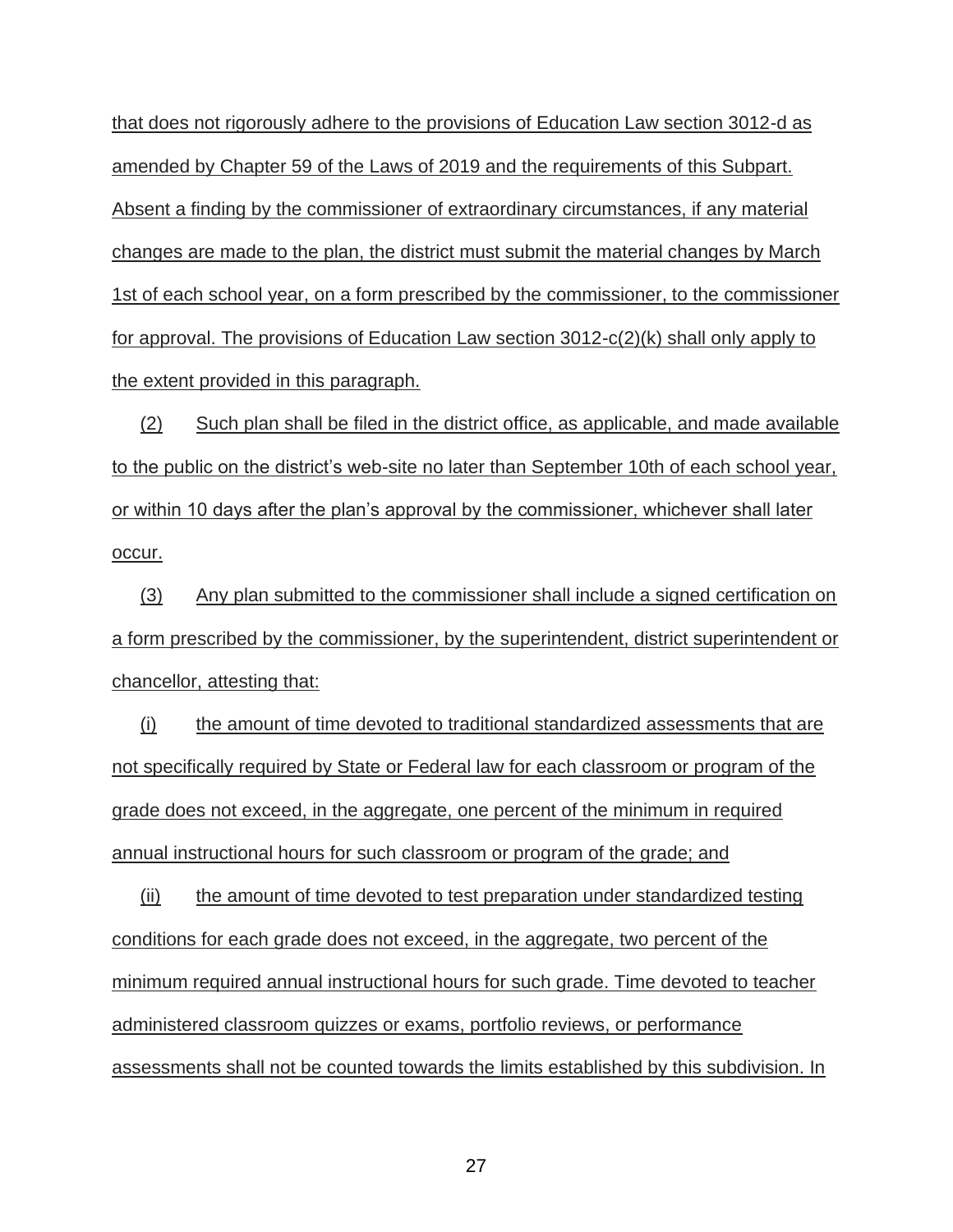addition, formative and diagnostic assessments shall not be counted towards the limits established by this subdivision and nothing in this subdivision shall be construed to supersede the requirements of a section 504 plan of a qualified student with a disability or Federal law relating to English language learners or the individualized education program of a student with a disability.

(b) Content of the plan.

The annual professional performance review plan shall:

(1) describe the district's process for ensuring that the department receives accurate teacher and student data, including enrollment and attendance data and any other student, teacher, school, course and teacher/student linkage data necessary to comply with this Subpart, in a format and timeline prescribed by the commissioner. This process shall also provide an opportunity for every classroom teacher and building principal to verify the subjects and/or student rosters assigned to them;

(2) describe how the district will report to the department the individual scores and ratings for each subcomponent and category and overall rating for each classroom teacher and building principal in the district, in a format and timeline prescribed by the commissioner;

(3) describe the assessment development, security, and scoring processes utilized by the district. Such processes shall ensure that any assessments and/or measures used to evaluate teachers and principals under this section are not disseminated to students before administration and that teachers and principals do not have a vested interest in the outcome of the assessments they score;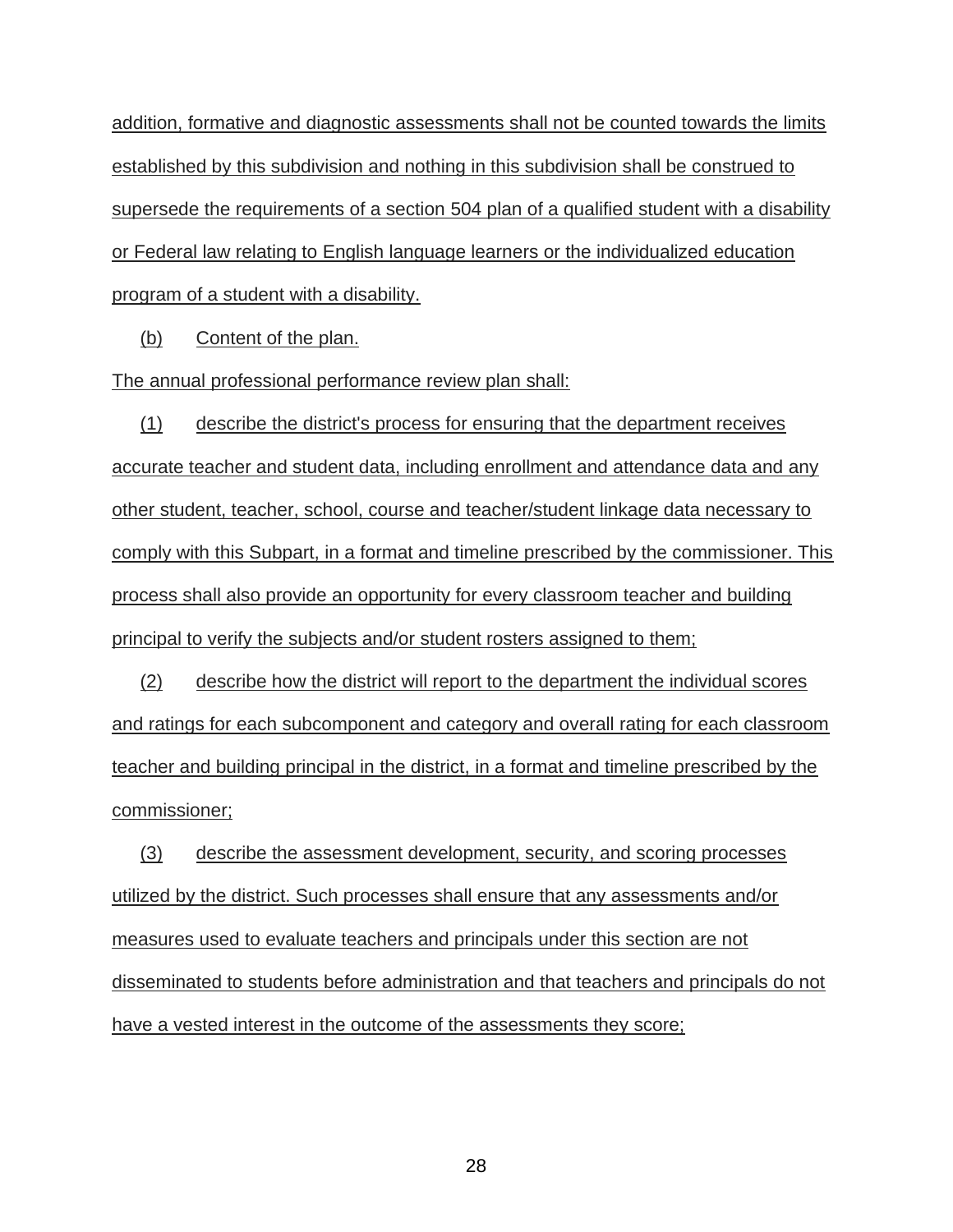(4) describe the details of the district's evaluation system, which shall include, but not be limited to, whether the district chose to use each of the optional subcomponents in the student performance and observation/school visit categories and the assessments and/or measures, if any, that are used in each subcomponent of the student performance category and the observation/school visit category and the name of the approved teacher and/or principal practice rubrics that the district uses or evidence that a variance has been granted by the commissioner from this requirement;

(5) describe how the district will provide timely and constructive feedback to classroom teachers and building principals on their annual professional performance review;

(6) describe the appeal procedures that the district is using pursuant to section 30-3.12 of this Subpart; and

(7) include any certifications required under this Subpart.

(c) Timeline for completing evaluations.

(1) The entire annual professional performance review shall be completed and provided to the teacher or the principal as soon as practicable but in no case later than September 1st of the school year next following the school year for which the teacher or principal's performance is measured absent a finding by the commissioner of extraordinary circumstances. The teacher's and principal's score and rating on the observation/school visit category and in the student performance category, if available, shall be computed and provided to the teacher or principal, in writing, by no later than the last day of the school year for which the teacher or principal is being measured, but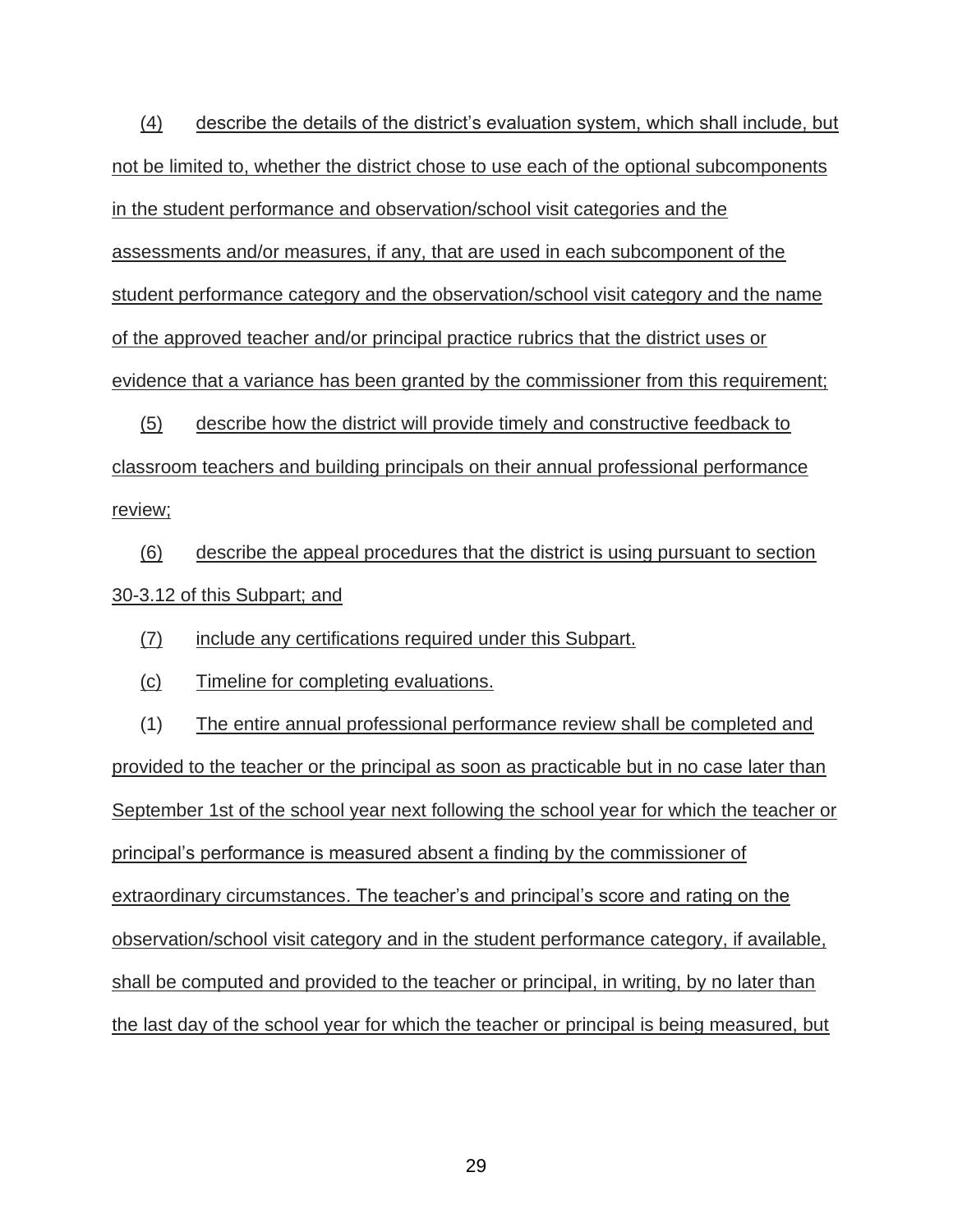in no case later than September 1st of the school year next following the school year for which the teacher or principal's performance is measured.

(2) Nothing in this subdivision shall be construed to authorize a teacher or principal to commence the appeal process prior to receipt of their overall rating. Districts shall ensure that there is a complete evaluation for all classroom teachers and building principals, which shall include scores and ratings on the subcomponent(s) of the student performance category and the observation/school visit category and the combined category scores and ratings, determined in accordance with the applicable provisions of Education Law section 3012-d as amended by Chapter 59 of the Laws of 2019 and this Subpart, for the school year for which the teacher's or principal's performance is measured.

30-3.4 Standards and criteria for conducting annual professional performance reviews of classroom teachers under Education Law section 3012-d.

(a) Annual professional performance reviews conducted under this section shall differentiate teacher effectiveness resulting in a teacher being rated highly effective, effective, developing or ineffective based on multiple measures in two categories: the student performance category and the teacher observation category.

(b) Student performance category.

The student performance category shall have one required subcomponent and one optional subcomponent as follows:

(1) Required first subcomponent.

(i) Each teacher shall have a student learning objective (SLO) using a form prescribed by the commissioner, consistent with the SLO process determined or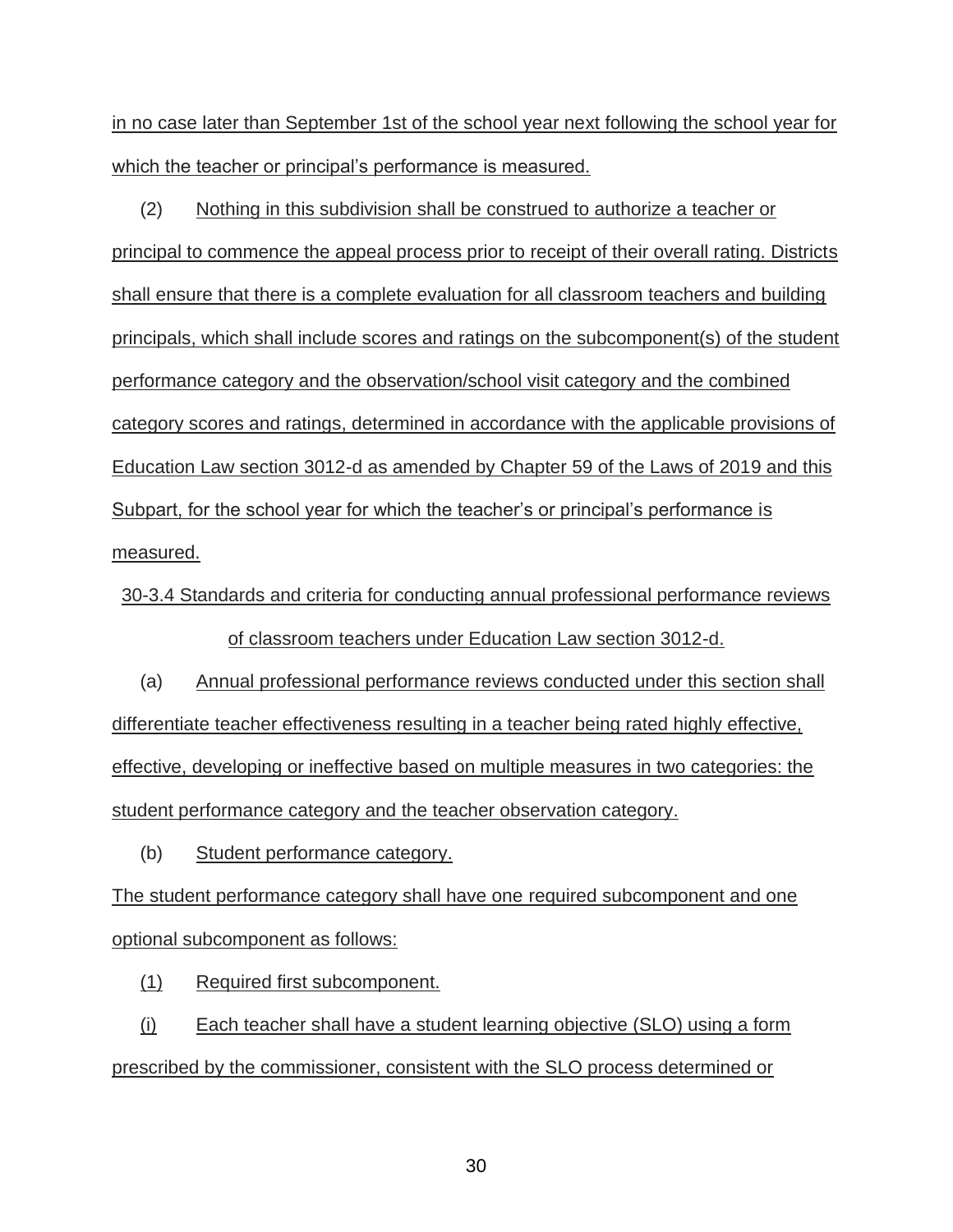developed by the commissioner, that results in a student growth score based on a State-created or -administered assessment or other approved student assessment. The SLO process determined by the commissioner shall include a minimum growth target of one year of expected growth. Such targets may take the following characteristics into account: poverty, students with disabilities, English language learner status, and prior academic history; provided, however, that the selection and use of the assessment for the SLO shall be subject to collective bargaining. SLOs shall include the following SLO elements, as defined by the commissioner in guidance:

- *(a)* student population;
- *(b)* learning content;
- *(c)* interval of instructional time;
- *(d)* evidence;
- *(e)* baseline;
- *(f)* target;
- *(g)* criteria for rating a teacher highly effective, effective, developing or ineffective (HEDI); and
	- *(h)* rationale.

(ii) Districts shall collectively bargain the selection and use of a State-created or administered assessment or other approved student assessment as the underlying evidence for a teacher's SLO. Such SLO may be either teacher- and course-specific or based on school-, program-, district-, or BOCES-wide group, team, or linked results.

(2) Optional second subcomponent.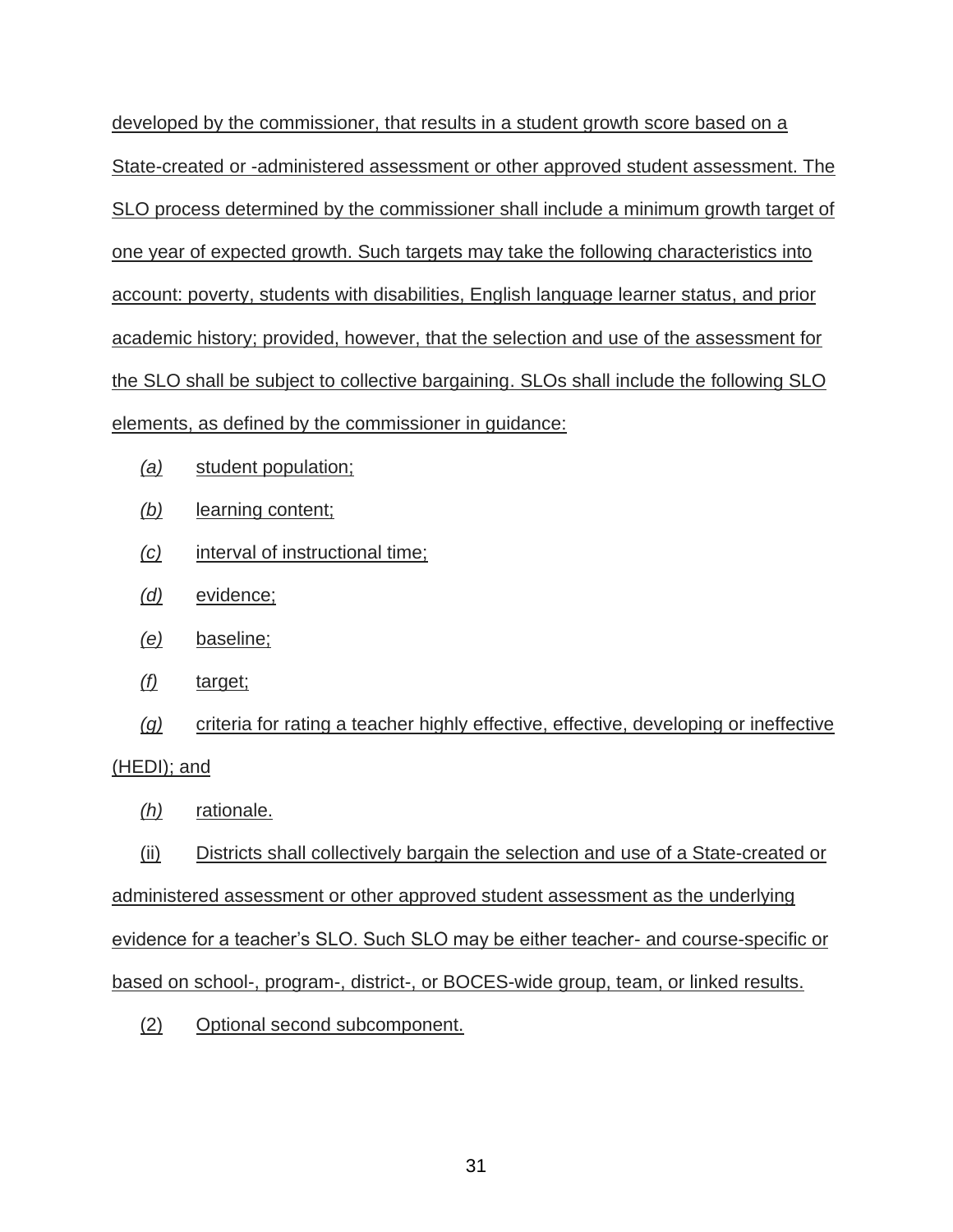(i) A district may collectively bargain a second measure that shall be applied in a consistent manner, to the extent practicable, across the district based on a State-

created or administered assessment or State-designed supplemental assessment. Such second measure shall be either:

*(a)* A second SLO, provided that this SLO is different than that used in the required subcomponent of the teacher's evaluation;

*(b)* a growth score based on a statistical growth model, where available, for either a State-created or -administered assessment or a State-designed supplemental assessment;

*(c)* a measure of student growth, other than an SLO, based on State-created or administered assessments or State-designed supplemental assessments;

*(d)* a performance index based on State-created or administered assessments or approved student assessments;

*(e)* an achievement benchmark on State-created or administered assessments or approved student assessments; or

*(f)* any other collectively bargained measure of student growth or achievement included in the district's evaluation plan as approved by the commissioner.

(ii) Where appropriate, growth or achievement targets may consider the following student-level characteristics: poverty, English language learner status, disability status, and/or prior academic history.

(iii) The district shall measure student growth or achievement in the optional subcomponent using the same measure(s) for all classroom teachers in a course and/or grade level in a district.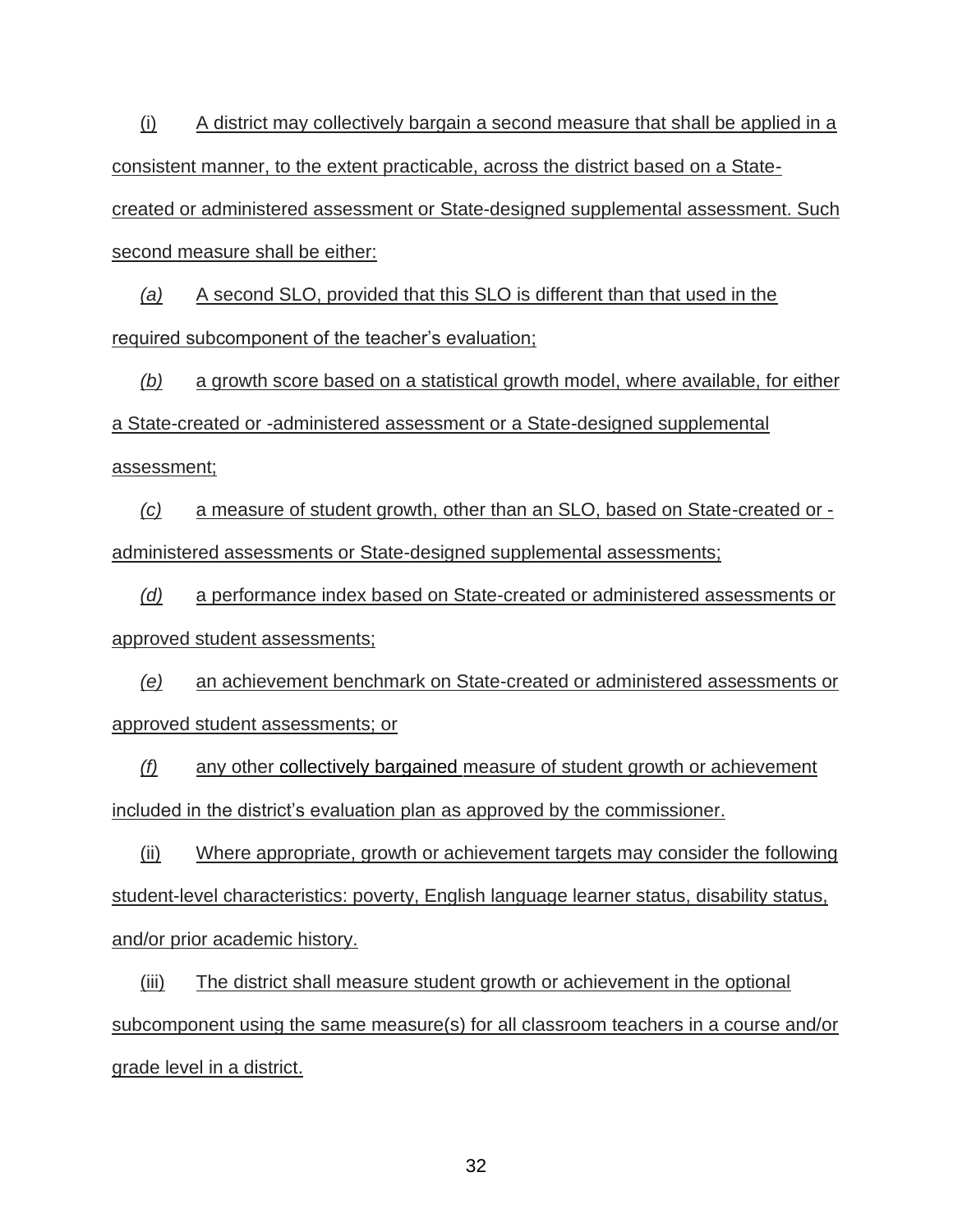(3) Weighting of subcomponents within student performance category.

(i) If a district does not locally select to use the optional second student performance subcomponent, then the required subcomponent shall be weighted at 100 percent.

(ii) If the optional second student performance subcomponent is selected, then the weighting of the required and optional subcomponents shall be determined locally, subject to approval by the commissioner in the submitted evaluation plan. Each measure used in the student performance category (i.e., required SLOs, collectively bargained second student performance measures) must result in a score between 0 and 20. Except as otherwise provided in subparagraph (iii) of this paragraph, districts shall calculate scores for SLOs in accordance with the minimum percentages prescribed in the table below; provided, however, that for teachers with courses with small "n" sizes as defined by the commissioner in guidance, districts shall calculate scores for SLOs using a methodology prescribed by the commissioner in guidance and for teachers in the City School District of the City of New York, districts shall calculate scores for SLOs using the methodology approved by the commissioner in its APPR plan. For all other measures that are not SLOs, scores of 0-20 shall be computed pursuant to a process described in the district's annual professional performance review plan as approved by the commissioner.

| <b>SLOs</b>                               |                      |  |
|-------------------------------------------|----------------------|--|
| <b>Percent of Students Meeting Target</b> | <b>Scoring Range</b> |  |
| $0 - 4%$                                  |                      |  |
| $5 - 8%$                                  |                      |  |
| $9 - 12%$                                 |                      |  |
| 13-16%                                    |                      |  |
| 17-20%                                    |                      |  |
| 21-24%                                    |                      |  |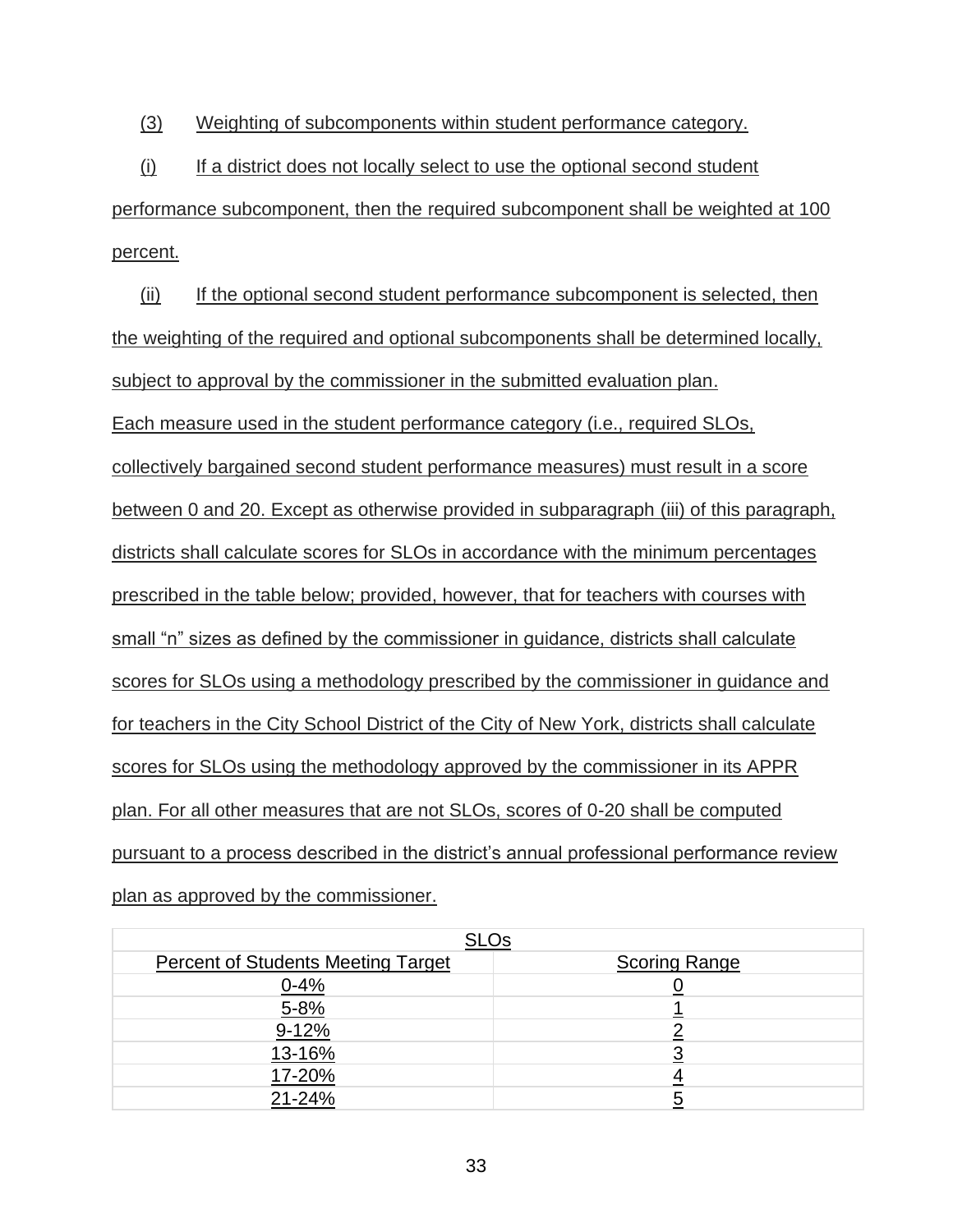| 25-28%  | 6                                                               |
|---------|-----------------------------------------------------------------|
| 29-33%  | 7                                                               |
| 34-38%  | $\underline{8}$                                                 |
| 39-43%  | $\overline{9}$                                                  |
| 44-48%  |                                                                 |
| 49-54%  | $\frac{10}{11}$ $\frac{12}{12}$ $\frac{13}{14}$                 |
| 55-59%  |                                                                 |
| 60-66%  |                                                                 |
| 67-74%  |                                                                 |
| 75-79%  |                                                                 |
| 80-84%  |                                                                 |
| 85-89%  |                                                                 |
| 90-92%  |                                                                 |
| 93-96%  | $\frac{15}{16}$ $\frac{17}{18}$ $\frac{18}{19}$ $\frac{20}{20}$ |
| 97-100% |                                                                 |

# (iii) For the City School District of the City of New York, scores for SLOs that are

# based on the percentage of students meeting a target shall be calculated in accordance

with the minimum percentages below:

| <b>SLOs</b>                               |                             |  |
|-------------------------------------------|-----------------------------|--|
| <b>Percent of Students Meeting Target</b> | <b>Scoring Range</b>        |  |
| $0 - 9%$                                  | <u>0</u>                    |  |
| 10-19%                                    |                             |  |
| 20-29%                                    | $\overline{2}$              |  |
| 30-39%                                    | $\overline{3}$              |  |
| 40-49%                                    |                             |  |
| 50-59%                                    | $\frac{4}{5}$ $\frac{6}{6}$ |  |
| 60-62%                                    |                             |  |
| 63-65%                                    | $\overline{1}$              |  |
| 66-68%                                    |                             |  |
| 69-71%                                    | $\frac{8}{9}$               |  |
| 72-74%                                    | 10                          |  |
| 75-77%                                    | 11                          |  |
| 78-80%                                    | 12                          |  |
| 81-83%                                    | 13                          |  |
| 84-86%                                    | 14                          |  |
| 87-89%                                    | 15                          |  |
| 90-91%                                    | 16                          |  |
| 92-93%                                    | 17                          |  |
| 94-95%                                    | 18                          |  |
| 96-97%                                    | 19                          |  |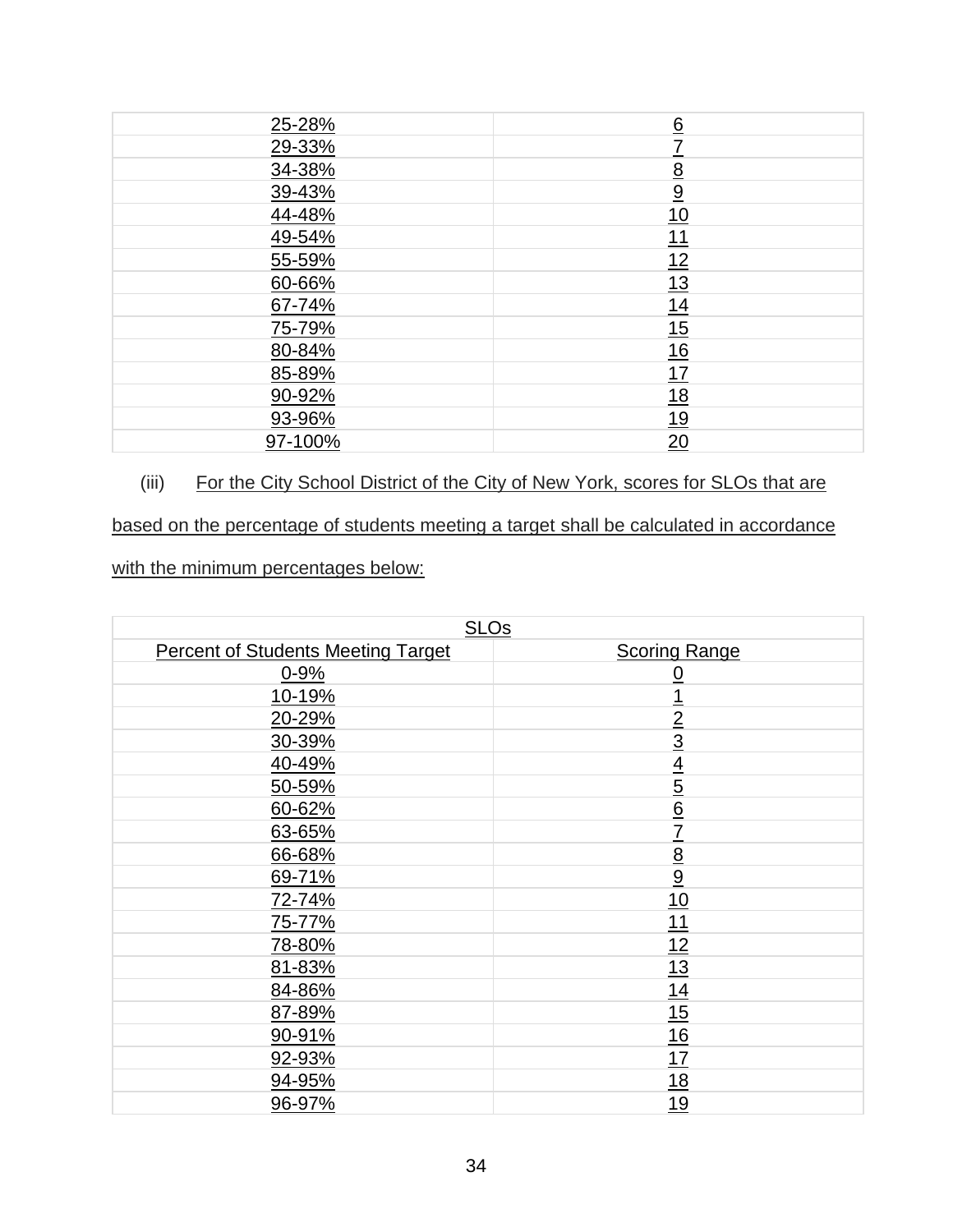Any other district may submit a variance request to the department pursuant to section

30-3.16 of this Subpart to use the scoring ranges described in this subparagraph.

(4) Overall rating on student performance category.

(i) Multiple student performance measures shall be combined using a weighted

average pursuant to paragraph (3) of subdivision (b) of this section to produce an

overall student performance category score of 0 to 20. Except as otherwise provided in

subparagraph (ii) of this paragraph, based on such score, an overall student

performance category rating shall be derived from the table below:

| Minimum | Maximum |
|---------|---------|
|         |         |
|         |         |
|         |         |
|         |         |

(ii) For the City School District of the City of New York, an overall student

performance category rating shall be derived from the table below:

| Minimum | Maximum |
|---------|---------|
|         |         |
|         |         |
|         |         |
|         |         |

Any other district may submit a variance request to the department pursuant to section

30-3.16 of this Subpart to use the table above to compute the overall student

performance rating category rating.

(c) Teacher observation category. The observation category for teachers shall be

based on at least two observations, one of which must be unannounced.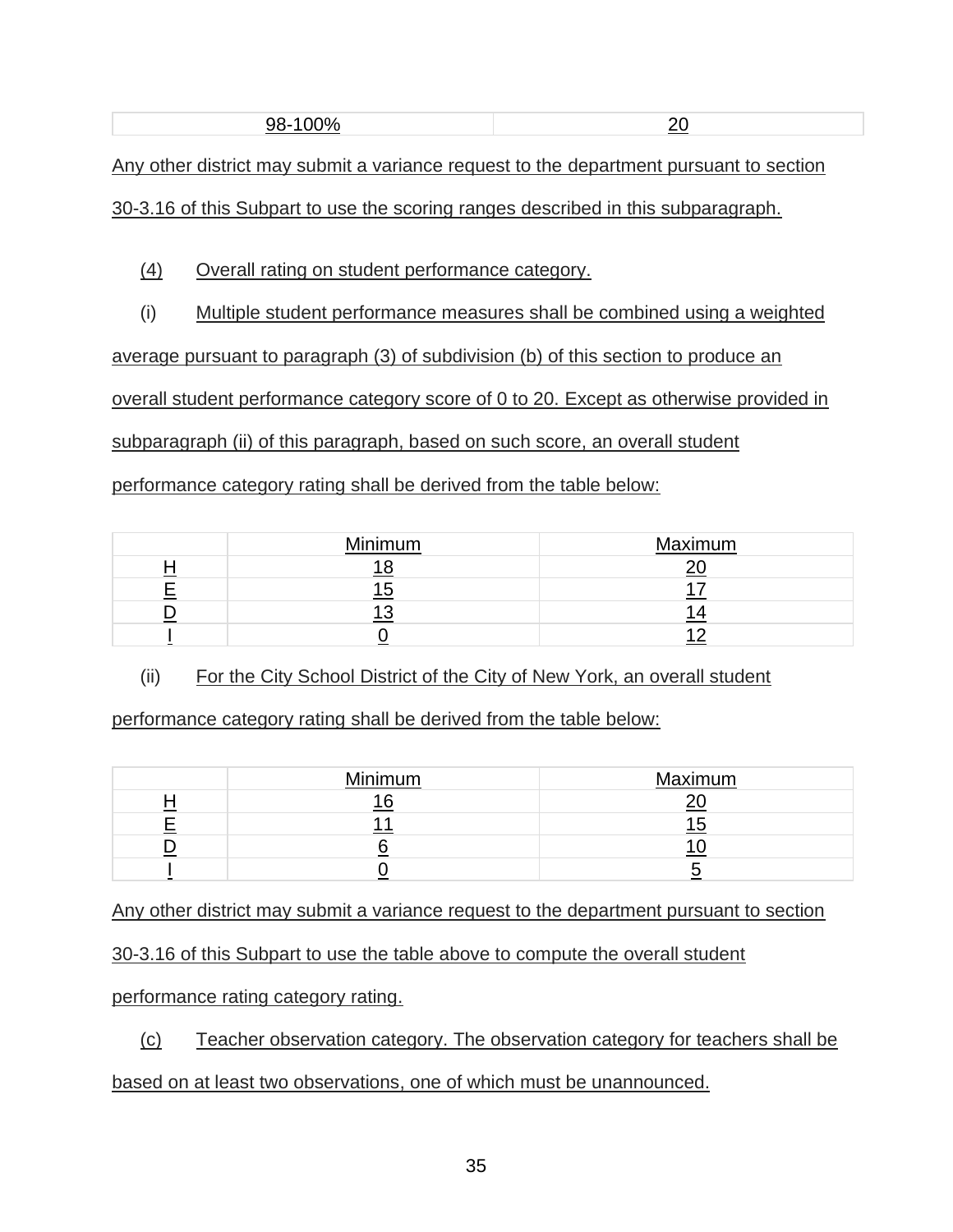(1) Two required subcomponents.

(i) At least one observation shall be conducted by a principal or other trained administrator; and

(ii) At least a second observation shall be conducted by one or more impartial independent trained evaluator(s) selected and trained by the district or in cases where a hardship waiver is granted by the department pursuant to clause (a) of this subparagraph, a second observation shall be conducted by one or more evaluators selected and trained by the district, who are different than the evaluator(s) who conducted the evaluation pursuant to subparagraph (i) of this paragraph; or in cases where a hardship waiver is granted by the department pursuant to clause (b) of this subparagraph, a second observation shall be conducted as prescribed in clause (b) of this subparagraph. An independent trained evaluator may be employed within the district but may not be assigned to the same school building as the teacher being evaluated.

*(a)* a rural school district, as defined by the commissioner in guidance, or a school district with only one registered school pursuant to section 100.18 of the commissioner's regulations may apply to the department for a hardship waiver on an annual basis, in a timeframe and manner prescribed by the commissioner, if due to the size and limited resources of the school district, it is unable to obtain an independent evaluator within a reasonable proximity without an undue burden to the school district;

*(b)* a school district may apply to the department for a hardship waiver on an annual basis, in a timeframe and manner prescribed by the commissioner, if the school district believes that compliance with this requirement would create an undue burden on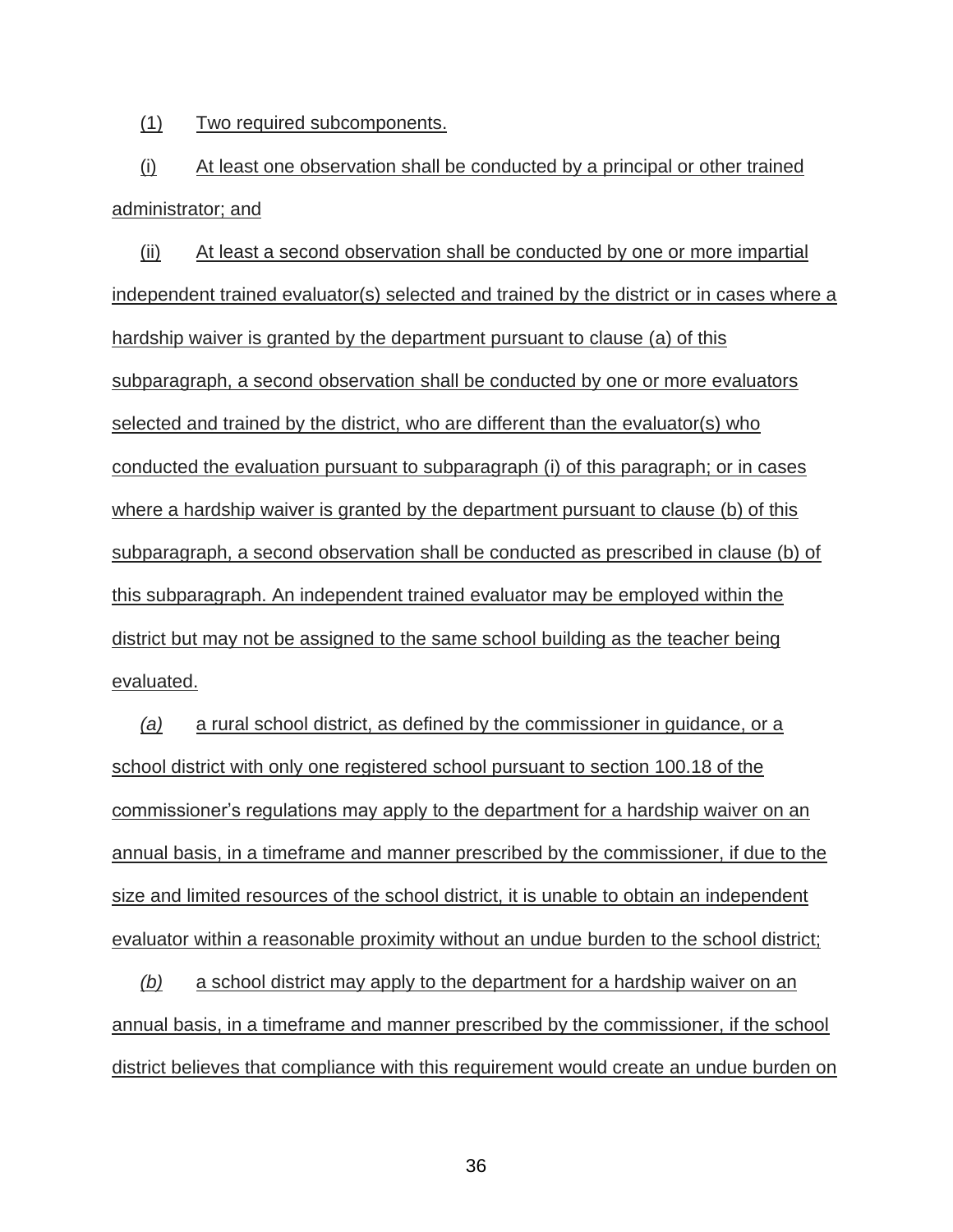the school district in one or more of the following areas: compliance with the independent evaluator requirement would result in financial hardship; the district lacks professionally trained staff to comply with the independent evaluator requirement; the district has a large number of teachers; and/or compliance with the independent evaluator requirement could impact safety and management of a building. A hardship waiver granted by the department under this clause shall excuse, but not prohibit, school districts from conducting observations by impartial independent trained evaluators for teachers who received a rating of highly effective, effective, or developing in the preceding school year (*e.g.*, school districts would be excused, but not prohibited, from conducting observations by impartial independent trained evaluators for the 2019- 2020 school year for teachers who receive a rating of highly effective, effective, or developing for the 2018-2019 school year; school districts would be required to conduct observations by impartial independent trained evaluators for the 2019-2020 school year for, at a minimum, teachers who receive a rating of ineffective for the 2018-2019 school year). For teachers who are excused from the impartial independent trained evaluator requirement pursuant to a hardship waiver granted by the department under this clause, school districts shall conduct a second observation, provided that such second observation may be conducted by the building principal/supervisor or any individual selected and trained by the school district. The two observations for such teachers could be performed by the same individual. As part of its hardship waiver request, a school district shall submit a plan for conducting observations by the building principal or other individual selected and trained by the school district in lieu of the impartial independent trained evaluator subcomponent. For the other teachers in the district who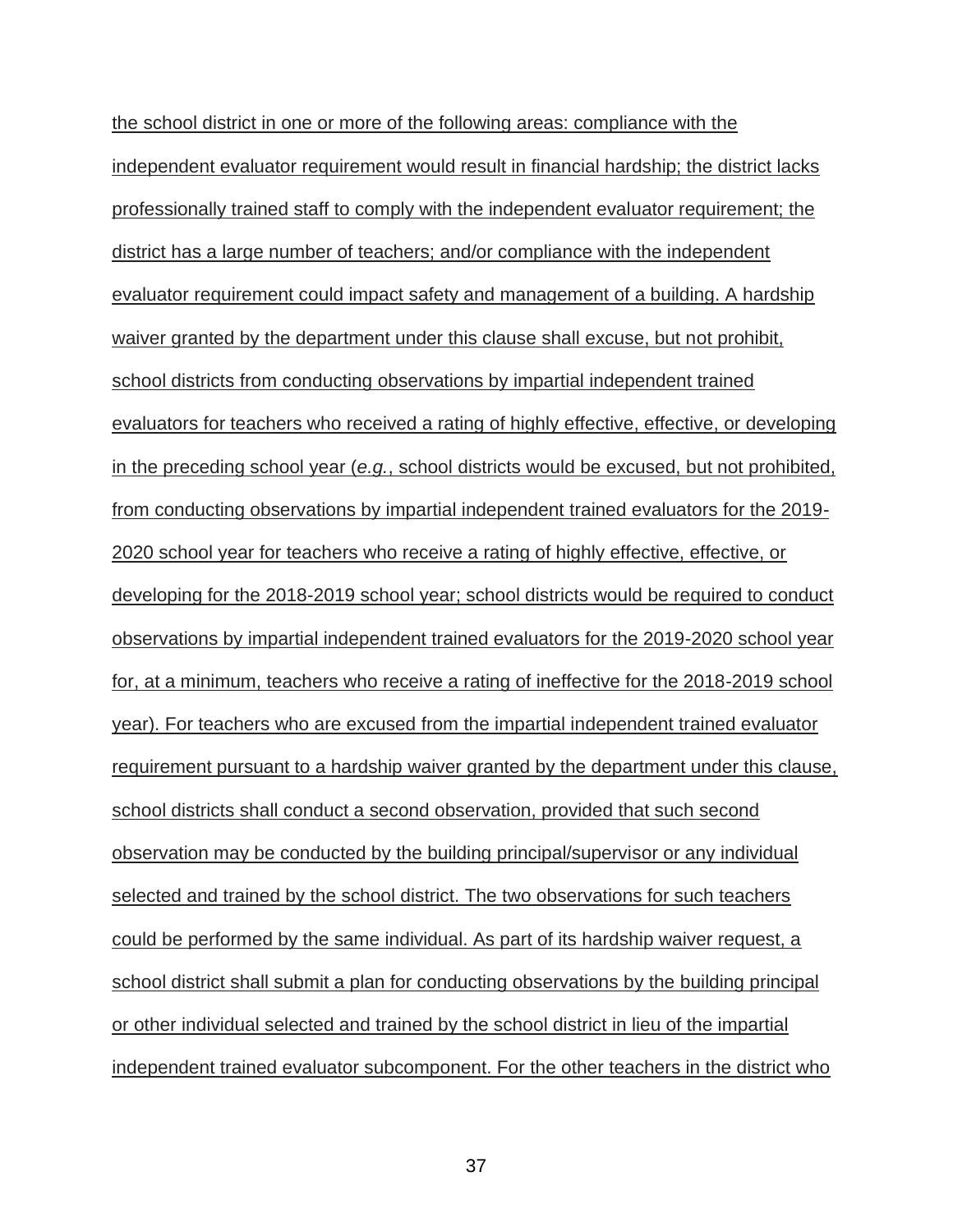must still receive a second observation by an impartial, independent trained evaluator (teachers who, at a minimum, received an ineffective rating in the preceding school year), the district must submit a plan for conducting such observations. Once a hardship waiver is approved by the department, it shall be considered part of the school district's annual professional performance review plan for such school year.

(2) Optional third subcomponent. The observation category may include a third optional subcomponent based on classroom observations conducted by a trained peer teacher rated effective or highly effective on their overall rating in the prior school year from the same school or from another school in the district.

(3) Frequency and duration of observations. The frequency and duration of observations shall be determined locally.

(4) All observations must be conducted using a teacher practice rubric approved by the commissioner pursuant to a request for qualification (RFQ) process, unless the district has an approved variance from the commissioner.

(i) Variance for existing rubrics. A variance may be granted to a district that seeks to use a rubric that is either a close adaptation of a rubric on the approved list, or a rubric that was self-developed or developed by a third-party, upon a finding by the commissioner that the rubric meets the criteria described in the request for qualification and the district has demonstrated that it has made a significant investment in the rubric and has a history of use that would justify continuing the use of that rubric.

(ii) Variance for use of new innovative rubrics. A variance may be granted to a district that seeks to use a newly developed rubric, upon a finding by the commissioner that the rubric meets the criteria described in the RFQ, has demonstrated how it will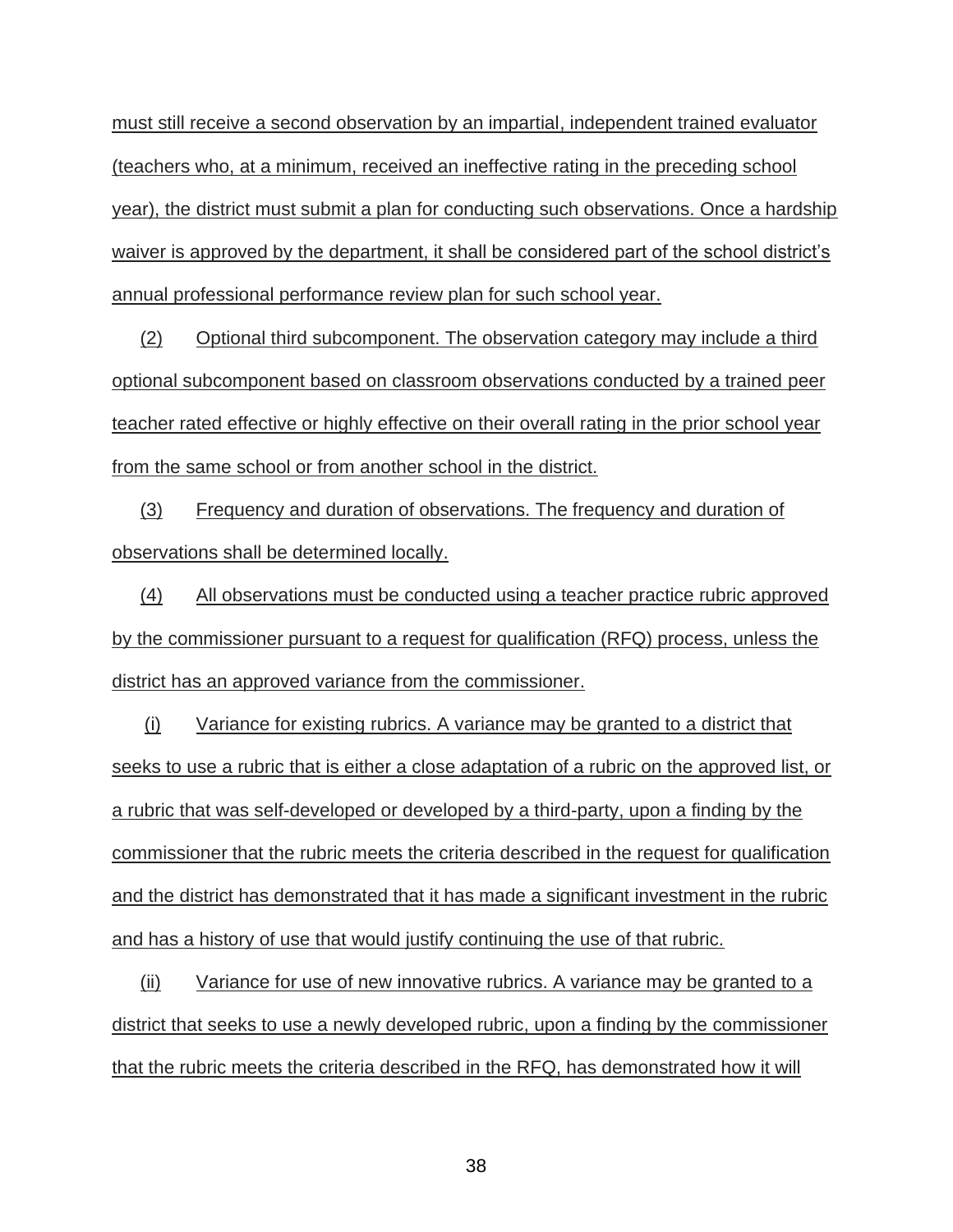ensure inter-rater reliability and the rubric's ability to provide differentiated results over time.

(5) All observations for a teacher for the school year must use the same approved rubric; provided that districts may locally determine whether to use different rubrics for teachers who teach different grades and/or subjects during the school year.

(6) At least one of the required observations must be unannounced.

(7) Observations may occur either live or via recorded video, as determined locally.

(8) Nothing in this Subpart shall be construed to limit the discretion of a board of education, superintendent or a principal or other trained administrator to conduct observations in addition to those required by this section for non-evaluative purposes.

(9) The evaluator may select a limited number of rubric subcomponents for focus within a particular observation, so long as all observable subcomponents are addressed across the total number of annual observations.

(10) New York State teaching standards/domains that are part of the rubric but not observable during the classroom observation may be observed during any optional preobservation conference or post-observation review or other natural conversations between the teacher and the evaluator and incorporated into the observation score.

(11) Points shall not be allocated based on any artifacts, unless such artifact constitutes evidence of an otherwise observable rubric subcomponent (e.g., a lesson plan viewed during the course of the observation may constitute evidence of professional planning).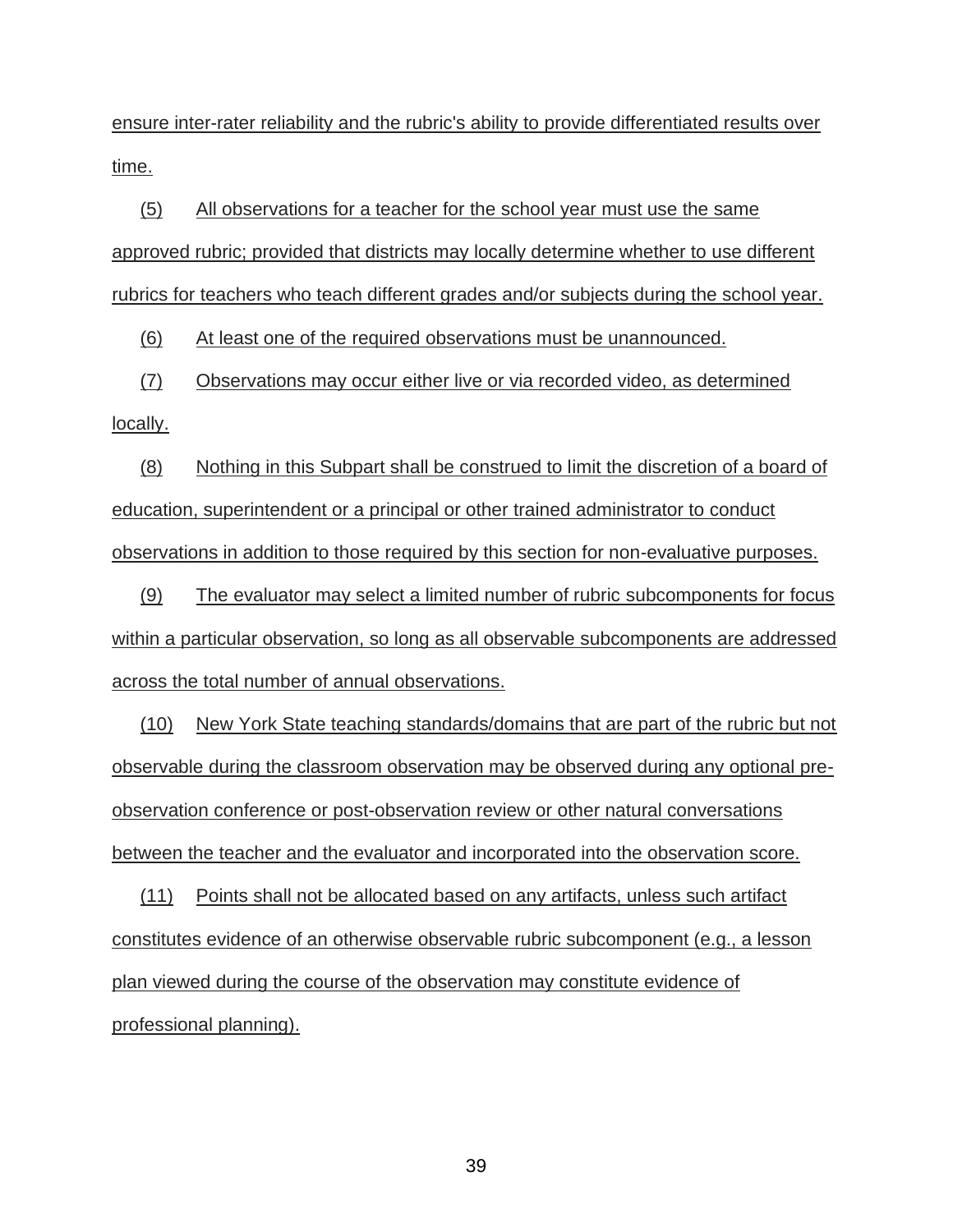(12) Each subcomponent of the selected practice rubric shall be evaluated on a 1- 4 scale based on a State-approved rubric aligned to the New York State teaching standards and an overall score for the observation subcomponents and category shall be generated between 1-4. Such subcomponent and category scores shall incorporate all evidence collected and observed over the course of the school year. Scores for each subcomponent of the observation category shall be combined using a weighted average pursuant to paragraph (13) of this subdivision, producing an overall observation category score between 1-4. In the event that a teacher earns a score of 1 on all rated components of the practice rubric across all observations, a score of 0 will be assigned.

(13) Weighting of subcomponents within teacher observation category. The weighting of the subcomponents within the teacher observation category shall be established locally within the following constraints:

(i) observations conducted by a principal or other trained administrator shall be weighted at a minimum of 80 percent;

(ii) observations conducted by independent impartial observer(s), or other evaluators selected by the district if a hardship waiver is granted, shall be weighted at a minimum of 10 percent;

(iii) if a district selects to use the optional third observation subcomponent, then the weighting assigned to the optional observations conducted by peers shall be established locally within the constraints outlined in subparagraphs (i) and (ii) of this paragraph.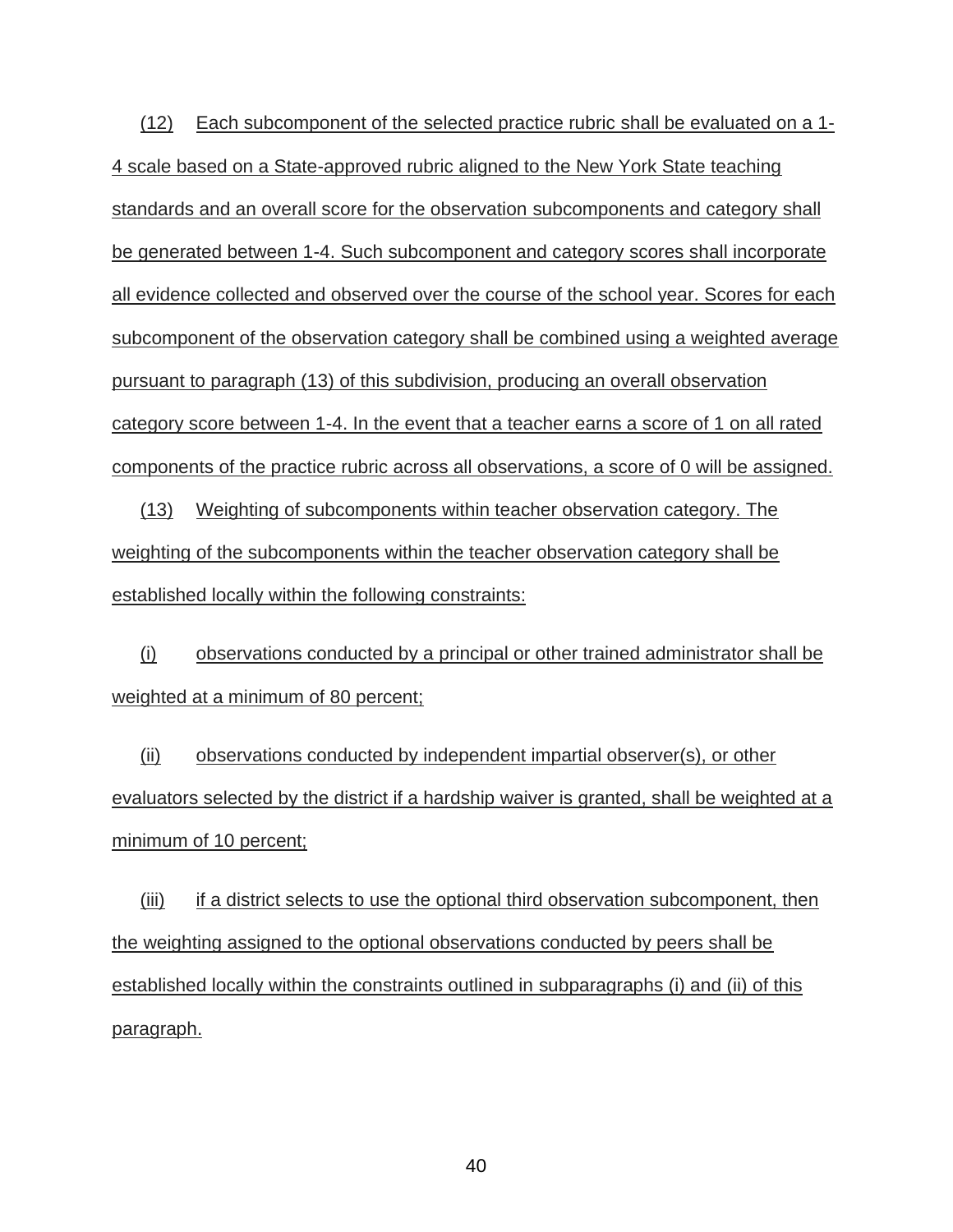(14) Overall rating on the teacher observation category. The overall observation score calculated pursuant to this subdivision shall be converted into an overall rating, using cut scores determined locally for each rating category; provided that such cut scores shall be consistent with the permissible ranges identified below:

|   | <b>Overall Observation Category Score and Rating</b> |              |  |  |
|---|------------------------------------------------------|--------------|--|--|
|   | Maximum<br>Minimum                                   |              |  |  |
| H | 3.5 to 3.75                                          | 4.U          |  |  |
| Ε | 2.5 to 2.75                                          | 3.49 to 3.74 |  |  |
| D | 1.5 to 1.75                                          | 2.49 to 2.74 |  |  |
|   |                                                      | 1.49 to 1.74 |  |  |

30-3.5 Standards and criteria for conducting annual professional performance reviews

of building principals under Education Law section 3012-d.

## (a) Ratings.

Annual professional performance reviews conducted under this section shall differentiate principal effectiveness resulting in a principal being rated highly effective, effective, developing or ineffective based on multiple measures in the following two categories: the student performance category and the school visit category.

(b) Student performance category.

Such category shall have at least one required subcomponent and an optional second subcomponent as follows:

(1) Required first subcomponent. A district may select, or if applicable, collectively bargain one or more measures for the required student performance category that shall be applied in a consistent manner, to the extent practicable, across the district. Such measure shall be based on one or more of the following:

(i) A student learning objective (SLO), on a form prescribed by the commissioner, consistent with the SLO process determined or developed by the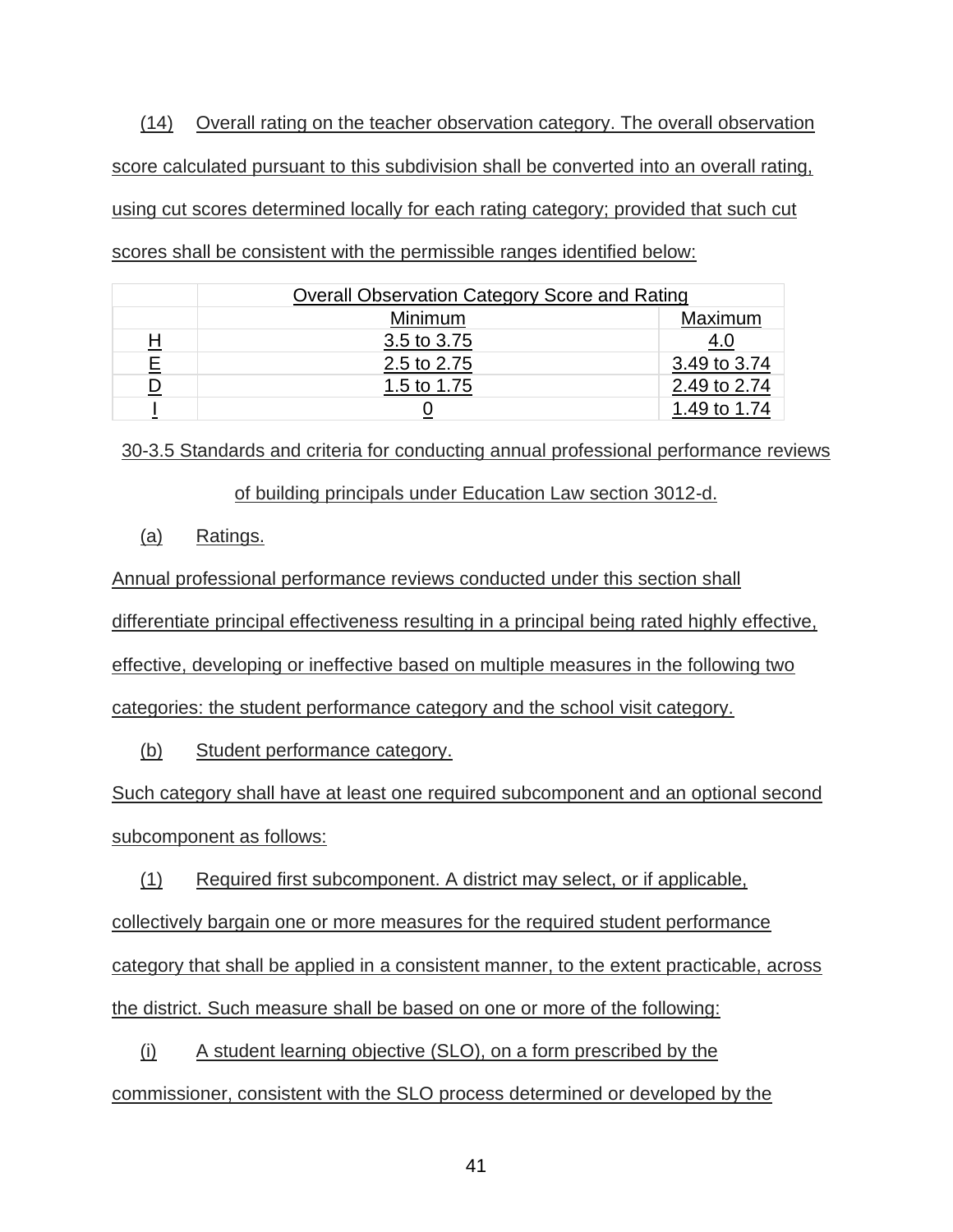commissioner, that results in a student growth score based on a State-created or – administered assessment or other State-approved student assessment. Such SLO may be either principal- and building- or program-specific or based on district-, or BOCESwide group, team, or linked results. The SLO process determined by the commissioner shall include a minimum growth target of one year of expected growth, as determined by the superintendent or their designee. Such targets, as determined by the superintendent or their designee, may take the following characteristics into account: poverty, students with disabilities, English language learner status and prior academic history. SLOs shall include the following elements, as defined by the commissioner in guidance:

- *(a)* student population;
- *(b)* learning content;
- *(c)* interval of instructional time;
- *(d)* evidence;
- *(e)* baseline;
- *(f)* target;
- *(g)* criteria for rating a principal highly effective, effective, developing or

# ineffective (HEDI); and

*(h)* rationale.

(ii) An input model where the principal's student performance rating shall be determined based on evidence of principal practice that promotes student growth related to the Leadership Standards. If a district uses the input model, the district's evaluation plan as approved by the commissioner shall include, but not be limited to: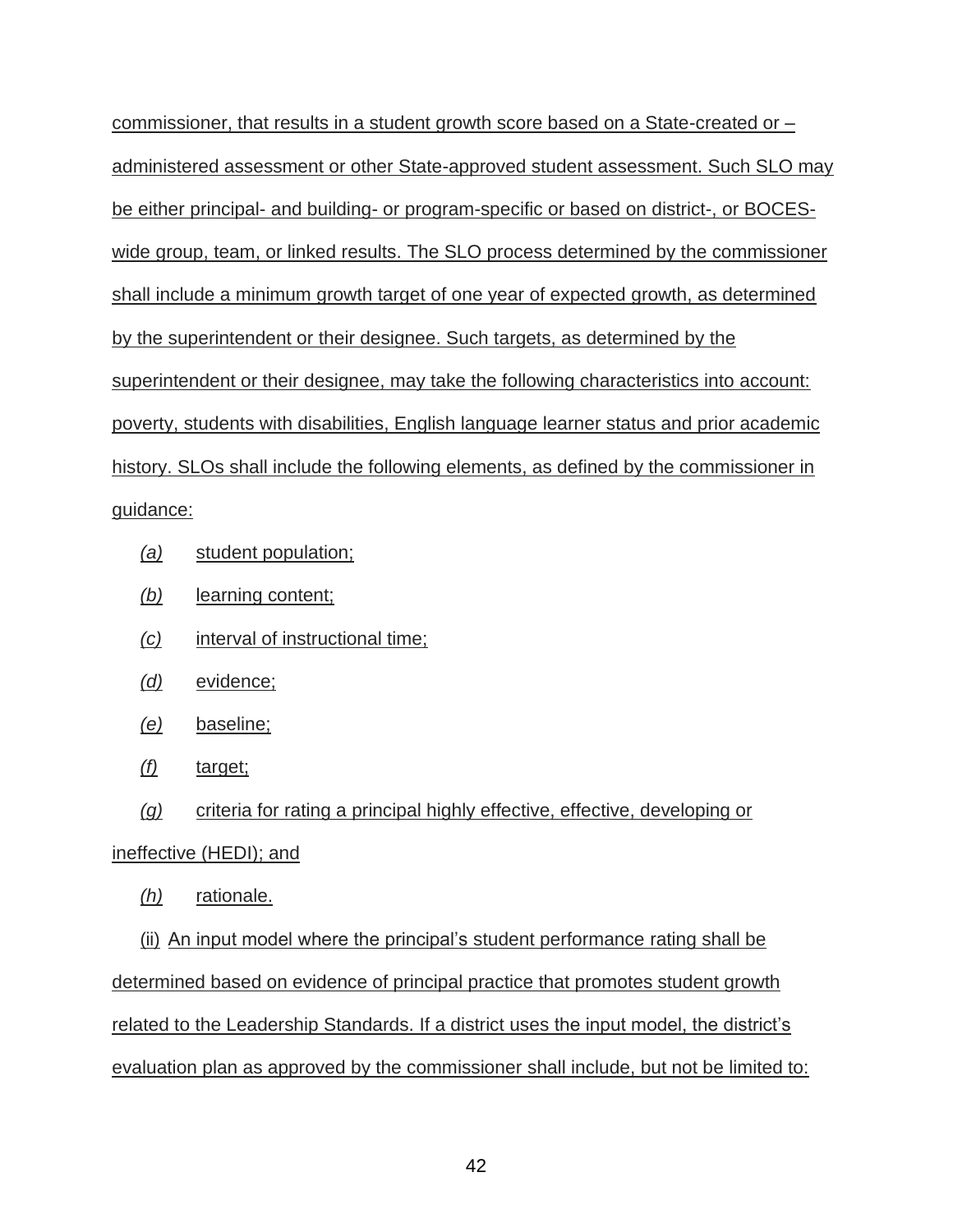*(a)* a description of the areas of principal practice that will be evaluated;

*(b)* a description of how the selected areas of principal practice promote student growth;

*(c)* a description of the evidence of student growth and principal practice that will be collected; and

*(d)* a description of how the district will use the evidence to differentiate effectiveness resulting in a score from 0 to 20 and ratings of Highly Effective, Effective, Developing, or Ineffective.

(2) Optional second subcomponent. A district may select, or if applicable, collectively bargain one or more other measures for the student performance category that shall be applied in a consistent manner, to the extent practicable, across the district based on a State-created or administered assessment or State-designed supplemental assessment. Such second measure shall be either:

(i) a second SLO, provided that this SLO is different than that used in the required subcomponent of the principal's evaluation;

(ii) a growth score based on a statistical growth model, where available, for either a State-created or administered assessment or a State-designed supplemental assessment;

(iii) a measure of student growth, other than an SLO, based on State-created or administered assessments or State-designed supplemental assessments;

(iv) a performance index based on State-created or administered assessments or approved student assessments;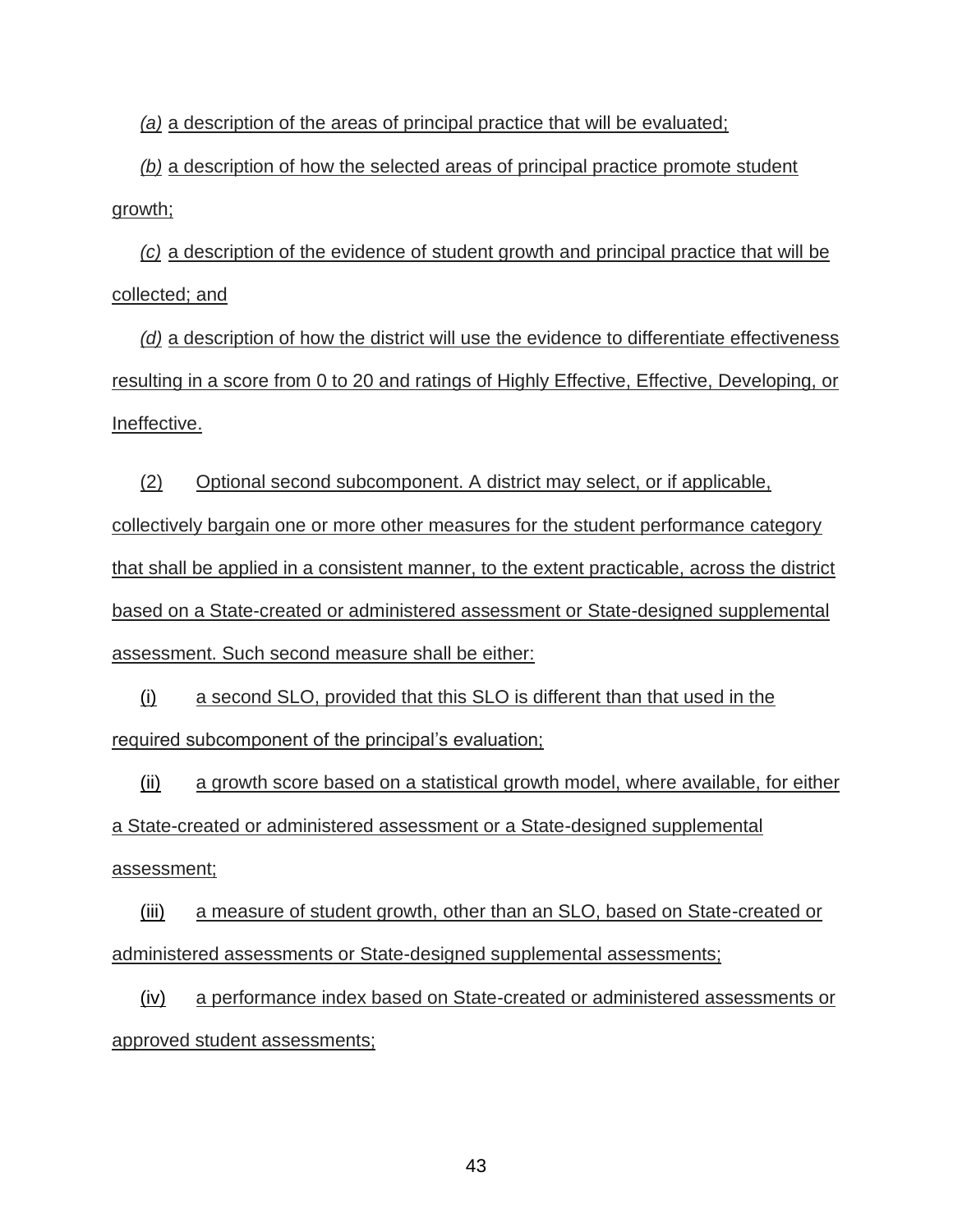(v) an achievement benchmark on State-created or administered assessments or approved student assessments;

(vi) four, five, or six year high school graduation rates;

(vii) an input model based on evidence of principal practice that promotes student achievement or growth related to the Leadership Standards; or

(viii) any other collectively bargained measure of student growth or achievement as described in the district's evaluation plan, subject to approval by the commissioner.

(3) Where appropriate, growth or achievement targets may consider the following student-level characteristics: poverty, English language learner status, disability status, and/or prior academic history.

(4) The district shall measure student growth or achievement in the optional subcomponent using the same measure(s) for all building principals within the same building configuration or program.

(5) Weighting of subcomponents within student performance category.

(i) If a district does not locally select to use the optional second student performance subcomponent, then the mandatory subcomponent shall be weighted at 100 percent.

(ii) If the optional second student performance subcomponent is selected, then the weighting of the required and optional subcomponents shall be determined locally, subject to approval by the commissioner in the submitted evaluation plan.

(iii) Each measure used in the student performance category (i.e., required SLOs, second student performance measures) must result in a score between 0 and 20. Except as otherwise provided in subparagraph (iv) of this paragraph, districts shall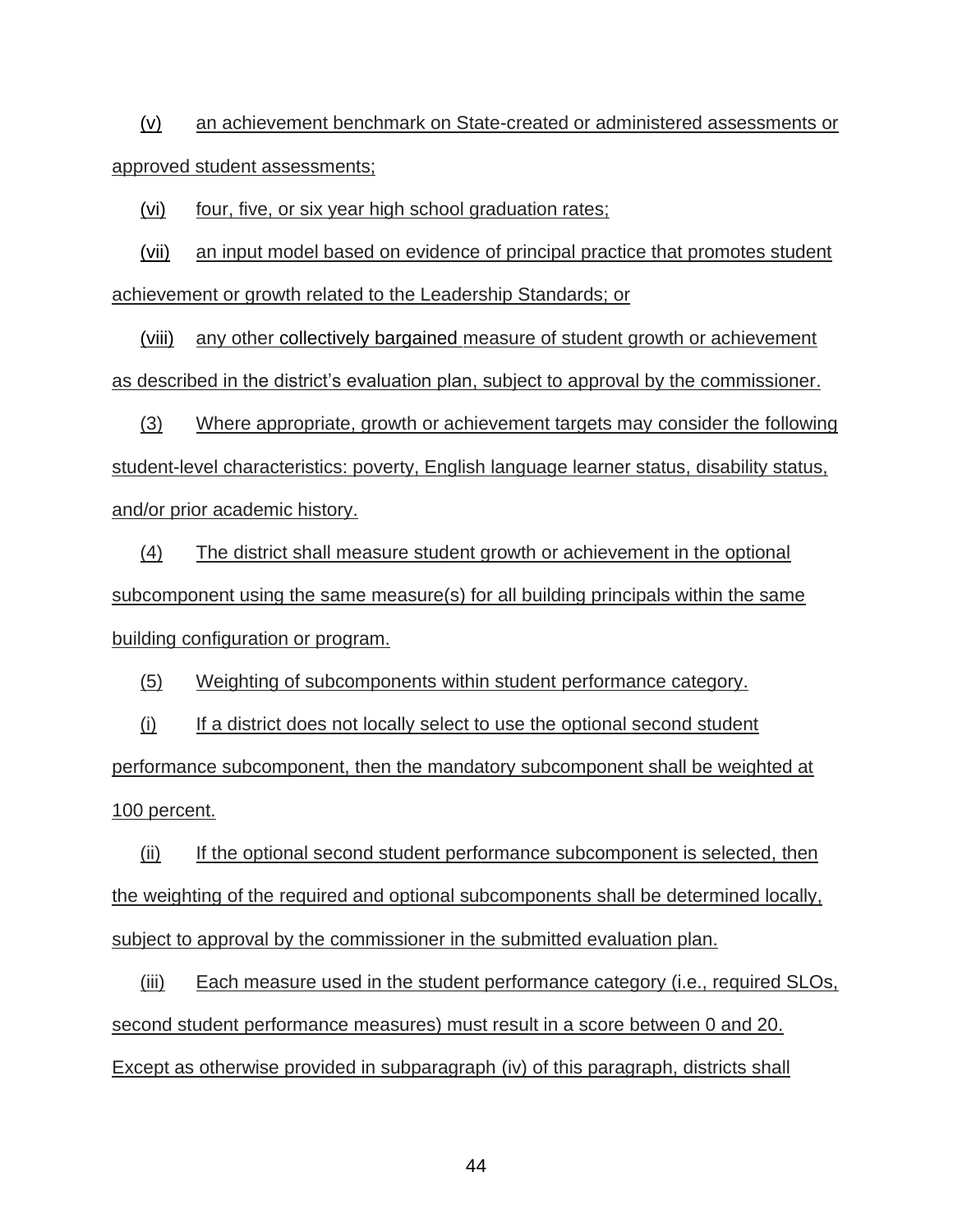calculate growth scores for SLOs in accordance with the minimum percentages prescribed in the table below; provided, however, that for principals of a building or program with small "n" sizes as defined by the commissioner in guidance, districts shall calculate scores for SLOs using a methodology prescribed by the commissioner in guidance and for principals in the City School District of the City of New York, districts shall calculate scores for SLOs using the methodology approved by the commissioner in its APPR plan. For all other measures that are not SLOs, scores of 0-20 shall be computed pursuant to a process described in the district's evaluation plan as approved by the commissioner.

| <b>Percent of Students Meeting Target</b> | <b>Scoring Range</b> |
|-------------------------------------------|----------------------|
| $0 - 4%$                                  | $\overline{0}$       |
| $5 - 8%$                                  | $\overline{1}$       |
| $9 - 12%$                                 | $\overline{2}$       |
| 13-16%                                    | $\overline{3}$       |
| 17-20%                                    | $\overline{4}$       |
| 21-24%                                    | $\overline{5}$       |
| 25-28%                                    | $\underline{6}$      |
| 29-33%                                    | $\overline{1}$       |
| 34-38%                                    | $\underline{8}$      |
| 39-43%                                    | $\overline{9}$       |
| 44-48%                                    | 10                   |
| 49-54%                                    | <u>11</u>            |
| 55-59%                                    | 12                   |
| 60-66%                                    | 13                   |
| 67-74%                                    | 14                   |
| 75-79%                                    | 15                   |
| 80-84%                                    | 16                   |
| 85-89%                                    | 17                   |
| 90-92%                                    | 18                   |
| 93-96%                                    | 19                   |
| 97-100%                                   | 20                   |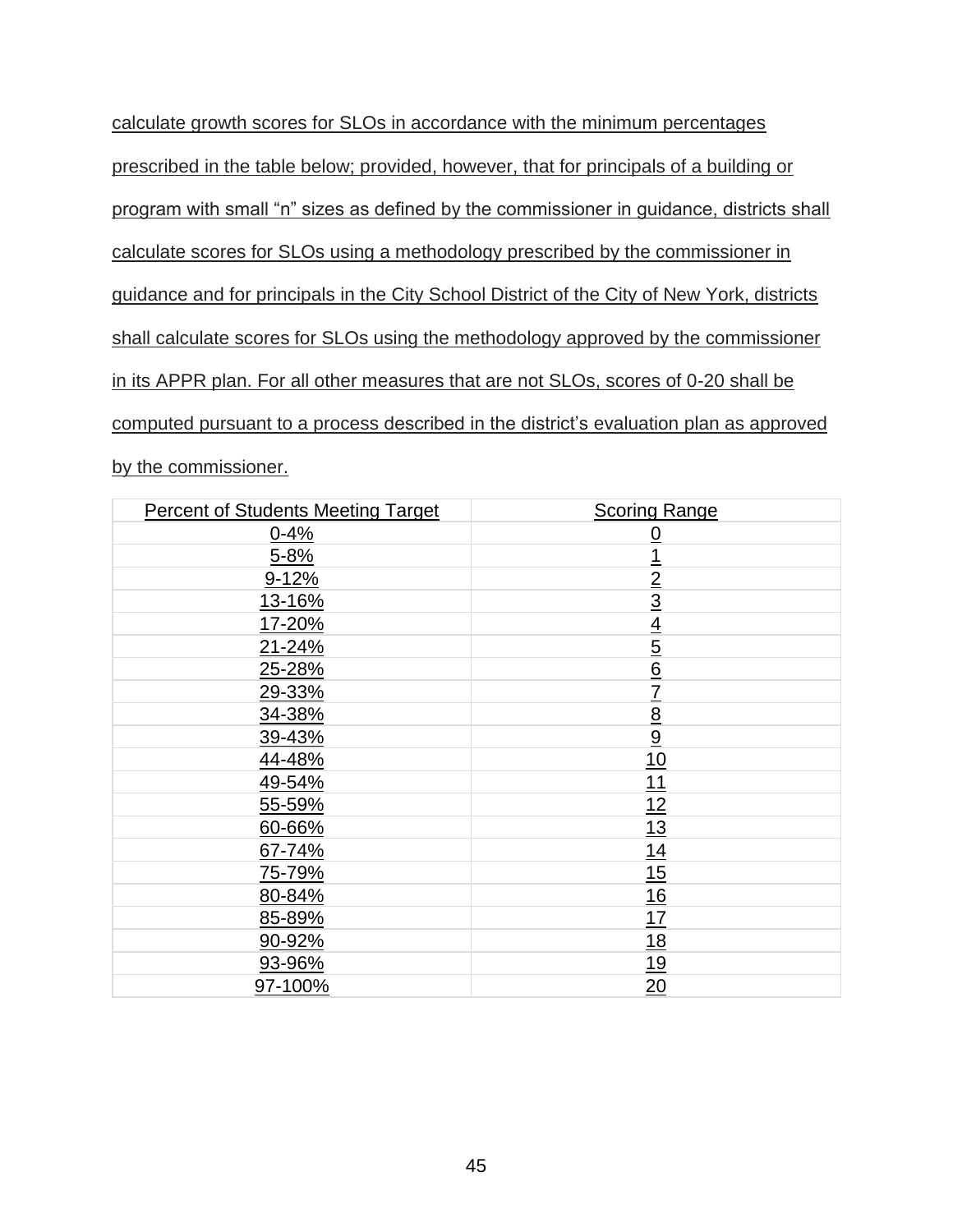# (iv) For the City School District of the City of New York, scores for SLOs that are

based on the percentage of students meeting a target shall be calculated in accordance

with the minimum percentages below:

| <b>SLOs</b>                               |                             |  |  |
|-------------------------------------------|-----------------------------|--|--|
| <b>Percent of Students Meeting Target</b> | <b>Scoring Range</b>        |  |  |
| $0 - 9%$                                  | $\overline{0}$              |  |  |
| 10-19%                                    | <u>1</u>                    |  |  |
| 20-29%                                    | $\overline{2}$              |  |  |
| 30-39%                                    | $\overline{3}$              |  |  |
| 40-49%                                    |                             |  |  |
| 50-59%                                    | $\frac{4}{5}$ $\frac{6}{6}$ |  |  |
| 60-62%                                    |                             |  |  |
| 63-65%                                    | $\overline{1}$              |  |  |
| 66-68%                                    | $\frac{8}{9}$               |  |  |
| 69-71%                                    |                             |  |  |
| 72-74%                                    | 10                          |  |  |
| 75-77%                                    | 11                          |  |  |
| 78-80%                                    | 12                          |  |  |
| 81-83%                                    | 13                          |  |  |
| 84-86%                                    | 14                          |  |  |
| 87-89%                                    | 15                          |  |  |
| 90-91%                                    | 16                          |  |  |
| 92-93%                                    | 17                          |  |  |
| 94-95%                                    | <u>18</u>                   |  |  |
| 96-97%                                    | <u>19</u>                   |  |  |
| 98-100%                                   | 20                          |  |  |

Any other district may submit a variance request to the department pursuant to section

30-3.16 of this Subpart to use the scoring ranges described in this subparagraph.

(v) Overall rating on student performance category. Multiple measures shall be

combined using a weighted average, to produce an overall student performance

category score of 0 to 20. Except as otherwise provided in subparagraph (vi) of this

paragraph, based on such score, an overall student performance category rating shall

be derived from the table below:

| . . | " |
|-----|---|
|     |   |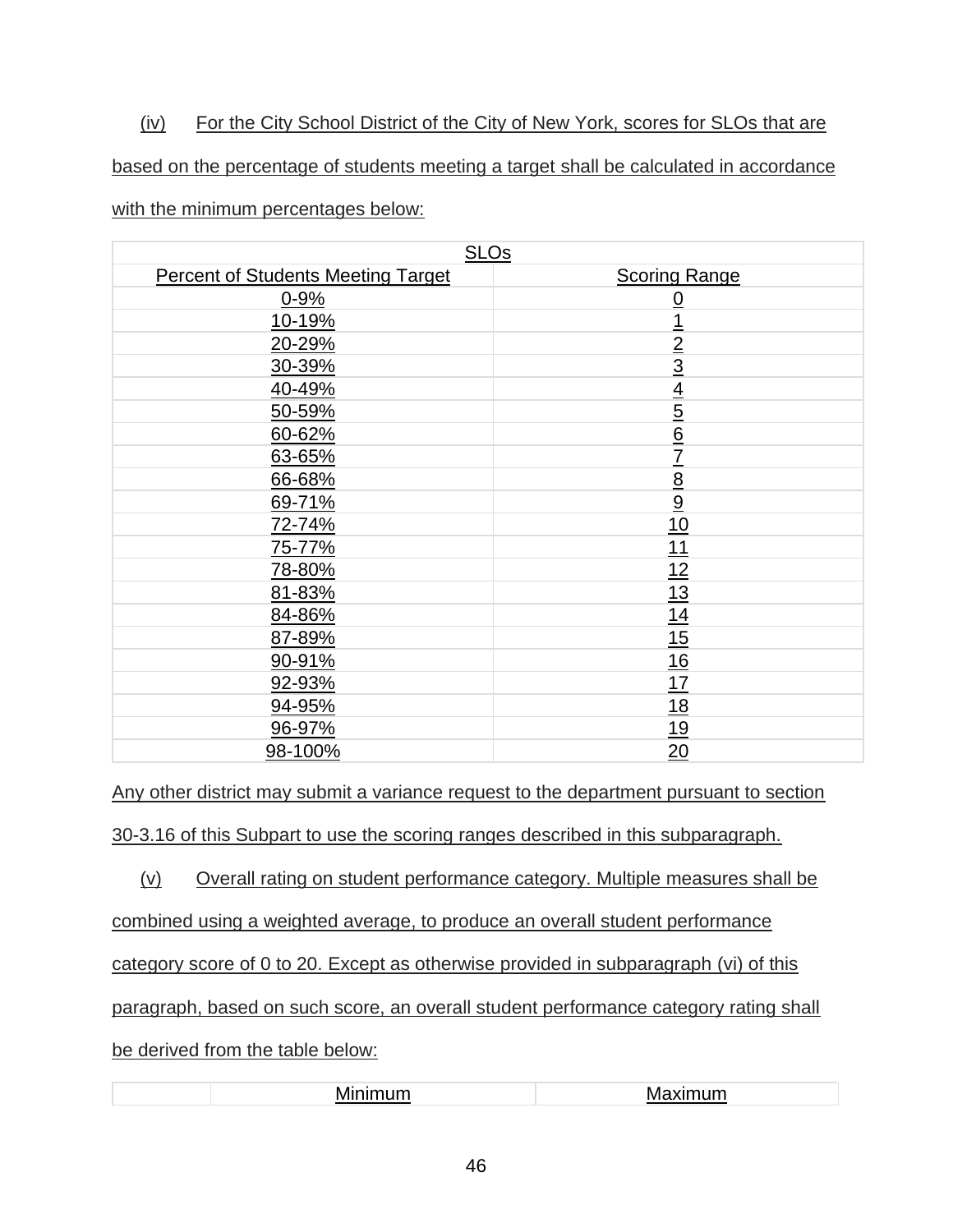### (vi) For the City School District of the City of New York, an overall student

performance category rating shall be derived from the table below:

| Minimum | Maximum |
|---------|---------|
| $\sim$  |         |
|         |         |
|         |         |
|         |         |

Any other district may submit a variance request to the department pursuant to section 30-3.16 of this Subpart to use the table above to compute the overall student performance category rating.

(c) Principal school visit category. Principals' professional performance shall be evaluated based on a State-approved rubric using multiple sources of evidence collected and incorporated into the school visit protocol. Where appropriate, such evidence may be aligned to building or district goals; provided, however, that professional goal-setting may not be used as evidence of teacher or principal effectiveness. Such evidence shall reflect school leadership practice aligned to the Leadership Standards and selected practice rubric.

(d) The school visit category for principals shall include up to three subcomponents; two of which are required and one of which is optional.

*(1)* Two required subcomponents. A district shall evaluate a principal based on at least: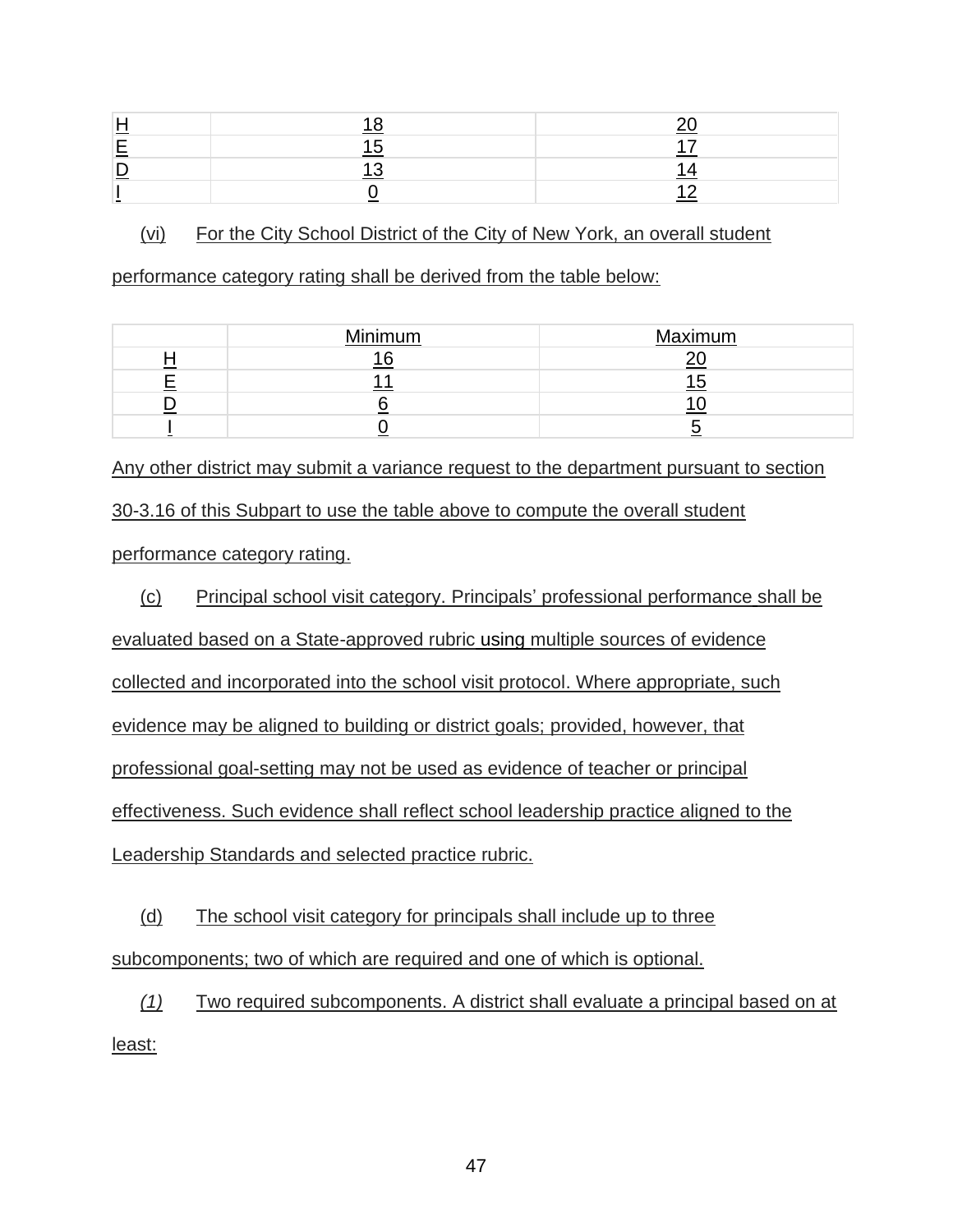(i) at least one school visit shall be based on a State-approved principal practice rubric conducted by the building principal's supervisor or other trained administrator; and

(ii) at least a second school visit shall be conducted by either one or more impartial independent trained evaluator(s) selected and trained by the district or in cases where a hardship waiver is granted by the department pursuant to clause (a) of this clause, a second school visit shall be conducted by one or more evaluators selected and trained by the district, who are different than the evaluator(s) who conducted the evaluation pursuant to clause (b) of this subparagraph. An independent trained evaluator may be employed within the district but may not be assigned to the same school building as the principal being evaluated.

(a) a rural school district, as defined by the commissioner in guidance, or a school district with only one registered school pursuant to section 100.18 of the commissioner's regulations may apply to the department for a hardship waiver on an annual basis, in a timeframe and manner prescribed by the commissioner, if due to the size and limited resources of the school district, it is unable to obtain an independent evaluator within a reasonable proximity without an undue burden to the school district;

(b) a school district may apply to the department for a hardship waiver on an annual basis, on a form and in a timeframe prescribed by the commissioner, if the school district believes that compliance with this requirement would create an undue burden on the district in one or more of the following areas: compliance with the independent evaluator requirement would result in financial hardship; the district lacks professionally trained staff to comply with the independent evaluator requirement; the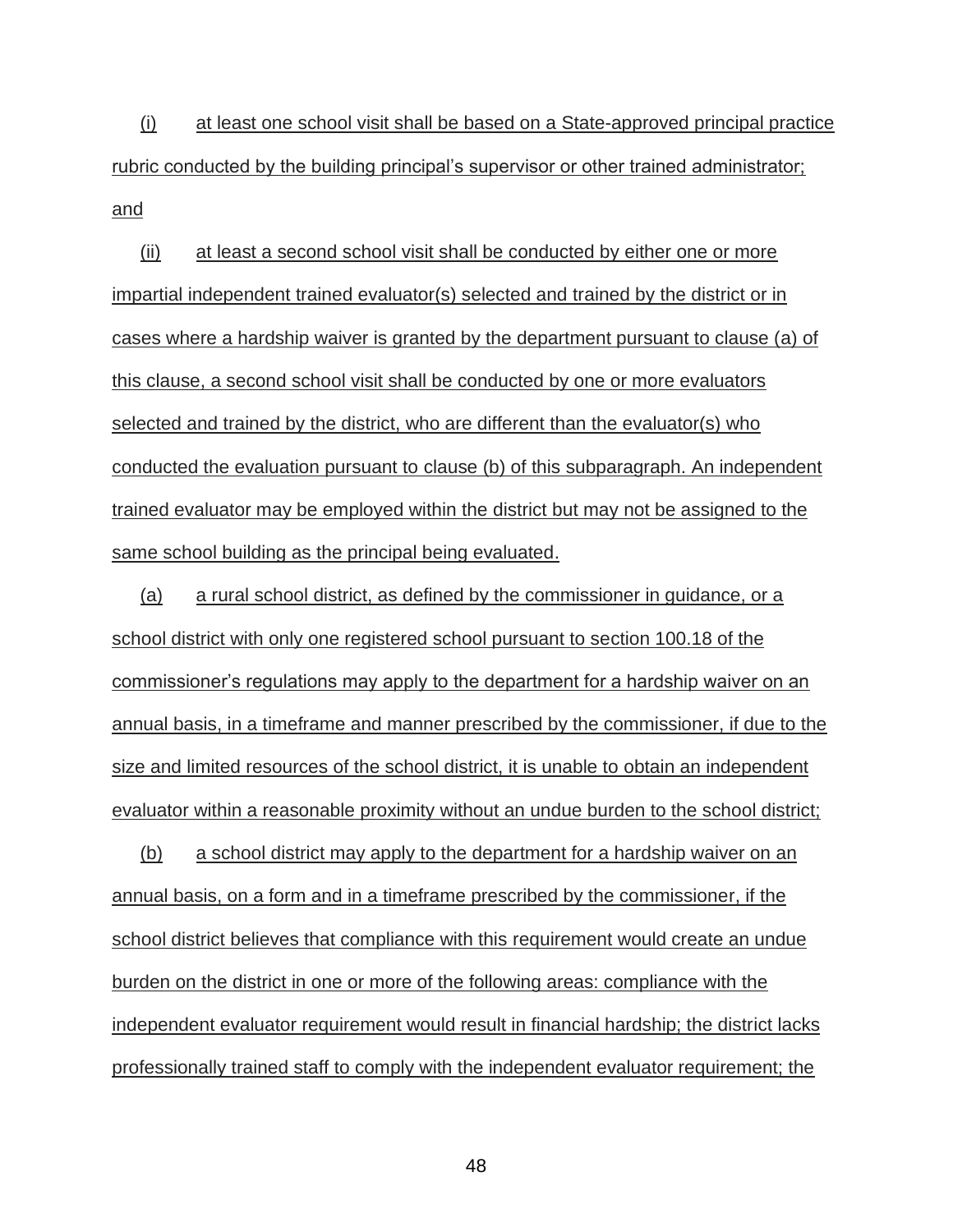district has a large number of principals; and/or compliance with the independent evaluator requirement could impact safety and management of a building. A hardship waiver granted by the department under this clause shall excuse, but not prohibit, school districts from conducting school visits by impartial independent trained evaluators for principals who received a rating of highly effective, effective, or developing in the preceding school year (*e.g.*, school districts would be excused, but not prohibited, from conducting school visits by impartial independent trained evaluators for the 2016-2017 school year for principals who receive a rating of highly effective, effective, or developing for the 2015-2016 school year; school districts would be required to conduct school visits by impartial independent trained evaluators for the 2016-2017 school year for, at a minimum, principals who receive a rating of ineffective for the 2015-2016 school year). For principals who are excused from the impartial independent trained evaluator requirement pursuant to a hardship waiver granted by the department under this clause, school districts shall conduct a second school visit, provided that such second school visit may be conducted by the principal's supervisor or any individual selected and trained by the school district. The two school visits for such principals could be performed by the same individual. As part of its hardship waiver request, a school district shall submit a plan for conducting school visits by the principal's supervisor or other individual selected and trained by the school district in lieu of the impartial independent trained evaluator subcomponent. For the other principals in the district who must still receive a second school visit by an impartial, independent trained evaluator (principals who, at a minimum, received an ineffective rating in the preceding school year), the district must submit a plan for conducting such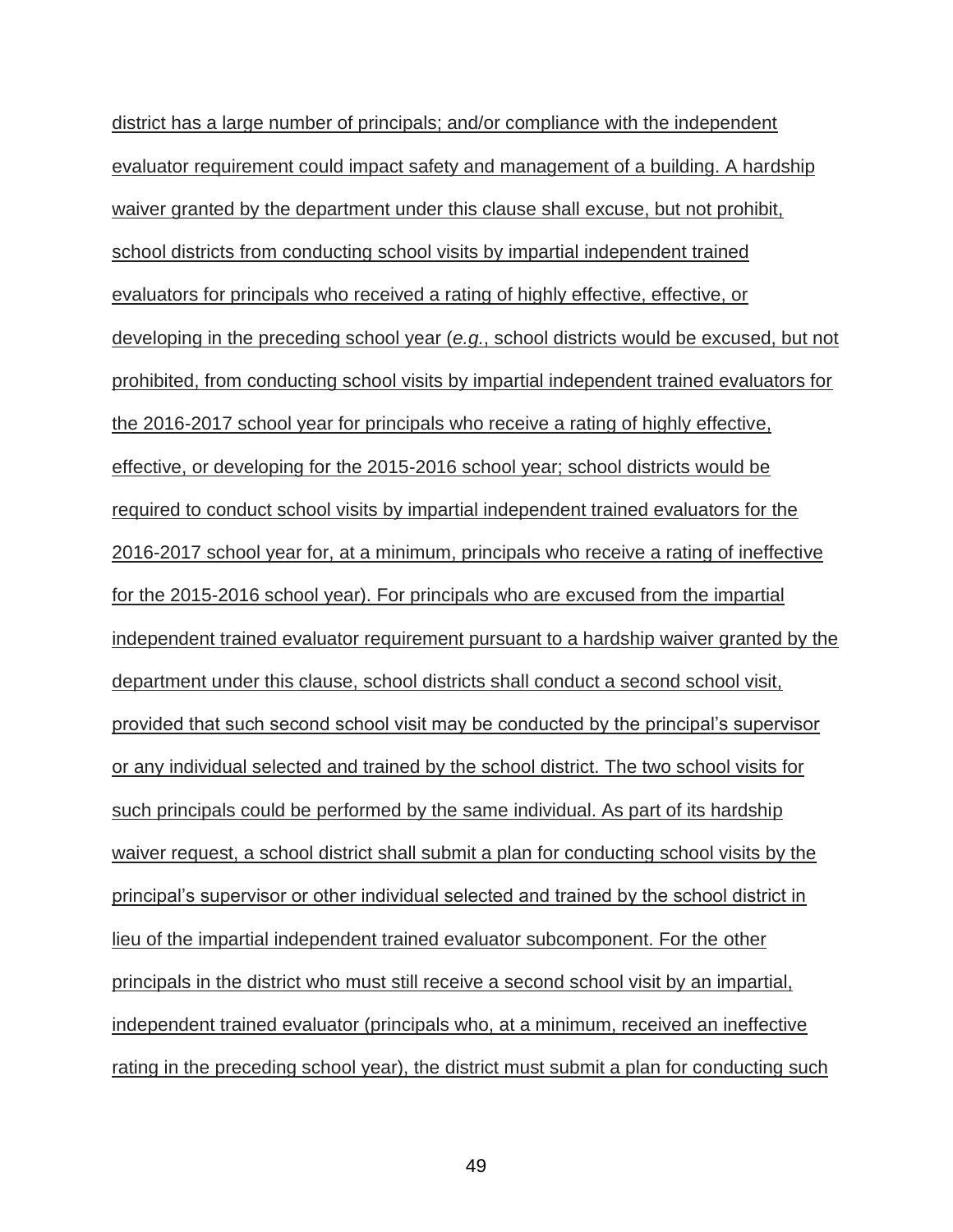school visits. Once a hardship waiver is approved by the department, it shall be considered part of the school district's annual professional performance review plan for such school year.

(2) Optional third subcomponent. The school visit category may also include a third optional subcomponent based on school visits conducted by a trained peer administrator rated effective or highly effective on their overall rating in the prior school year from the same or another school in the district.

(3) Frequency and duration of school visits. The frequency of school visits shall be established locally.

(4) All school visits must be conducted using a principal practice rubric approved by the commissioner pursuant to an RFQ process, unless the district has a currently approved variance from the commissioner.

(i) Variance for existing rubric. A variance may be granted to a district that seeks to use a rubric that is either a close adaptation of a rubric on the approved list, or a rubric that was self-developed or developed by a third-party, upon a finding by the commissioner that the rubric meets the criteria described in the RFQ, and the district has demonstrated that it has made a significant investment in the rubric and has a history of use that would justify continuing the use of that rubric.

(ii) Variance for use of new innovative rubrics. A variance may be granted to a district that seeks to use a newly developed rubric, upon a finding by the commissioner that the rubric meets the criteria described in the RFQ and the district has demonstrated how it will ensure inter-rater reliability and the rubric's ability to provide differentiated results over time.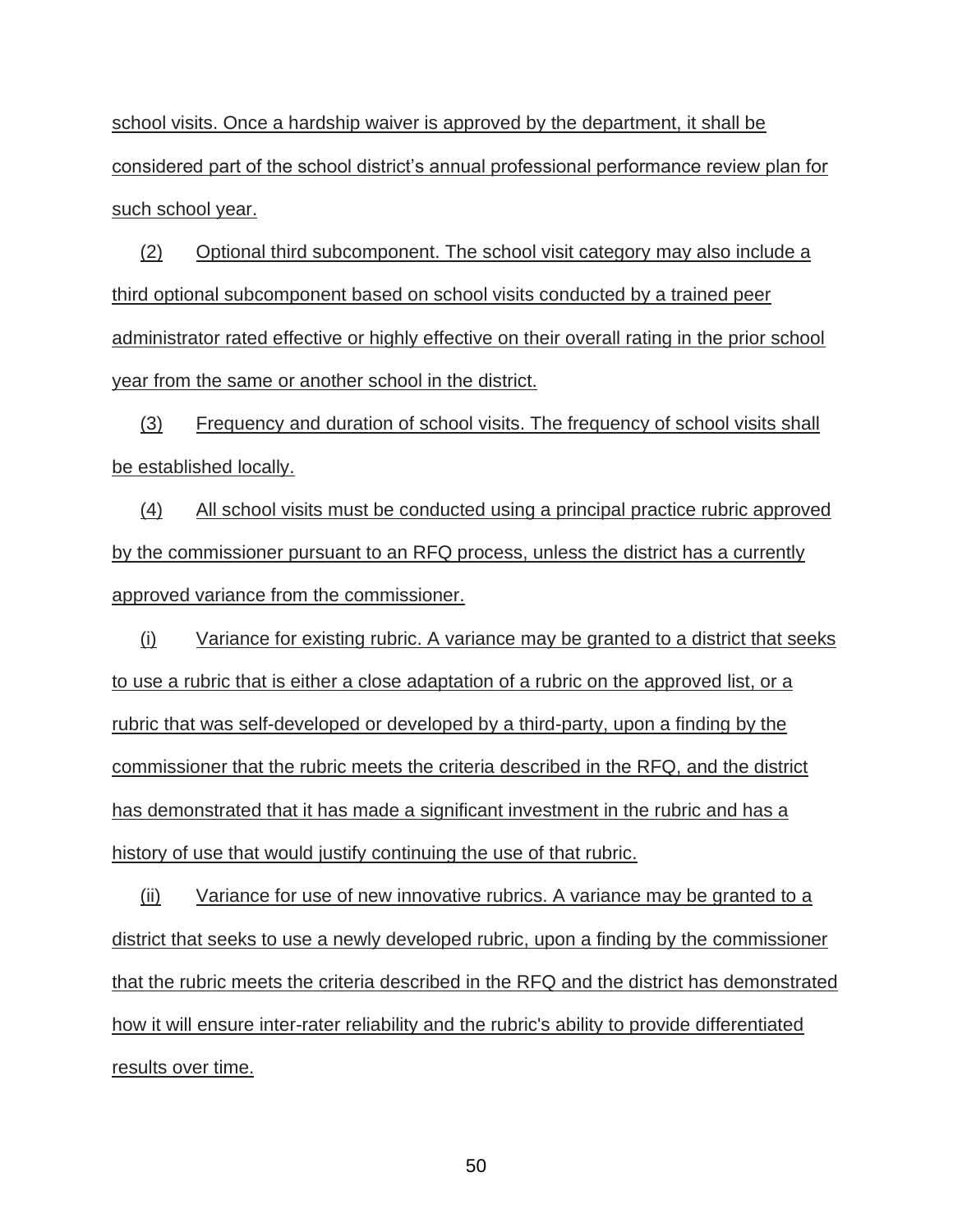(5) All school visits for a principal for the year must use the same approved rubric; provided that districts may locally determine whether to use different rubrics for a principal assigned to different grade level configurations or building types.

(6) At least one of the required school visits must be unannounced.

(7) School visits may not be conducted via video.

(8) Nothing in this Subpart shall be construed to limit the discretion of a board of education, superintendent, or other trained administrator from conducting school visits of a principal in addition to those required under this section for non-evaluative purposes.

(9) The evaluator may select a limited number of rubric subcomponents on which to focus in a particular school visit, so long as all observable rubric subcomponents are addressed across the total number of annual school visits.

(10) Leadership standards and their related functions that are part of the rubric but not observable during the course of the school visit may be observed through other natural conversations between the principal and the evaluator and incorporated into the school visit score.

(11) Points shall not be allocated based on any artifacts, unless such artifact constitutes evidence of a rubric subcomponent observed during a school visit. Points shall not be allocated based on professional goal-setting; however, organizational goalsetting may be used to the extent it is evidence from the school visit and related to a component of the principal practice rubric.

(12) Each subcomponent of the selected practice rubric shall be evaluated on a 1- 4 scale based on a State-approved rubric aligned to the leadership standards and an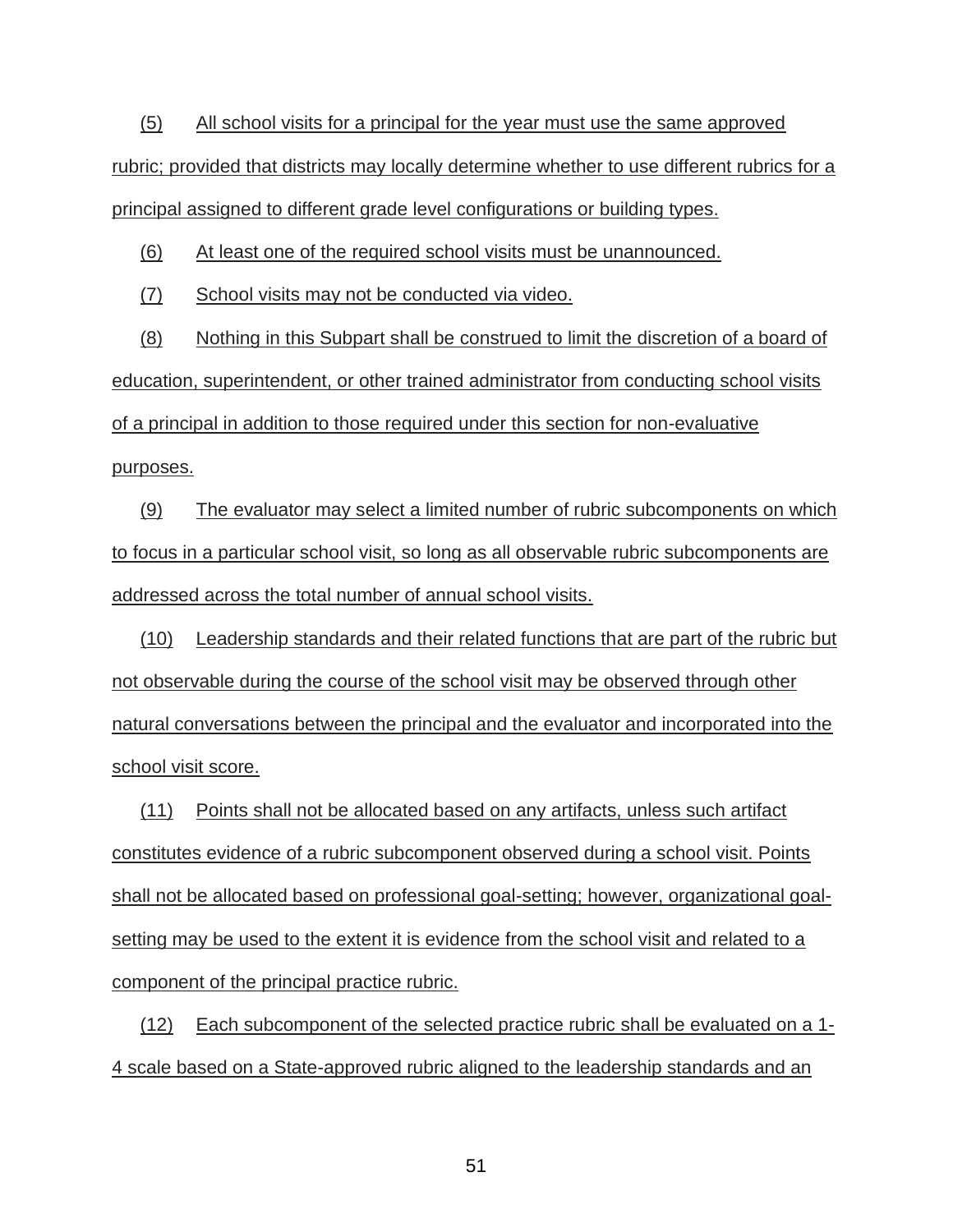overall score for the school visit subcomponents and category shall be generated between 1-4. Such subcomponent and category scores must incorporate all evidence collected and observed over the course of the school year. Scores for each subcomponent of the school visit category shall be combined using a weighted average, producing an overall school visit category score between 1-4. In the event that a principal earns a score of 1 on all rated components of the practice rubric across all school visits, a score of 0 will be assigned.

(13) Weighting of Subcomponents with Principal School Visit Category. The weighting of the subcomponents in the principal school visit category shall be established locally within the following constraints:

(i) school visits conducted by a superintendent or other trained administrator shall be weighted at a minimum of 80 percent;

(ii) school visits conducted by independent impartial trained evaluators or other evaluators selected by the district if a hardship waiver is granted, shall be weighted at a minimum of 10 percent;

(iii) if a district selects to use the optional third school visit subcomponent, then the weighting assigned to the optional school visits conducted by peers shall be established locally within the constraints outlined in clauses (a) and (b) of this subparagraph.

(14) Overall rating on the principal school visit category. The overall principal school visit score shall be converted into an overall rating, using cut scores determined locally for each rating category; provided that such cut scores shall be consistent with the permissible ranges identified below: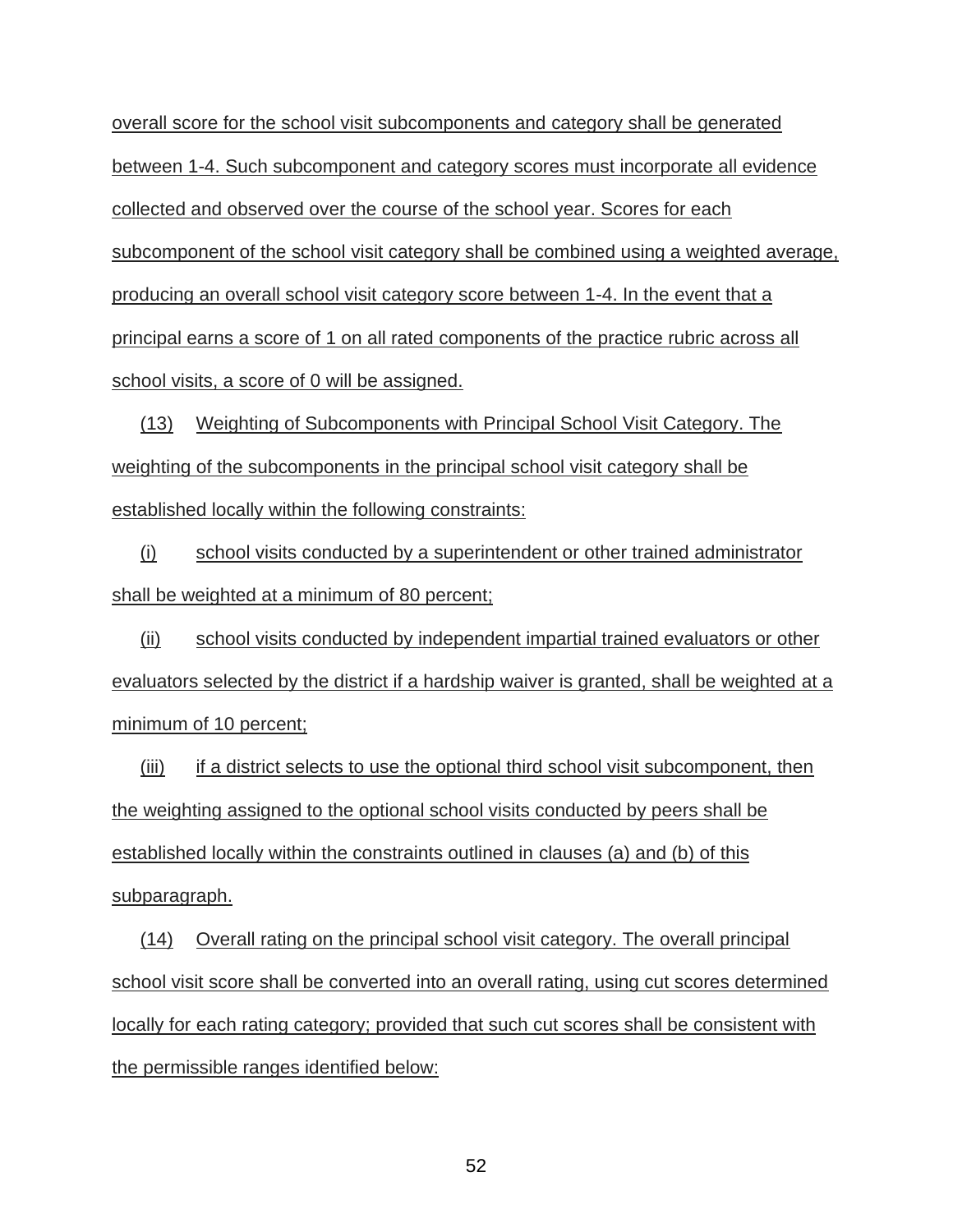|          |             | Overall School Visit Category Score and Rating |  |  |
|----------|-------------|------------------------------------------------|--|--|
|          | Minimum     | Maximum                                        |  |  |
| <u>H</u> | 3.5 to 3.75 | <u>4.0</u>                                     |  |  |
| E        | 2.5 to 2.75 | 3.49 to 3.74                                   |  |  |
|          | 1.5 to 1.75 | 2.49 to 2.74                                   |  |  |
|          |             | 1.49 to 1.74                                   |  |  |

#### §30-3.6 Rating determination.

### (a) The overall rating determination for a teacher or principal shall be determined according to a methodology as follows:

| <b>Observation/School Visit</b> |                      |                         |           |            |             |
|---------------------------------|----------------------|-------------------------|-----------|------------|-------------|
|                                 |                      | <b>Highly Effective</b> | Effective | Developing | Ineffective |
|                                 |                      | (H)                     | (E        | (D)        |             |
|                                 | Highly Effective (H) |                         |           |            |             |
| <b>Student</b>                  | Effective (E)        |                         |           |            |             |
| Performance                     | Developing (D)       |                         |           |            |             |
|                                 | Ineffective (I)      |                         |           |            |             |

### (b) The district shall ensure that the process by which weights and scoring

ranges are assigned to subcomponents and categories is transparent and available to

those being rated before the beginning of each school year. Such process must ensure

that it is possible for a teacher or principal to obtain any number of points in the

applicable scoring ranges, including zero, in each subcomponent. In the event that a

teacher/principal earns a score of 1 on all rated components of the practice rubric

across all observations, a score of 0 will be assigned. The superintendent, district

superintendent or chancellor and the representative of the collective bargaining unit

(where one exists) shall certify in the district's plan that the evaluation process shall use

the weights and scoring ranges provided by the commissioner.

# §30-3.7 Prohibited elements.

Pursuant to Education Law section 3012-d (6), the following elements shall no longer be eligible to be used in any evaluation subcomponent pursuant to this Subpart: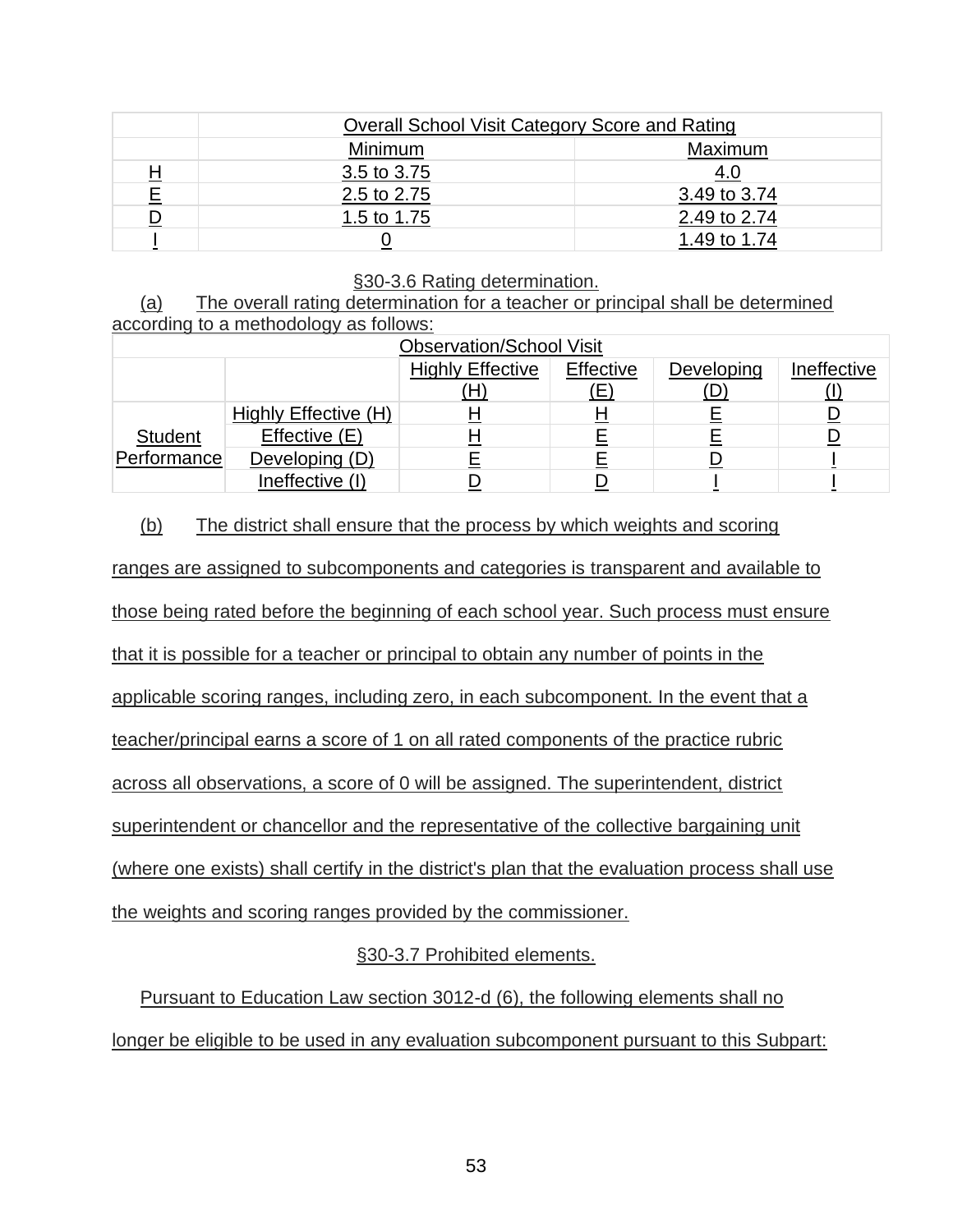(a) evidence of student development and performance derived from lesson plans, other artifacts of teacher practice, and student portfolios, except for student portfolios measured by a State-approved rubric where permitted by the department;

(b) use of an instrument for parent or student feedback;

(c) use of professional goal-setting as evidence of teacher or principal effectiveness;

(d) any district or regionally-developed assessment that has not been approved by the department; and

(e) any growth or achievement target that does not meet the minimum standards as set forth in regulations of the commissioner adopted hereunder.

§30-3.8 Approval process for student assessments.

(a) Approval of student assessments for the evaluation of classroom teachers and building principals.

An assessment provider who seeks to place an assessment on the list of approved student assessments under this section shall submit to the commissioner a written application in a form and within the time prescribed by the commissioner.

(b) The commissioner shall evaluate a student assessment(s) for inclusion on the department's list(s) of approved student assessments for use in the required and/or optional subcomponents of the student performance category based on the criteria outlined in the RFQ or request for proposal (RFP); provided, however, that assessments utilized as an alternative assessment for calculating transition scores and ratings for educators whose original evaluations are based, in whole or in part, on the grades three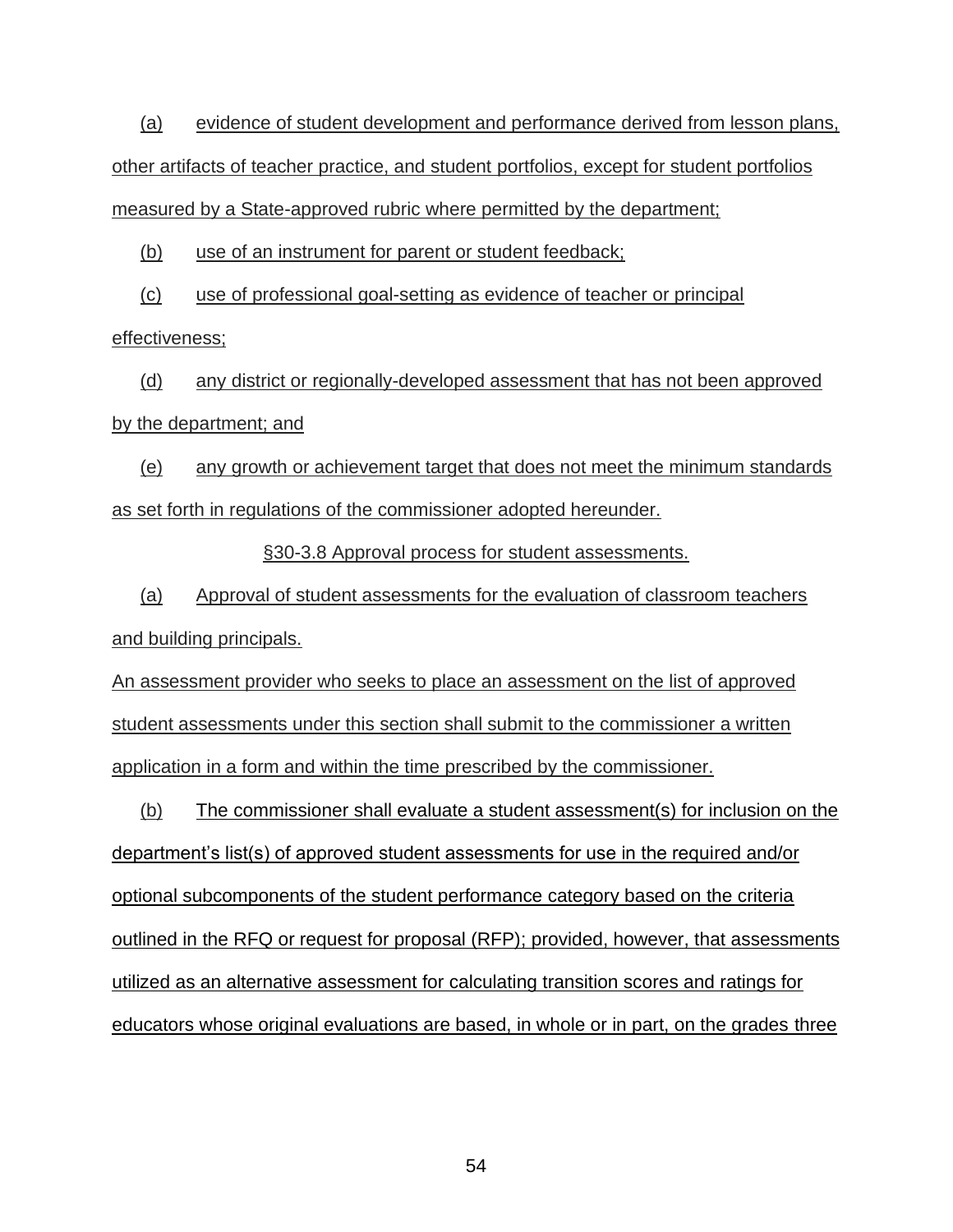through eight ELA and mathematics State assessments approved by the commissioner on or before April 12, 2019, shall be included on the Department's approved list.

(c) Termination of approval.

Approval shall be withdrawn for good cause, including, but not limited to, a

determination by the commissioner that:

(1) the assessment does not comply with one or more of the criteria for approval set forth in Subpart or in the RFQ or RFP;

(2) the department determines that the assessment is not identifying meaningful and/or observable differences in performance levels across schools and classrooms; and/or

(3) high quality academic research calls into question the correlation between high performance on the assessment and positive student learning outcomes.

§30-3.9 Approval process for approved teacher and principal practice rubrics.

(a) A provider who seeks to place a teacher or principal practice rubric on the list of approved rubrics under this section shall submit to the commissioner a written application in a form and within the time prescribed by the commissioner.

(b) Teacher practice rubric.

The commissioner shall evaluate a rubric for inclusion on the department's list of approved practice rubrics for classroom teachers pursuant to a request for qualification (RFQ) process. Such proposals shall meet the criteria outlined by the commissioner in the RFQ process.

(c) Principal practice rubric.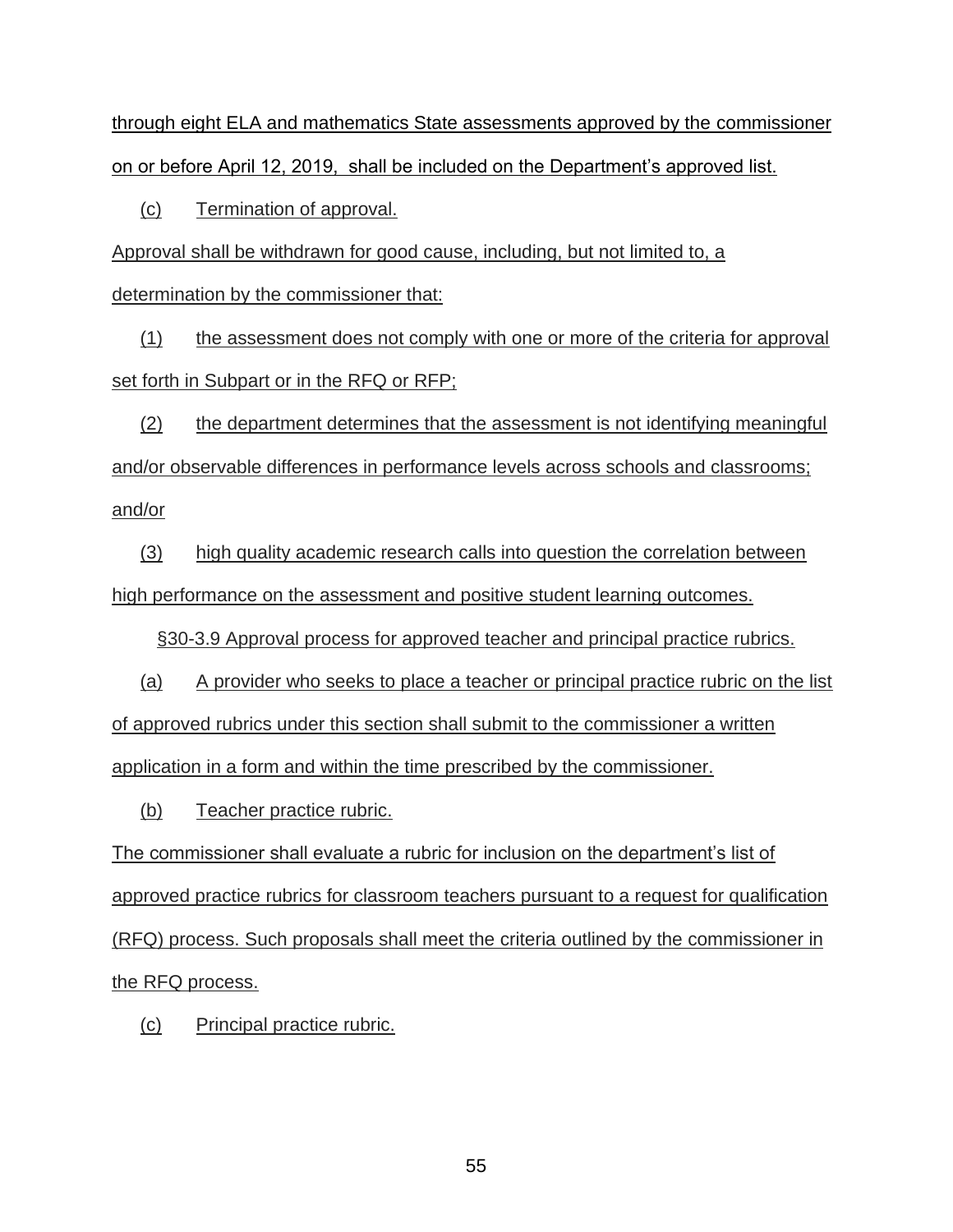The commissioner shall evaluate a rubric for inclusion on the department's list of approved practice rubrics for building principals pursuant to a request for qualification (RFQ) process. Such proposals shall meet the criteria outlined by the commissioner in the RFQ process.

(d) Termination of approval of a teacher or principal scoring rubric.

Approval for inclusion on the department's list of approved rubrics may be withdrawn for good cause, including, but not limited to, a determination by the commissioner that the rubric:

(1) does not comply with one or more of the criteria for approval set forth in this section or the criteria set forth in the request for qualification;

(2) the department determines that the practice rubric is not identifying meaningful and/or observable differences in performance levels across schools and classrooms; and/or

(3) high-quality academic research calls into question the correlation between high performance on this rubric and positive student learning outcomes.

(e) The department's lists of approved rubrics established pursuant to section 30- 2.7 of the Part shall continue in effect until superseded by a list generated from a new RFQ issued pursuant to this section or the list is abolished by the commissioner as unnecessary.

§30-3.10 Training of evaluators and lead evaluators.

(a) The governing body of each district shall ensure that evaluators, including impartial and independent observers and peer observers, have appropriate training before conducting a teacher or principal's evaluation under this section. The governing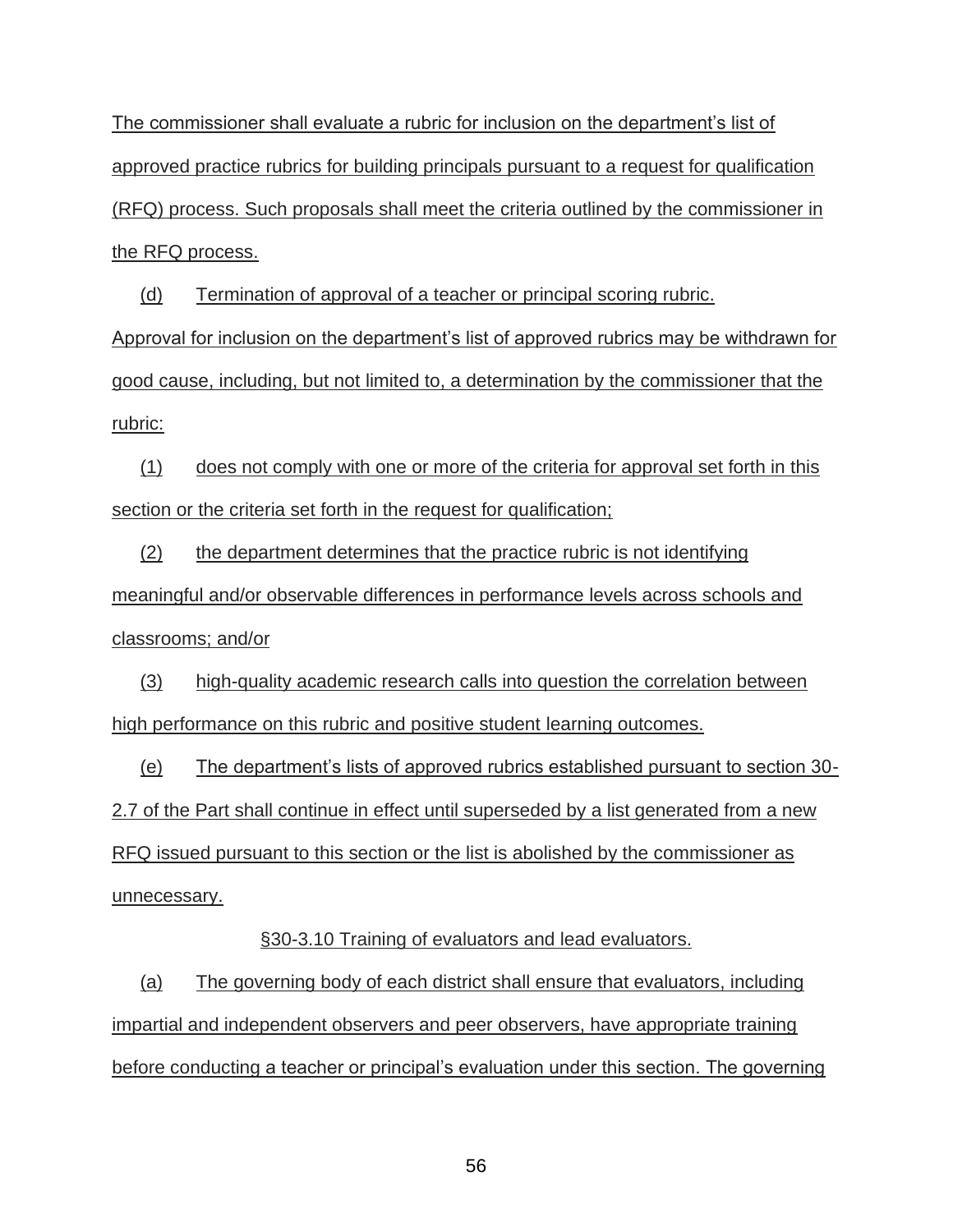body shall also ensure that any lead evaluator has been certified by such governing body as a qualified lead evaluator before conducting and/or completing a teacher's or principal's evaluation in accordance with the requirements of this Subpart, except as otherwise provided in this subdivision. Nothing herein shall be construed to prohibit a lead evaluator who is properly certified by the department as a school administrator or superintendent of schools from conducting classroom observations or school visits as part of an annual professional performance review under this Subpart prior to completion of the training required by this section provided such training is successfully completed prior to completion of the evaluation.

(b) To qualify for certification as a lead evaluator, individuals shall successfully complete a training course that meets the minimum requirements prescribed in this subdivision. The training course shall provide training on:

(1) the New York State teaching standards and their related elements and performance indicators and the leadership standards and their related functions, as applicable;

(2) evidence-based observation techniques that are grounded in research;

(3) application and use of any methodology as part of an SLO and any optional

second measures of student performance used by the district to evaluate its teachers or principals;

(4) application and use of the State-approved teacher or principal rubric(s) selected by the district for use in evaluations, including training on the effective application of such rubrics to observe a teacher or principal's practice;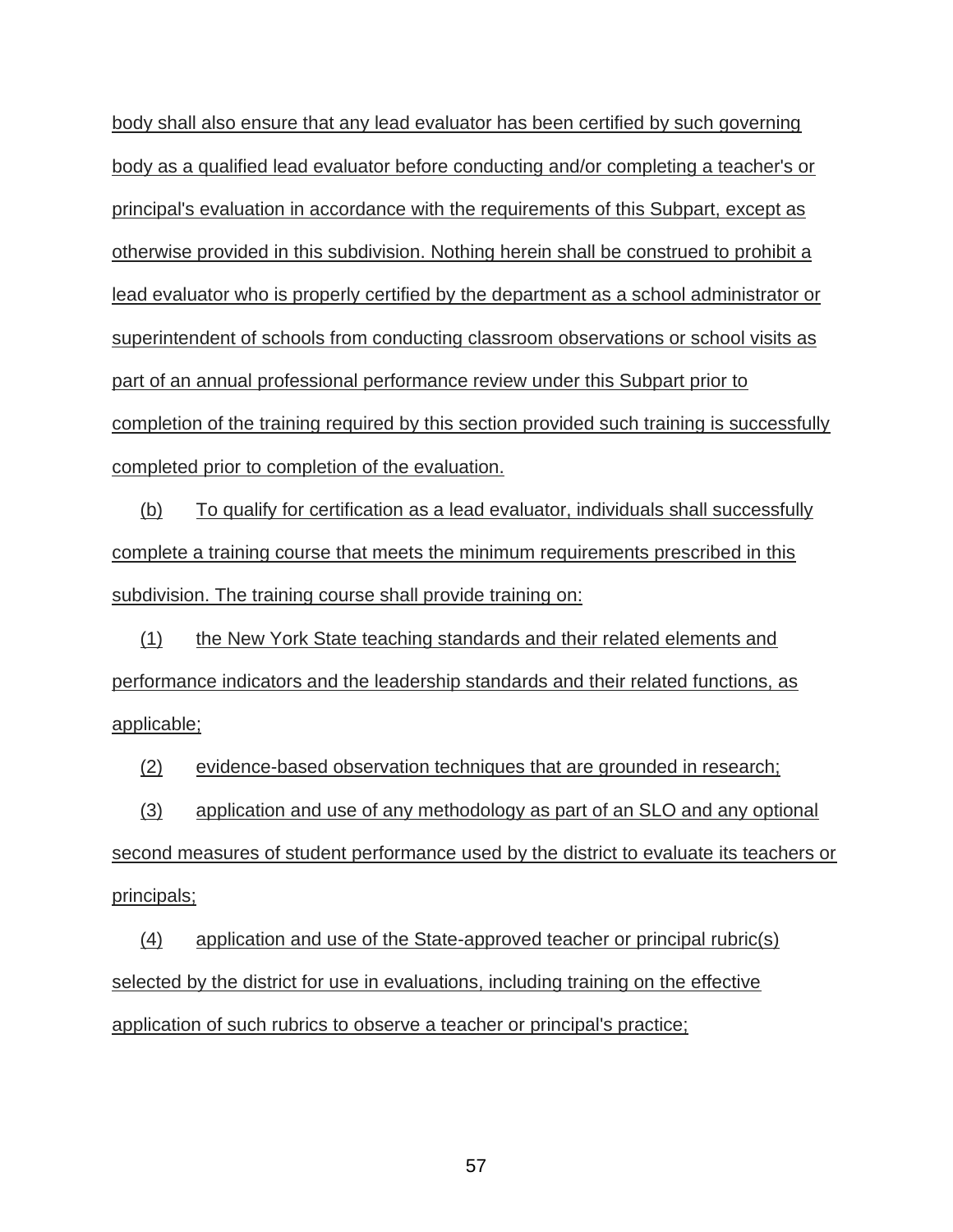(5) application and use of any assessment tools that the district utilizes to evaluate its classroom teachers or building principals;

(6) application and use of any locally selected measures of student performance in the optional subcomponent of the student performance category used by the district to evaluate its teachers or principals;

(7) use of the statewide instructional reporting system;

(8) the scoring methodology utilized by the department and/or the district to evaluate a teacher or principal under this Subpart, including the weightings of each subcomponent within a category; how overall scores/ratings are generated for each subcomponent and category and application and use of the evaluation matrix(es) prescribed by the commissioner for the four designated rating categories used for the teacher's or principal's overall rating and their category ratings; and

(9) specific considerations in evaluating teachers and principals of English language learners and students with disabilities.

(c) Independent evaluators and peer evaluators shall receive training on the following elements:

(1) the New York State teaching standards and their related elements and performance indicators and the leadership standards and their related functions, as applicable;

(2) evidence-based observation techniques that are grounded in research; and

(3) application and use of the State-approved teacher or principal rubric(s) selected by the district for use in evaluations, including training on the effective application of such rubrics to observe a teacher or principal's practice;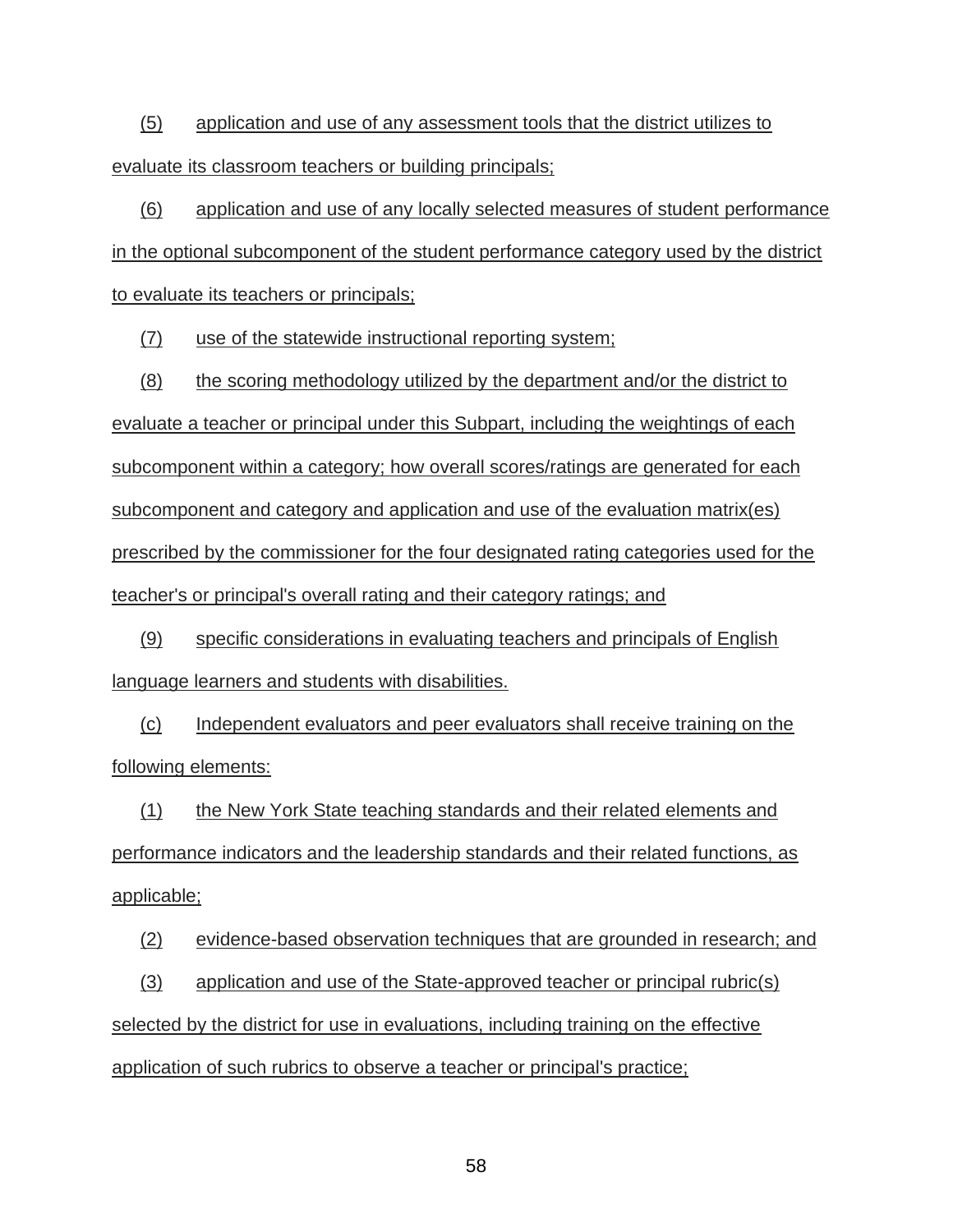(d) Training shall be designed to certify lead evaluators.

Districts shall describe in their annual professional performance review plan the duration and nature of the training they provide to evaluators and lead evaluators and their process for certifying lead evaluators under this section.

(e) Districts shall also describe in their annual professional performance review plan their process for ensuring that all evaluators maintain inter-rater reliability over time (such as data analysis to detect disparities on the part of one or more evaluators; periodic comparisons of a lead evaluator's assessment with another evaluator's assessment of the same classroom teacher or building principal; annual calibration sessions across evaluators) and their process for periodically recertifying all lead evaluators.

(f) Any individual who fails to receive required training or achieve certification or re-certification, as applicable, by a district pursuant to the requirements of this section shall not conduct or complete an evaluation under this Subpart.

§30-3.11 Teacher or principal improvement plans.

(a) Upon rating a teacher or a principal as developing or ineffective through an annual professional performance review conducted pursuant to Education Law section 3012-d as amended by Chapter 59 of the Laws of 2019 and this Subpart, a district shall formulate and commence implementation of a teacher or principal improvement plan for such teacher or principal by October 1st in the school year following the school year for which such teacher's or principal's performance is being measured or as soon as practicable thereafter.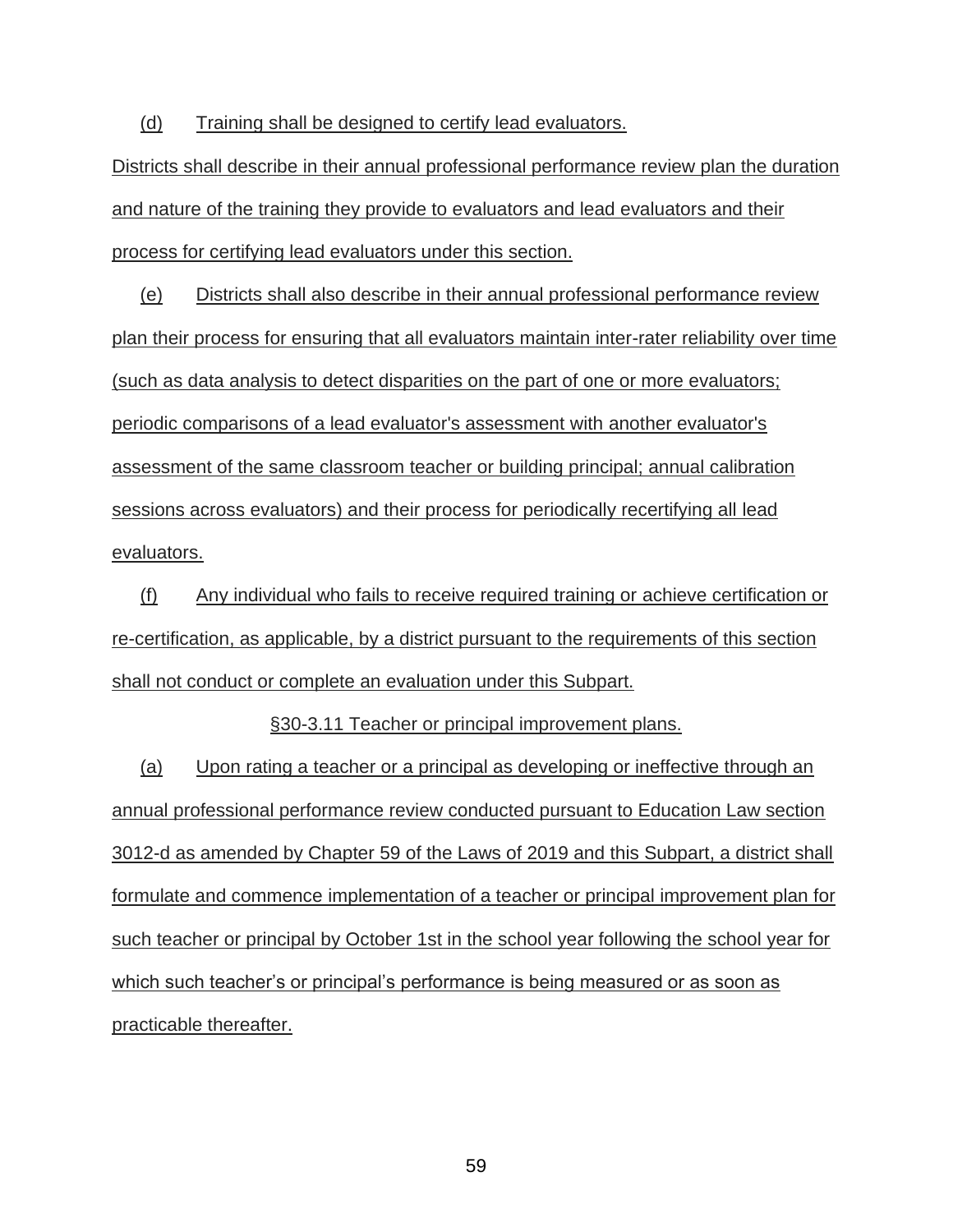(b) Such improvement plan shall be developed by the superintendent or their designee in the exercise of their pedagogical judgment, and subject to collective bargaining to the extent required under article 14 of the Civil Service Law, and shall include, but need not be limited to, identification of needed areas of improvement, a timeline for achieving improvement, the manner in which the improvement will be assessed, and, where appropriate, differentiated activities to support a teacher's or principal's improvement in those areas.

#### §30-3.12 Appeal procedures.

(a) An annual professional performance review plan under this Subpart shall describe the appeals procedure utilized by a district through which an evaluated teacher or principal may challenge their annual professional performance review. Pursuant to Education Law section 3012-d, as amended by Chapter 59 of the Laws of 2019, a teacher or principal may only challenge the following in an appeal:

(1) the substance of the annual professional performance review; which shall include the following:

 $(i)$  in the instance of a teacher or principal rated Ineffective on the student performance category but rated highly effective on the observation/school visit category based on an anomaly, as determined locally.

(2) the district's adherence to the standards and methodologies required for such reviews, pursuant to Education Law section 3012-d as amended by Chapter 59 of the Laws of 2019 and this Subpart;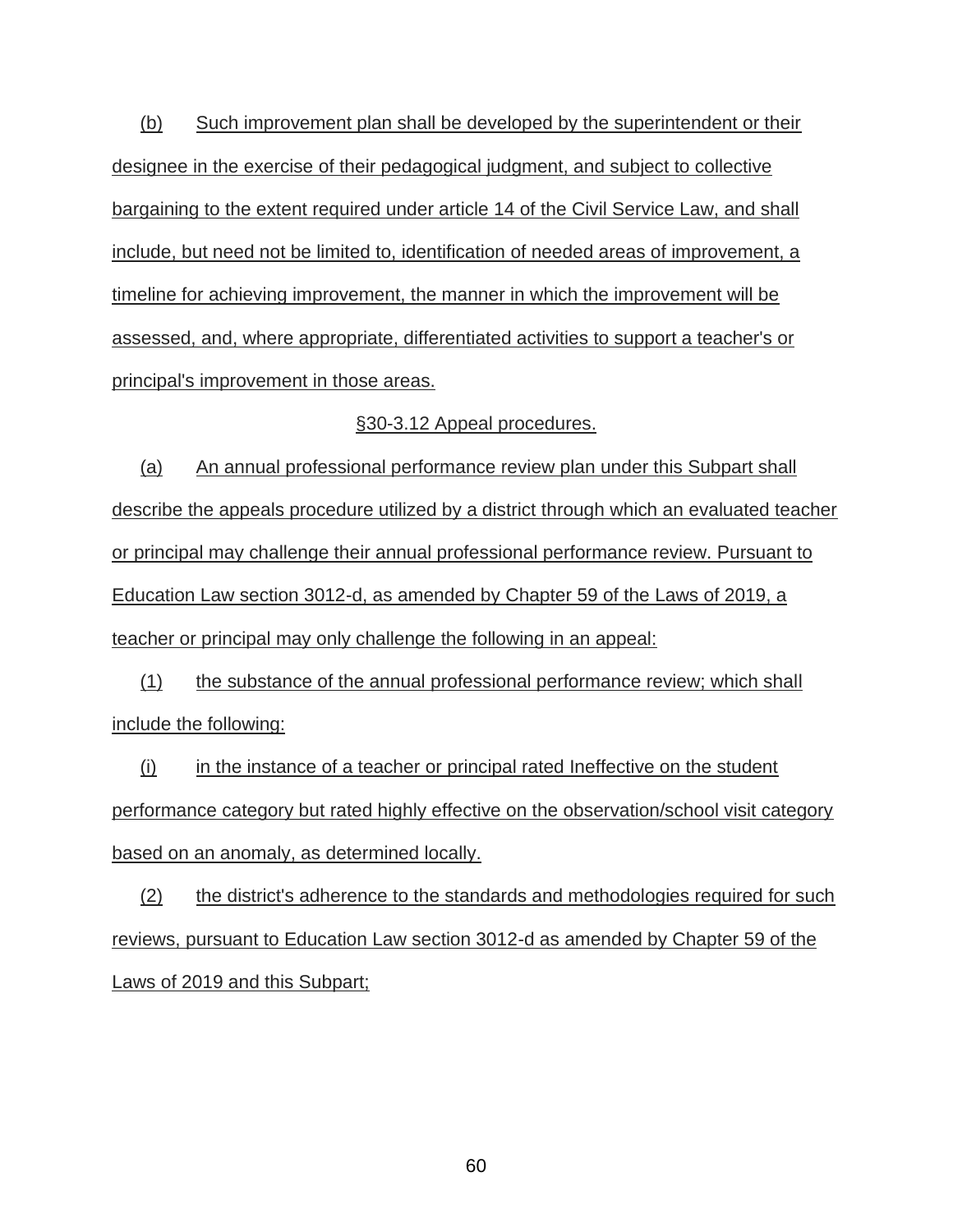(3) the adherence to the regulations of the commissioner and compliance with any applicable locally negotiated procedures, as required under Education Law section 3012-d and this Subpart; and

(4) district's issuance and/or implementation of the terms of the teacher or principal improvement plan under Education Law section 3012-d as amended by Chapter 59 of the Laws of 2019 and this Subpart.

(b) Appeal procedures shall provide for the timely and expeditious resolution of any appeal.

(c) An evaluation that is the subject of an appeal shall not be sought to be offered in evidence or placed in evidence in any proceeding conducted pursuant to Education Law sections 3020-a and 3020-b or any locally negotiated alternate disciplinary procedure until the appeal process is concluded.

(d) Nothing in this section shall be construed to alter or diminish the authority of the governing body of a district to grant or deny tenure to or terminate probationary teachers or probationary building principals during the pendency of an appeal pursuant to this section for statutorily and constitutionally permissible reasons, including the teacher's or principal's performance that is the subject of the appeal.

(e) Nothing in this Subpart shall be construed to authorize a teacher or principal to commence the appeal of their rating prior to receipt of their rating from the district.

§30-3.13 Monitoring and consequences for non-compliance.

(a) The department will annually monitor and analyze trends and patterns in teacher and principal evaluation results and data to identify districts and/or schools where evidence suggests that a more rigorous evaluation system is needed to improve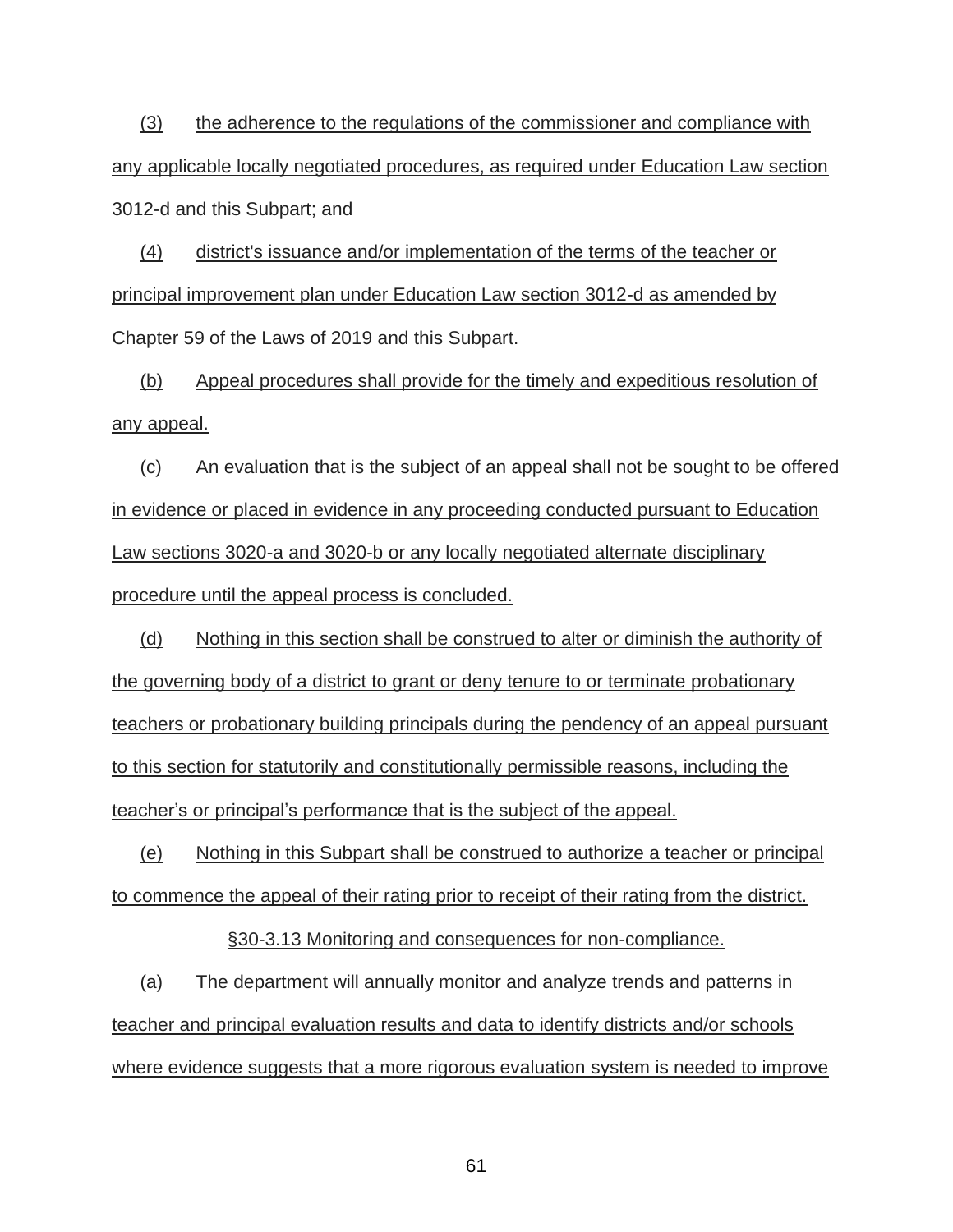educator effectiveness and student learning outcomes. The department will analyze data submitted pursuant to this Subpart to identify:

(1) schools or districts with unacceptably low correlation results between student growth on the student performance category and the teacher observation/principal school visit category used by the district to evaluate its teachers and principals; and/or

(2) schools or districts whose teacher and principal overall ratings and subcomponent scores and/or ratings show little differentiation across educators and/or the lack of differentiation is not justified by equivalently consistent student achievement results; and/or schools or districts that show a pattern of anomalous results in the student performance and observation/school visits categories.

(b) A district identified by the department in one of the categories enumerated above may be highlighted in public reports and/or the commissioner may order a corrective action plan, which may include, but not be limited to, a timeframe for the district to address any deficiencies or the plan will be rejected by the commissioner, changes to the district's target setting process, a requirement that the district arrange for additional professional development, that the district provide additional in-service training and/or utilize independent trained evaluators to review the efficacy of the evaluation system.

(c) Corrective action plans may require changes to a collective bargaining agreement, subject to collective bargaining under article 14 of the Civil Service Law.

§30-3.14 Prohibition against student being instructed by two consecutive ineffective teachers.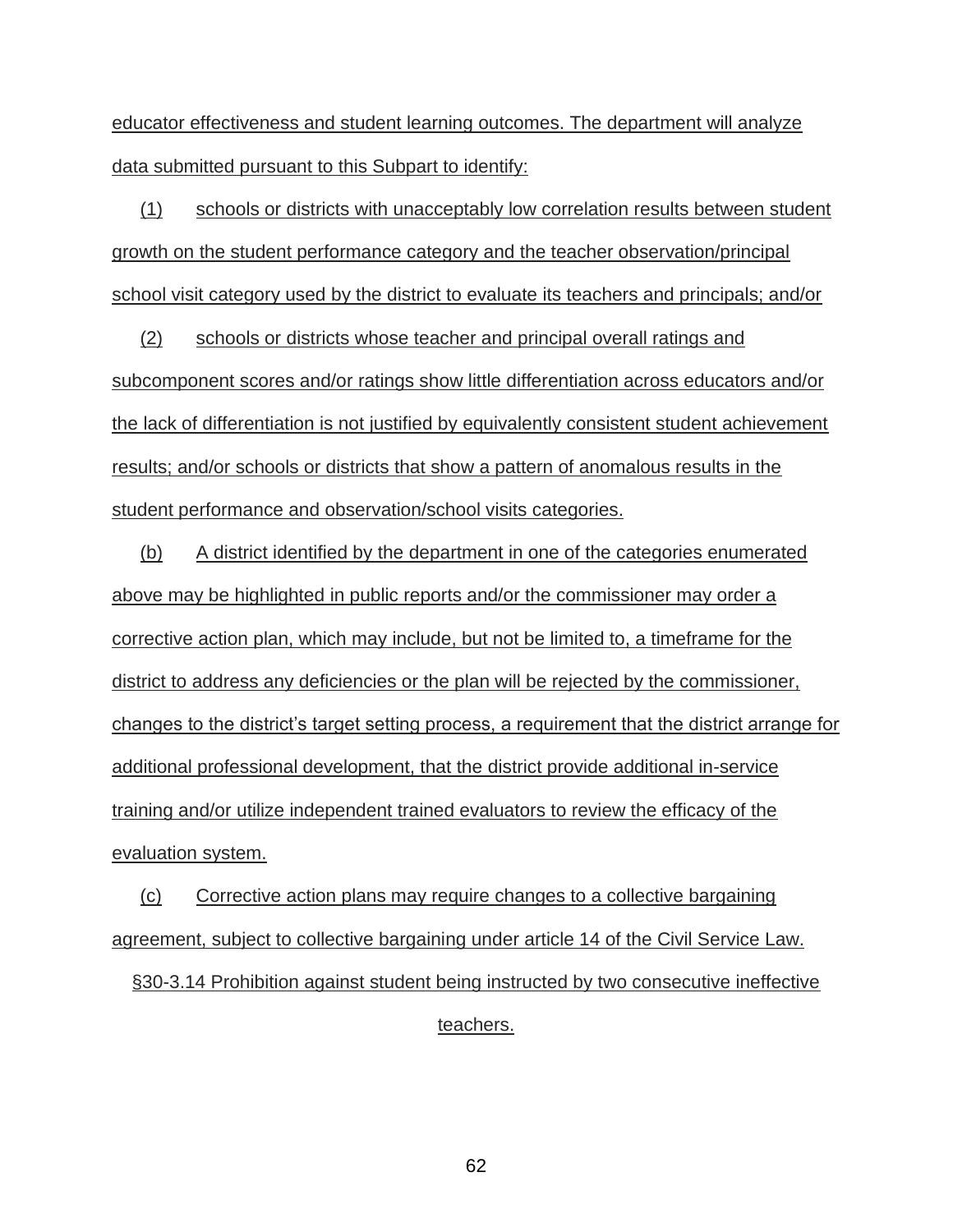(a) A student may not be instructed, for two consecutive school years, in the same subject by any two teachers in the same district, each of whom received a rating of Ineffective under an evaluation conducted pursuant to this section in the school year immediately prior to the school year in which the student is placed in the teacher's classroom; provided, that if a district deems it impracticable to comply with this subdivision, the district shall seek a teacher-specific waiver from the department from such requirement, on a form and timeframe prescribed the commissioner.

(b) If a district assigns a student to a teacher rated ineffective in the same subject for two consecutive years, the district must seek a waiver from this requirement for the specific teacher in question. The commissioner may grant a waiver from this requirement if:

(1) the district cannot make alternative arrangements and/or reassign a teacher to another grade/subject because a hardship exists (for example, too few teachers with higher ratings are qualified to teach such subject in that district); and

(2) the district has an improvement and/or removal plan in place for the teacher at issue that meets certain guidelines prescribed by the commissioner.

§30-3.15 Applicability of the provisions in Education Law section 3012-c. The provisions of Education Law section 3012-c shall apply to annual professional performance reviews pursuant to this Subpart as follows:

(a) the provisions of paragraphs (d) and (k) of subdivision  $(2)$ , subdivision  $(4)$ , subdivision (5) and subdivision (9) of Education Law section 3012-c that apply are set forth in the applicable language of this Subpart;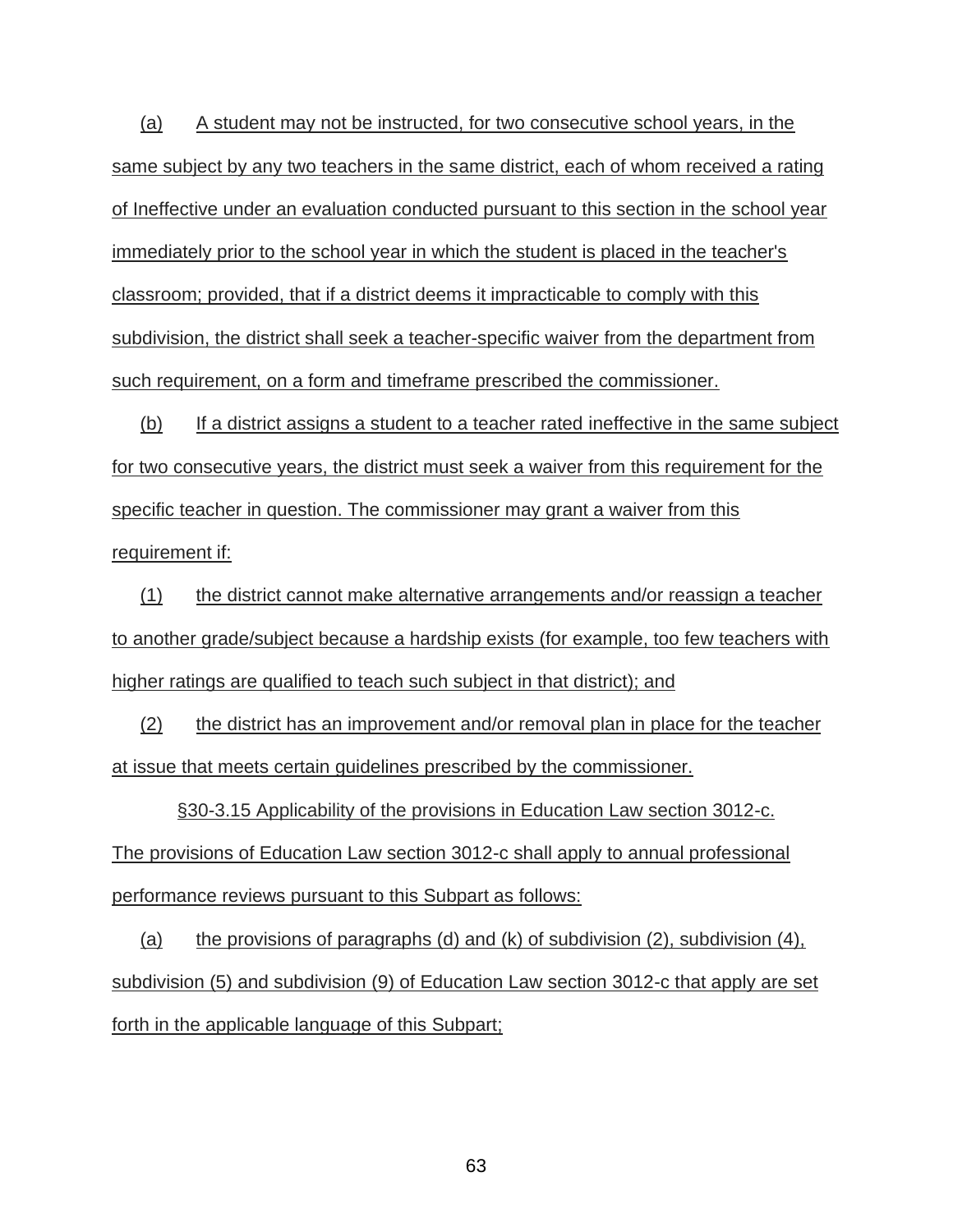(b) the provisions of paragraphs (k-1), (k-2) and (l) of subdivision (2) of Education Law section 3012-c shall apply without any modification; and

(c) the provisions of subdivision (5-a) of Education Law section 3012-c shall apply without modification except:

(d) Any reference in subdivision (5-a) to a proceeding pursuant to Education Law section 3020-a based on a pattern of ineffective teaching shall be deemed to be a reference to a proceeding pursuant to Education Law section 3020-b against a teacher or principal who receives two or more consecutive composite Ineffective ratings; and in accordance with Education Law section 3020(3) and (4)(a), notwithstanding any inconsistent language in subdivision (5-a), any alternate disciplinary procedures contained in a collective bargaining agreement that becomes effective on or after July 1, 2015 shall provide that two consecutive Ineffective ratings pursuant to annual professional performance reviews conducted in accordance with the provisions of Education Law section 3012-c or 3012-d shall constitute prima facie evidence of incompetence that can only be overcome by clear and convincing evidence that the employee is not incompetent in light of all surrounding circumstances, and if not successfully overcome, the finding, absent extraordinary circumstances, shall be just cause for removal, and that three consecutive Ineffective ratings pursuant to annual professional performance reviews conducted in accordance with the provisions of Education Law section 3012-c or 3012-d shall constitute prima facie evidence of incompetence that can only be overcome by clear and convincing evidence that the calculation of one or more of the teacher's or principal's underlying components on the annual professional performance reviews pursuant to Education Law section 3012-c or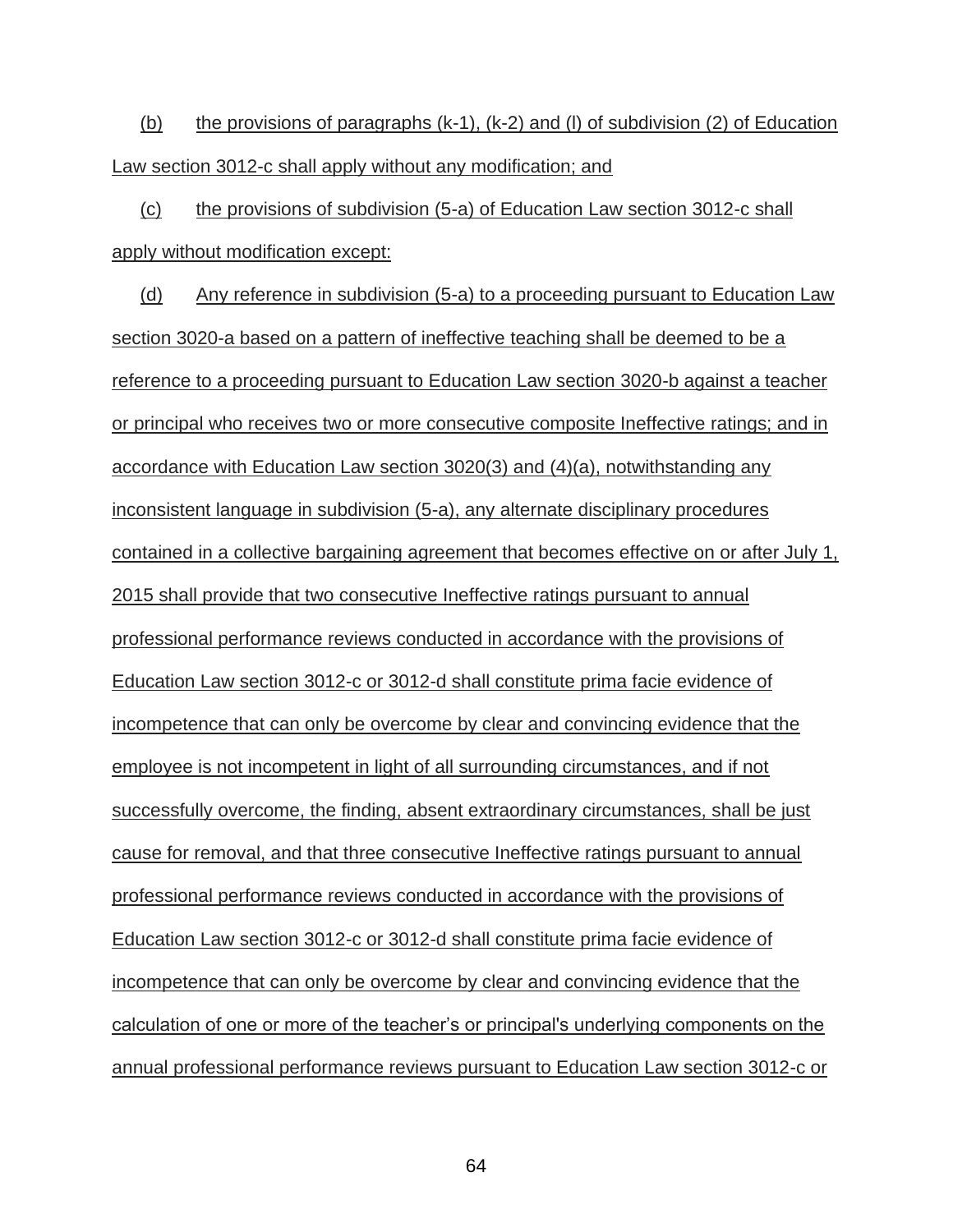3012-d was fraudulent, and if not successfully overcome, the finding, absent extraordinary circumstances, shall be just cause for removal;

(e) the provisions of subdivision (10) of Education Law section 3012-c shall apply without modification, except that there is no composite effectiveness score under Education Law section 3012-d.

#### §30-3.16 Variance

(a) A variance from one or more of the requirements of this Subpart and the district's approved evaluation plan may be granted to a district that seeks to develop and implement new and innovative approaches to evaluation that meets the specific needs of the applicant upon a finding by the commissioner that the new and innovative approach meets the criteria described in this section and the district has demonstrated how it will ensure differentiated results over time and how the results of the evaluation will be used to provide personalized professional learning opportunities to teachers and principals.

(b) A district requesting a variance from one or more provisions of this Subpart and their approved evaluation plan must submit such request for approval on a form and in a timeframe prescribed by the commissioner. The commissioner shall approve or reject the variance application. The variance application shall include, but not be limited to:

(1) A description of one or more specific provisions of this Subpart for which the district is seeking a variance.

(2) A rationale for each provision for which a variance is sought.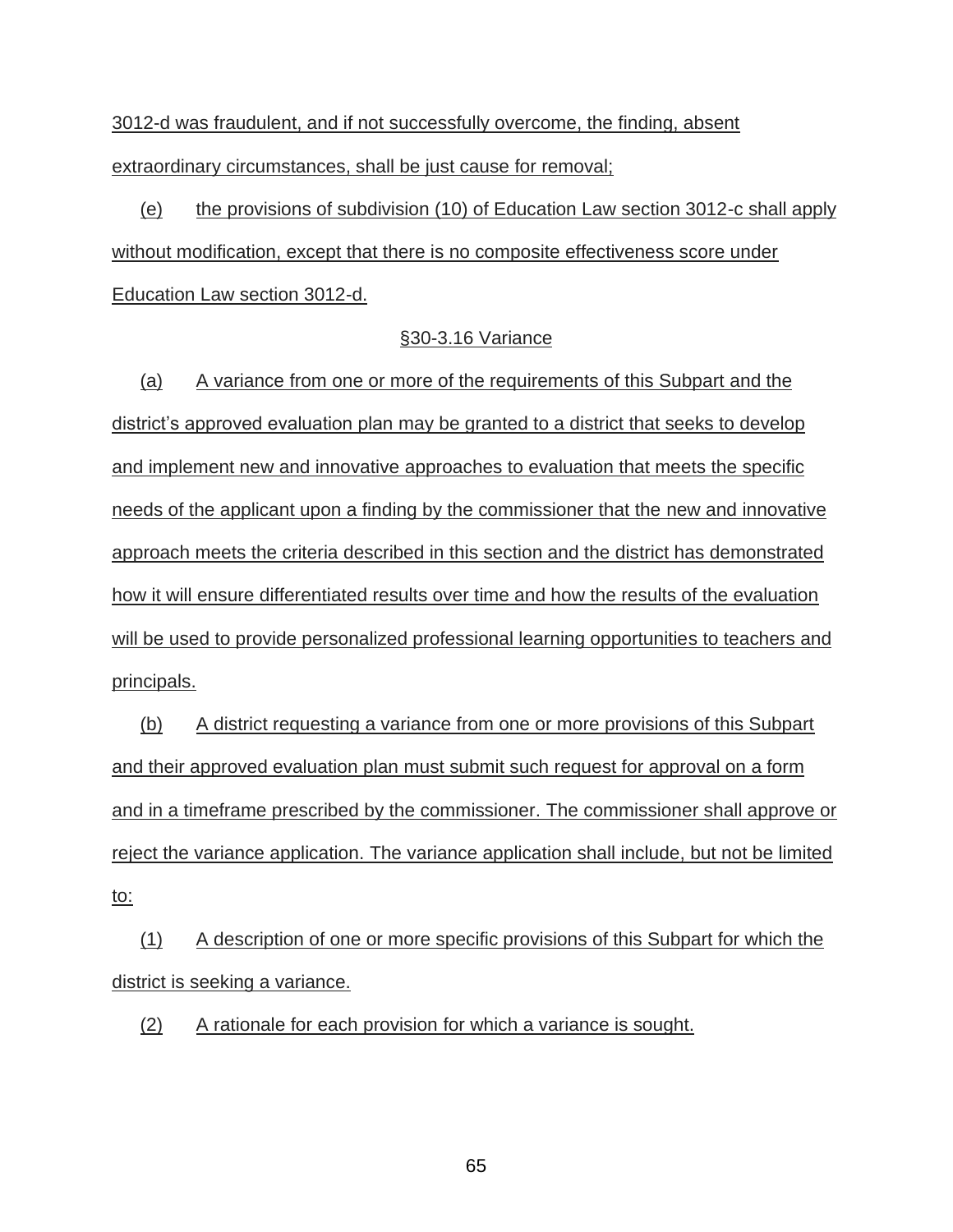(3) A description of the standards and procedures that will be used in lieu of those described in this Subpart and their approved evaluation plan for each specific provision for which a variance is sought.

(4) A description of how the district will ensure that evaluations are rigorous and enable strong and equitable inferences about the effectiveness of the district's educators.

(5) A description of how the district will use the information collected through the evaluation system, including the assigned effectiveness ratings, to provide personalized professional learning opportunities for teachers and principals.

(6) A description of how the district will assess the effectiveness of the implementation of the variance.

(c) Conditions. Variance approvals are subject to the following conditions:

(1) The provisions of the variance shall remain in compliance with all

requirements of Education Law section 3012-d as amended by Chapter 59 of the Laws of 2019;

(2) A district may only seek a variance from provisions of this Subpart and their approved evaluation plan for which Education Law section 3012-d delegates responsibility to the commissioner to establish the standards and procedures;

(3) Upon approval of a variance, the district shall implement such variance along with all other remaining provisions of the district's approved evaluation plan consistent with the requirements of this Subpart;

(4) A district with an approved variance shall provide to the department, upon its request, any documentation related to the implementation and efficacy of the approach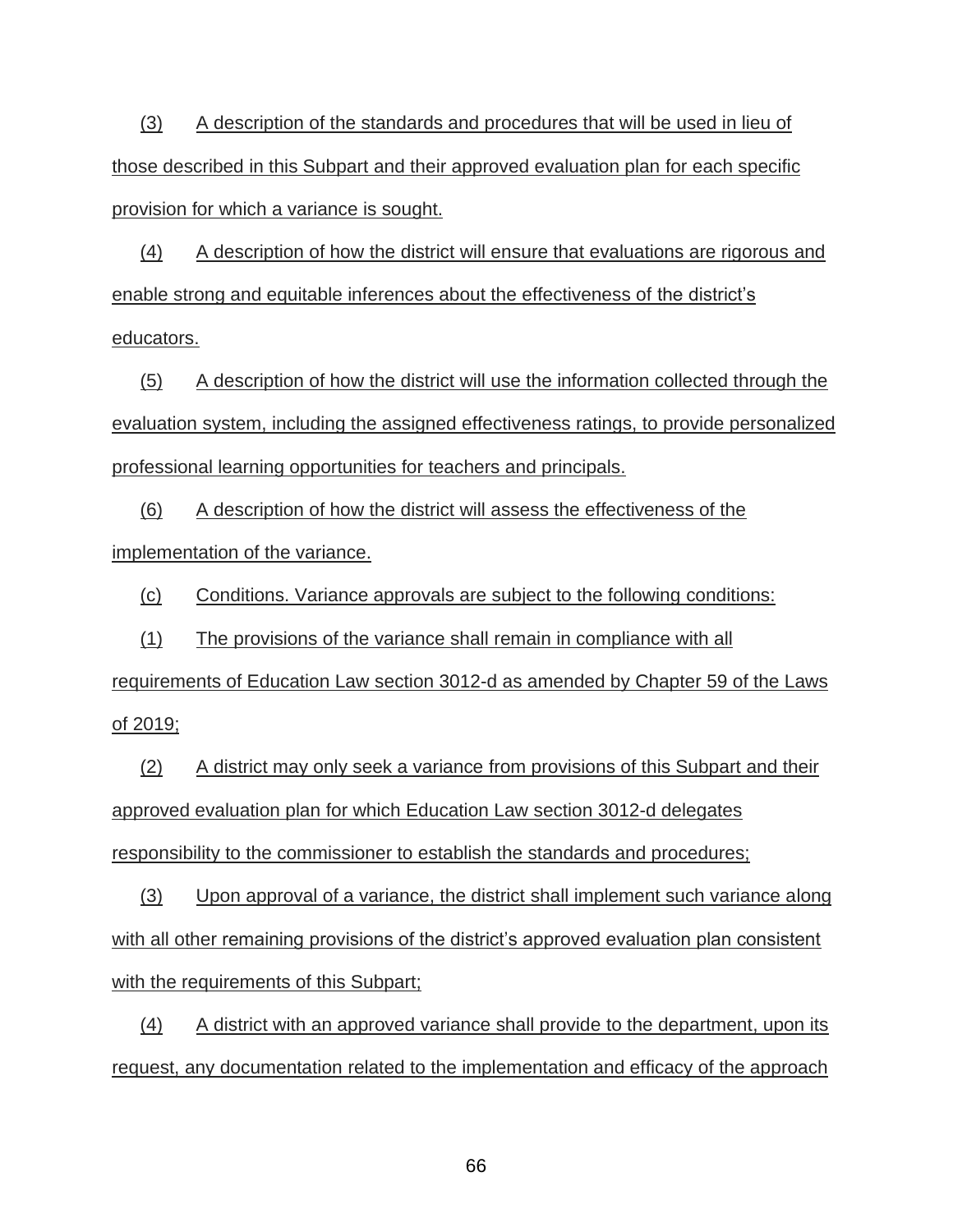proposed in the variance, including but not limited to: reports on the correlation in assigned ratings for different measures of the district's evaluation system and differentiation among educators within each subcomponent and category of the evaluation system .

(5) A district with an approved variance may amend its variance application prior to the end of the approval period for purposes of seeking a variance from additional provisions of this Subpart and their approved evaluation plan and/or to end implementation of one or more previously approved variance provisions.

(6) Where required pursuant to Article 14 of the Civil Service Law, the district must collectively bargain the terms and procedures of the variance request that is submitted to the Department. The district and its collective bargaining representatives shall assure that the district will fully implement the variance and all other provisions of the approved evaluation plan during the effective term of the variance and that any collective bargaining agreements related to the evaluation plan shall be made consistent with such variance and evaluation plan.

(7) Prior to or with the submission of a variance application, the district must submit and receive approval of an evaluation plan that complies with all requirements of Education Law section 3012-d and Subpart 30-3 of this Subpart provided, however, that a district may, subject to collective bargaining to the extent required under article 14 of the Civil Service Law, notify the Department in its variance application that it intends to carry forward its currently approved APPR plan in lieu of submitting a new evaluation plan to the Department.

(d) Implementation Timeframe.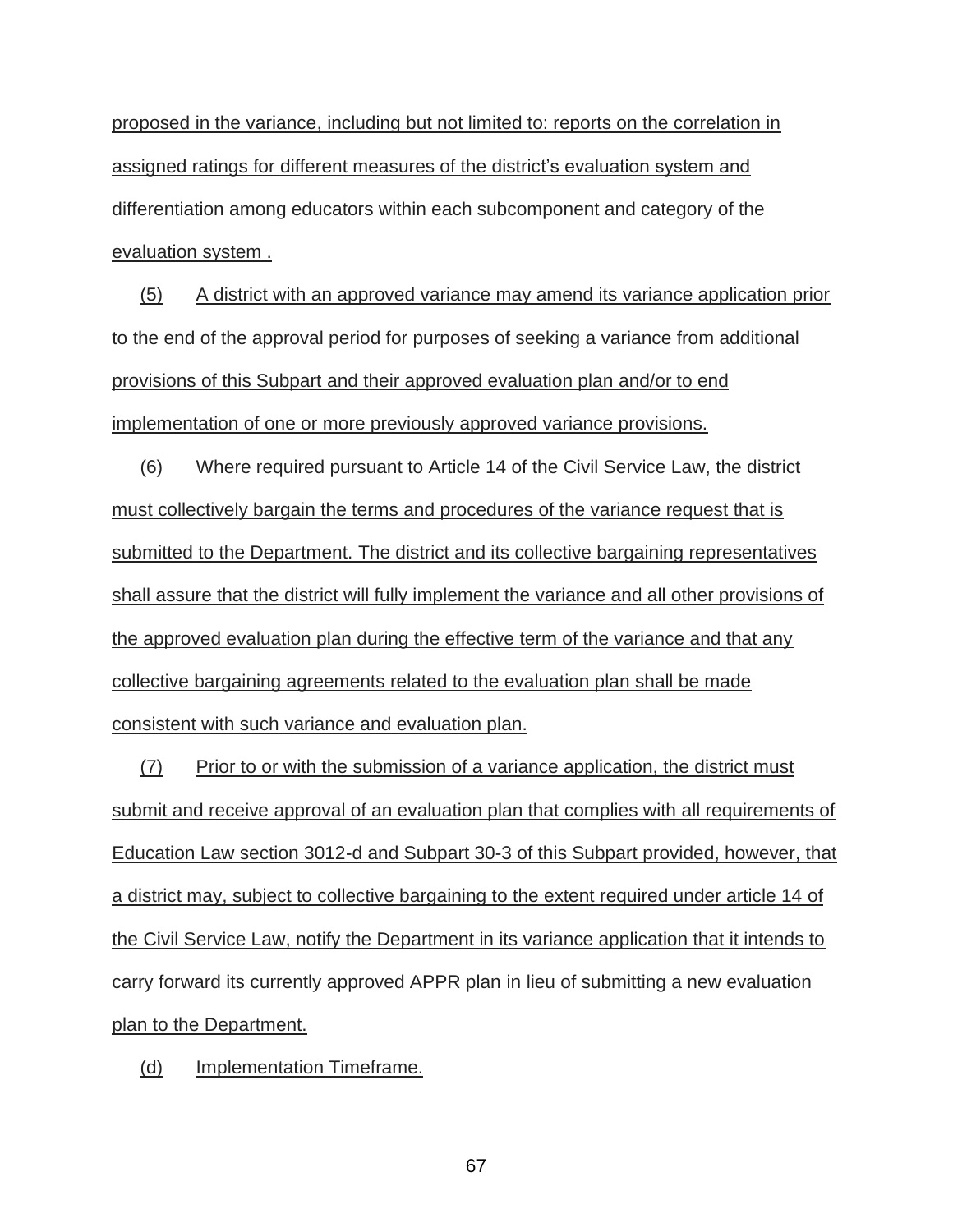(1) A variance application approved after December 1 of any school year shall be implemented in the following school year.

(2) A variance application approved prior to December 1 of any school year may be implemented either for such school year or in the following school year, as indicated by the district in its variance application.

(3) Variances shall be approved for up to a three school year period, subject to renewal by the district.

(e) Revocation and non-renewal of variance.

(1) Revocation. The commissioner may revoke a variance at any time for good cause, including but not limited to: a finding that the district has not implemented the variance and all other provisions of its evaluation plan in good faith; a finding that the evaluation system does not differentiate teacher and principal performance at each of the four HEDI performance levels; a failure by the district to provide the department any requested documentation related to the implementation of the variance.

(2) Non-renewal. Prior to the expiration of the variance term, the district shall determine whether to renew its variance and shall submit to the commissioner, on a form and in a timeframe prescribed by the commissioner, a request for renewal. A district may choose not to renew its variance application.

(3) Upon a revocation or non-renewal of a variance application, the district shall implement its approved evaluation plan, consistent with all requirements of this Subpart and absent any terms of the variance.

#### §30-3.17 Severability.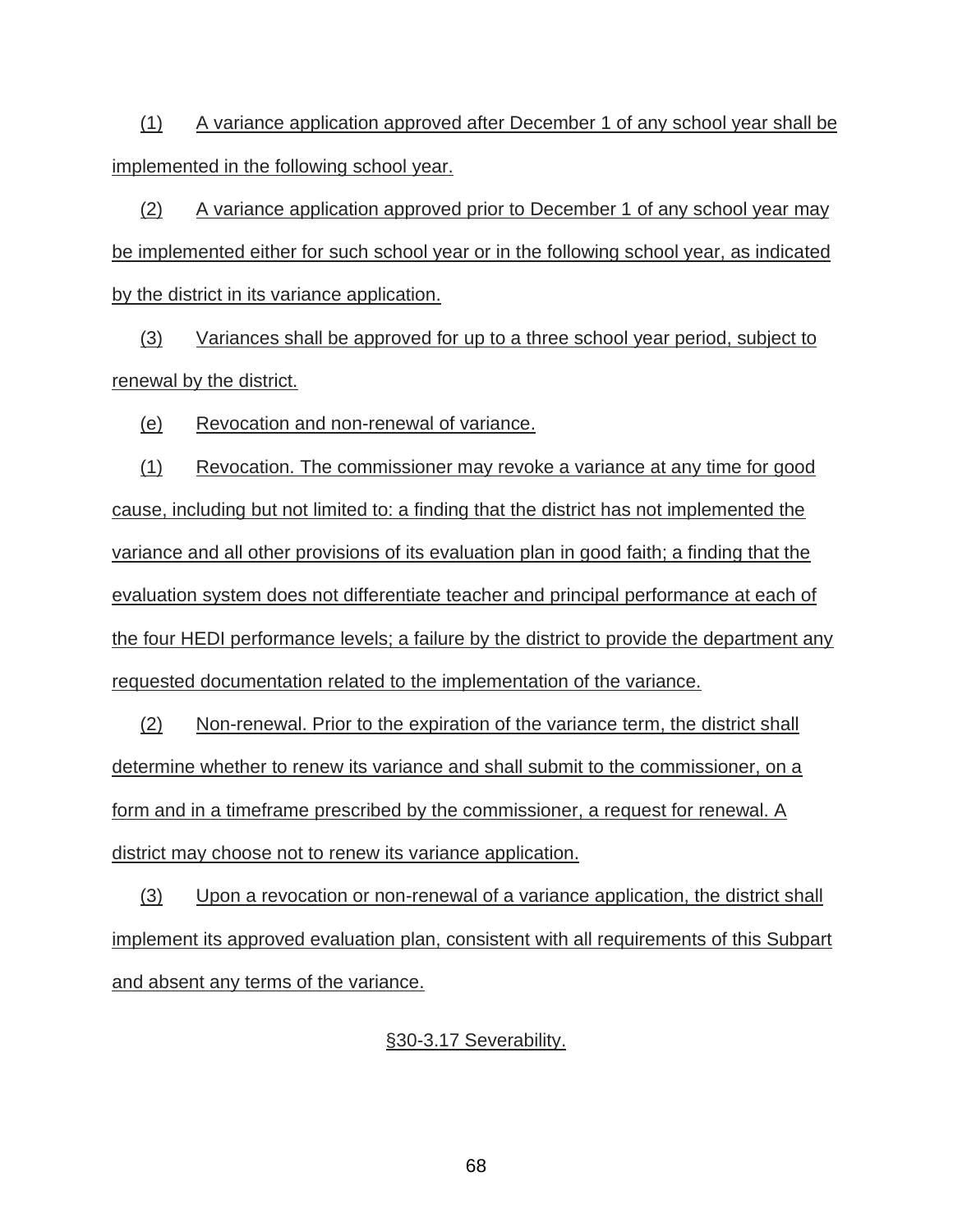If any provision of this Subpart or its application to any person or circumstances is adjudged invalid by a court of competent jurisdiction, such judgment shall not affect or impair the validity of the other provisions of the Subpart or their application to other persons and circumstances, and those remaining provisions shall not be affected but shall remain in full force and effect.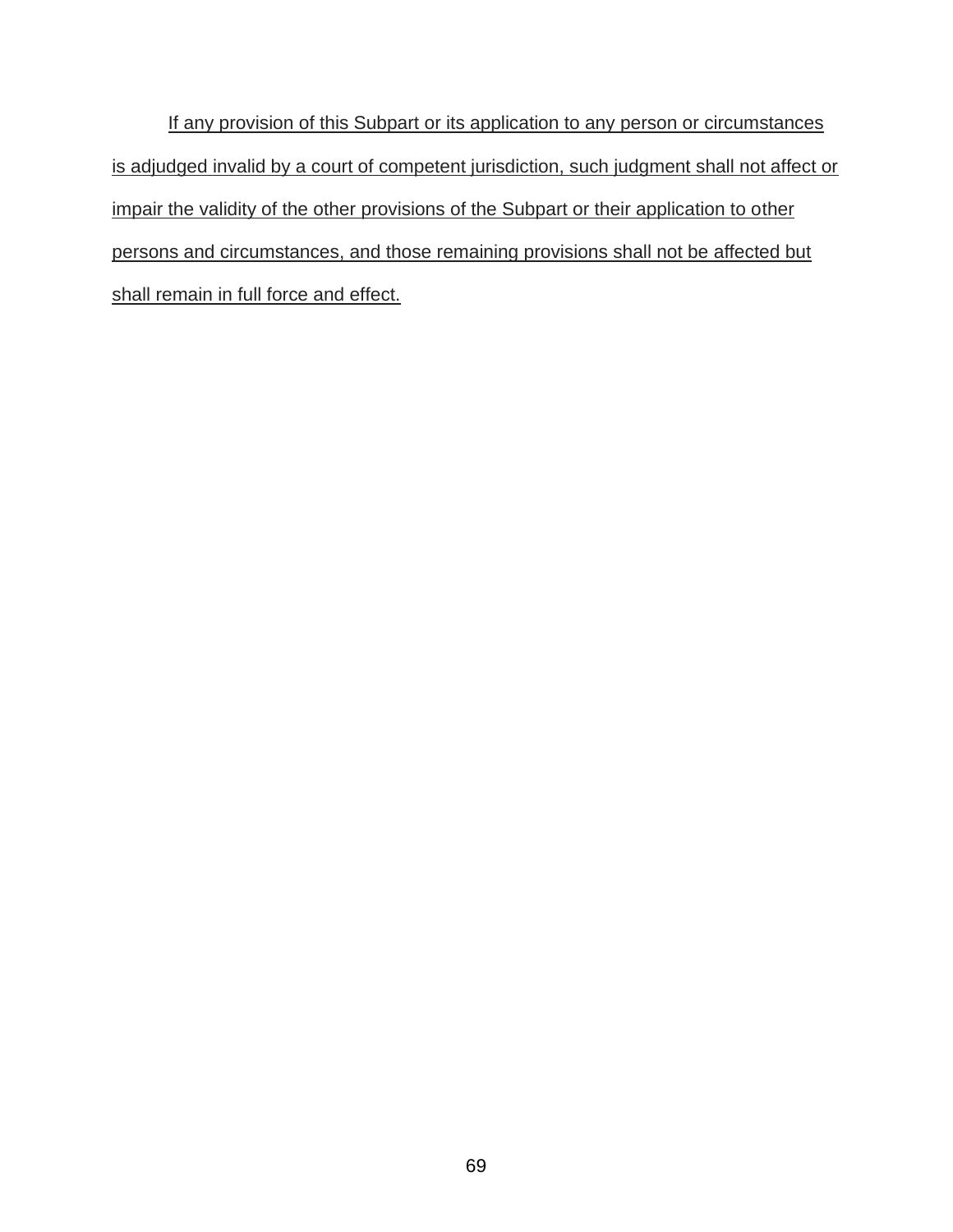### **Attachment B**

### STATEMENT OF FACTS AND CIRCUMSTANCES WHICH NECESSITATE

### EMERGENCY ACTION

The 2019-2020 Enacted Budget makes several changes to Education Law §3012-d, which governs annual teacher and principal evaluations. The key changes include:

- Required Student Performance Measures
	- $\circ$  Eliminates the requirement to use the State Growth Model for teachers of grades 4-8, building principals covering those grade levels, and high school principals (all of grades 9-12).
		- All educators would instead have a Student Learning Objective (SLO).
	- o Eliminates the requirement that State-created or administered assessments be used as the evidence for SLOs where they exist.
	- $\circ$  The selection and use of the assessment(s) for an educator's SLO is now subject to collective bargaining, rather than district determined.
- Optional Student Performance Measures
	- o Eliminates the requirement that optional student performance measures be based either on a second State-provided growth score or a growth score based on a supplemental assessment that uses a State-provided or approved statistical growth model.
		- **EXEDER** Instead, the Department will define optional measures of student performance based on State-created, administered, or approved assessments that districts may then collectively bargain to use.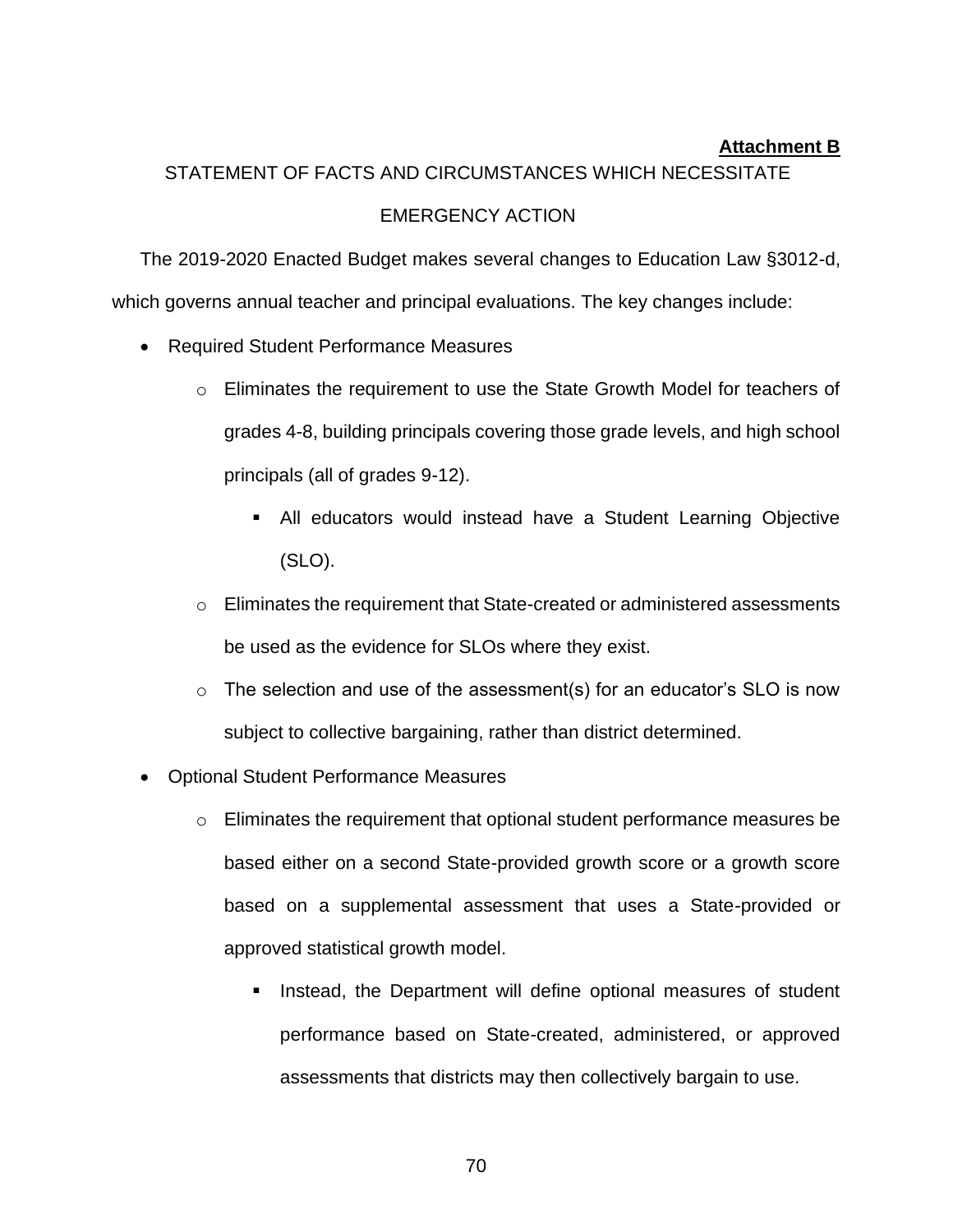o Where a school district collectively bargains to use optional student performance measures, the statutory amendments also eliminate the existing requirement that an educator receive a rating of Ineffective on their overall evaluation if their Student Performance Category rating is Ineffective.

The changes made to Education Law §3012-d became effective on April 1, 2019 and the proposed amendment implements those requirements.

The proposed amendment was presented to the Full Board for adoption as an emergency action at the October 2019 meeting of the Board of Regents, effective October 8, 2019. Following the required 60-day comment period provided for in the State Administrative Procedure Act (SAPA) Sections 202(1) and (5), the Department has revised the proposed amendment in response to public comment. Because the Board of Regents meets at scheduled intervals, the earliest the revised proposed amendment could be presented for regular (non-emergency) adoption, after publication in the State Register and expiration of the 45-day public comment period, is the May 2020 Regents meeting. However, because Section 52-m of Part YYY of Chapter 59 of the Laws of 2019 became effective on April 1, 2019, emergency action is necessary now for the preservation of the general welfare in order to conform Subpart 30 of the Rules of the Board of Regents with the amendments made to Education Law §3012-d, as amended by Chapter 59 of the Laws of 2019.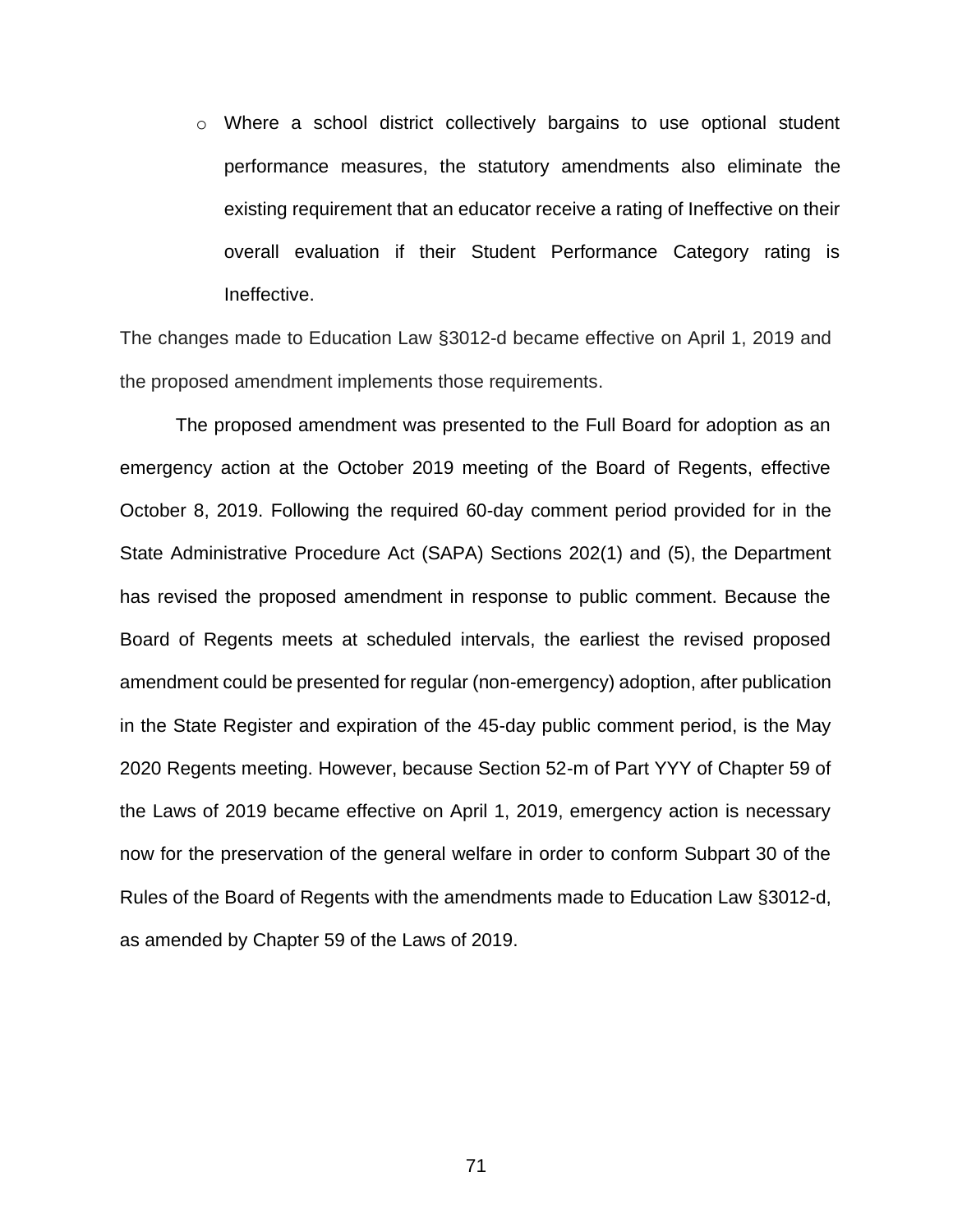#### **Attachment C**

#### ASSESSMENT OF PUBLIC COMMENT

Following publication of the Notice of Emergency Adoption and Proposed Rule Making on October 23, 2019, the Department received the following comments on the proposed amendment:

1. COMMENT: A commenter opined that the evaluation of building level administrators should look very different from teacher evaluations since their roles, tasks and focuses are different. The commenter stated that Education Law §3012-d supports a more flexible process than has been reflected in the proposed regulation citing section 3012-d(14) which states that "[t]he commissioner shall adopt regulations to align the principal evaluation system as set forth in section three thousand twelve-c of this article with the new teacher evaluation system set forth herein" (emphasis added). Specifically, the commenter recommends that:

• Evaluations of building principals be comprised of a student performance and a professional evaluation component, but in the broadest terms possible. Section 30-3.5(b)(1)(i) of the proposed regulation states that a principal must have an SLO which consists of specific learning content, interval of instruction time, evidence of meeting academic instructional goals, and baseline and targets for assessments. The commenter states that the proposed wording is more pertinent to teachers and not appropriate for a principal evaluation since principals do not provide instruction as their primary responsibility. The commenter states that the measures of student performance for building level principals should be flexible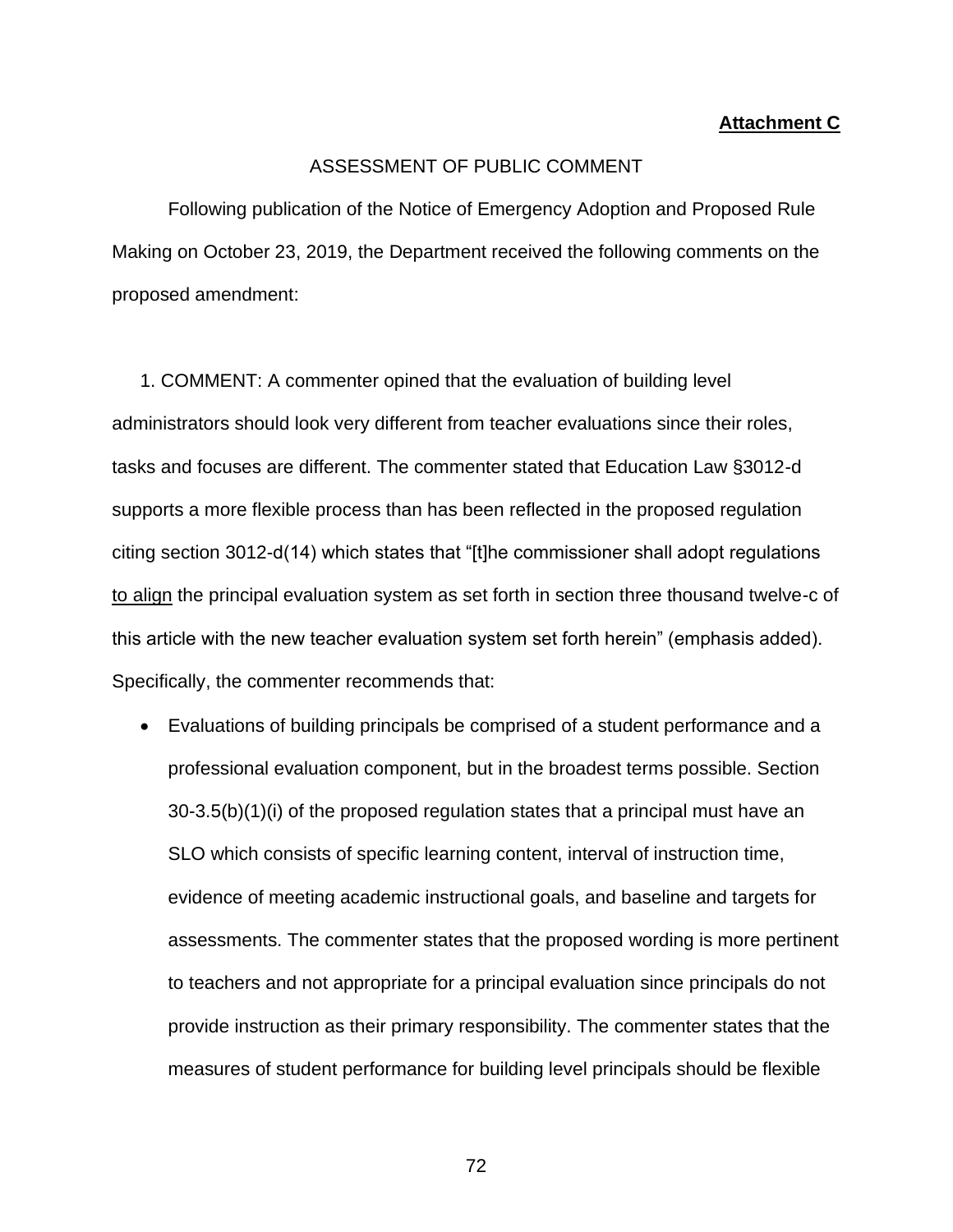and allow for multiple types and measures of student performance and that there should be no SLO requirement for principals.

• Section 30-3.5(c) of the proposed regulation that requires a principal school visit be revised to allow a process more aligned to how superintendents can more effectively evaluate building principals. The commenter states that the professional evaluation component should be collectively bargained to meet local needs and that such professional evaluations could include observations of principals in a wide range of settings and methods. They further note that there should be no Independent Evaluator, or related scoring, required for principals, and there should be one or more supervisor visits as negotiated. The commenter writes that the professional evaluation component should allow for a district of building goal setting process that demonstrates how principals meet building level priorities consistent with their scope of responsibility. They note that although Education Law §3012-d(6) prohibits the use of "professional goal setting as evidence of effectiveness", the definition of professional goal setting has not been set forth, and should not be confused with a goal-setting process that is related to district or building initiatives.

RESPONSE: The Department has amended the proposed regulations to address the commenter's concerns except for the request to eliminate the requirement for an independent evaluator as the Department's regulations already include a process for a district to request a waiver from this requirement on an annual basis if compliance with the statutory requirement would represent a hardship for the district.

73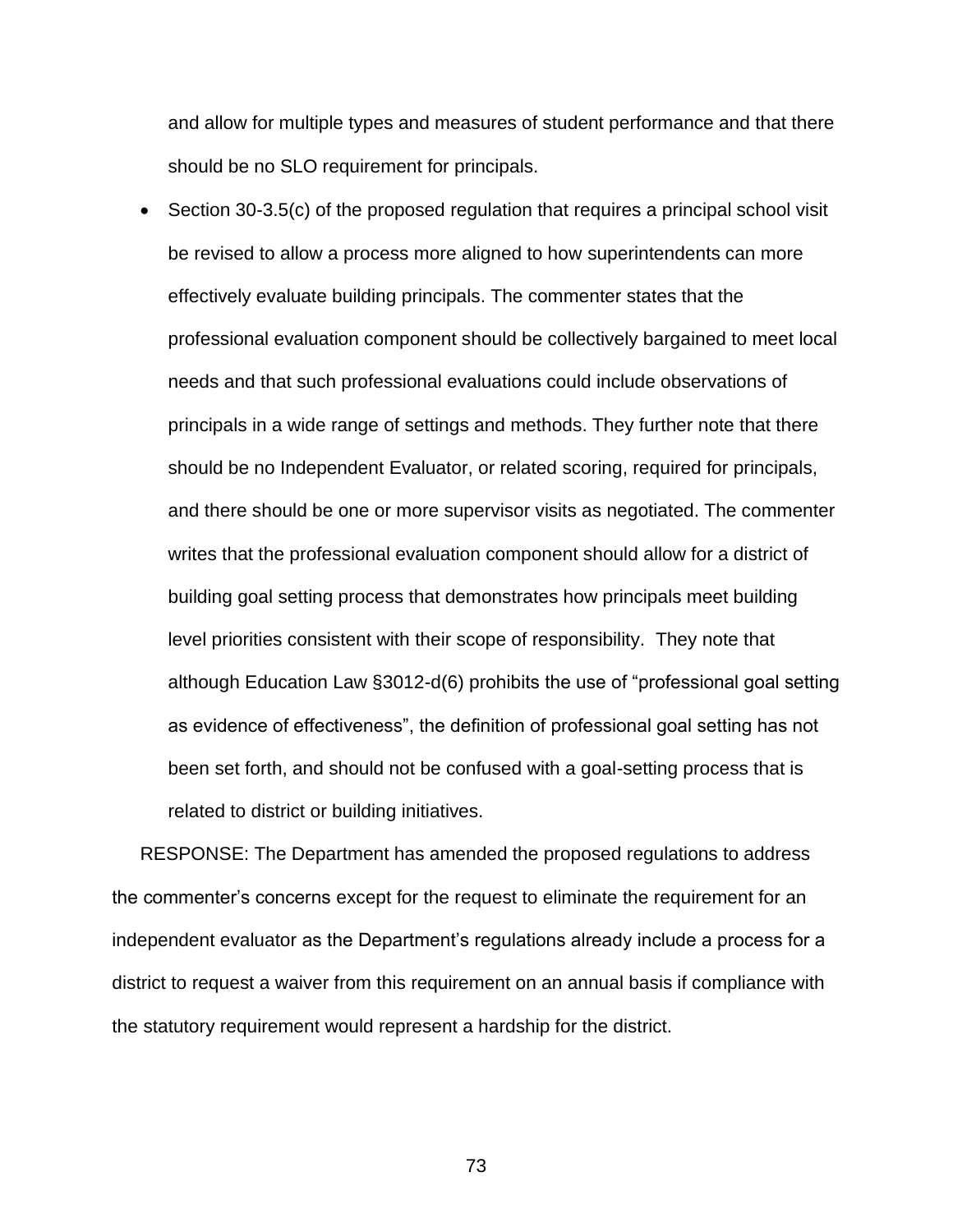2. A commenter wrote that they object to the process in the proposed regulations relating to the newly proposed variances. Specifically, the commenter discusses section 30-3.16(c)(7) of the proposed regulation which requires districts to submit an approval plan that complies with all of the proposed regulations and then submit another plan that responds to the request for a variance from the regulations. They state that this requires the district to develop two plans (and as many as four if variances are sought for both teacher and principals) which is an extremely burdensome requirement. They also note that it would result in two (or four) sets of collective bargaining negotiations, which would be a "built-in disincentive" to the pursuit of variances.

RESPONSE: The Department has revised the proposed amendment to address the commenter's concerns.

3. COMMENT: A commenter recommends that the approval process for teacher and principal evaluations be separate since the teacher and principal evaluations are each collectively bargained separately and not necessarily conducted simultaneously.

RESPONSE: The Department has considered this comment, however, there are both logistic and practical reasons for requiring a single evaluation plan. First, in order to streamline the approval process by the Department and the administrative burden on districts, both the teacher and principal evaluations should be submitted together. Second, a number of decisions that are made in the course of collective bargaining with each bargaining unit could impact the obligations of the corresponding bargaining unit and/or have adverse impacts on students if not considered together. For example, the decision made regarding the frequency and duration of observations for each teacher has a direct impact on the training and workload of the principals in a school district.

74